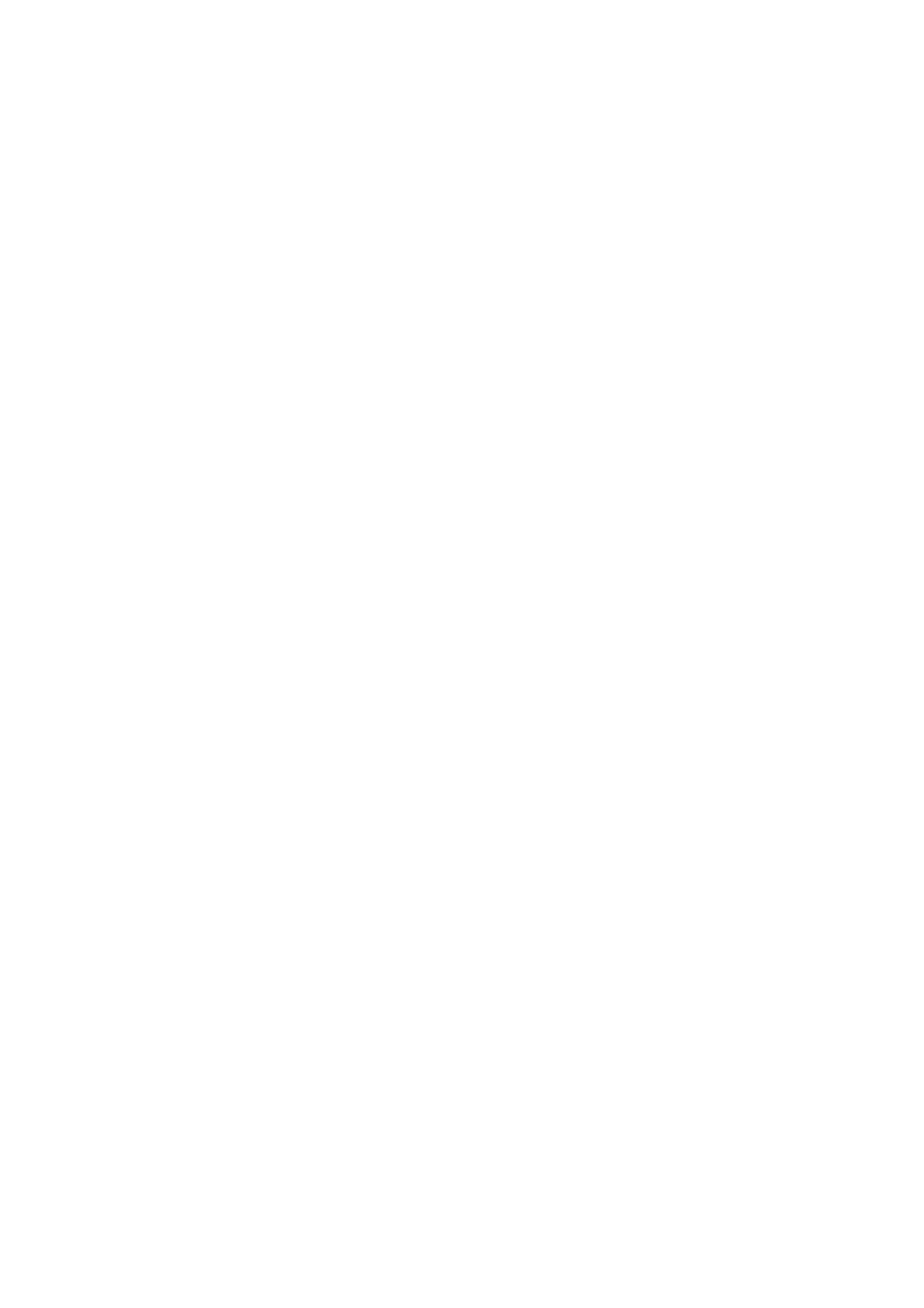# **Coverage with evidence development, only in research, risk sharing or patient access scheme? A framework for coverage decisions**

<sup>1</sup>Simon Walker <sup>1</sup>Mark Sculpher  $1,2$ Karl Claxton <sup>1</sup>Steve Palmer

<sup>1</sup>Centre for Health Economics, University of York, UK <sup>2</sup>Department of Economics and Related Studies, University of York, UK

April 2012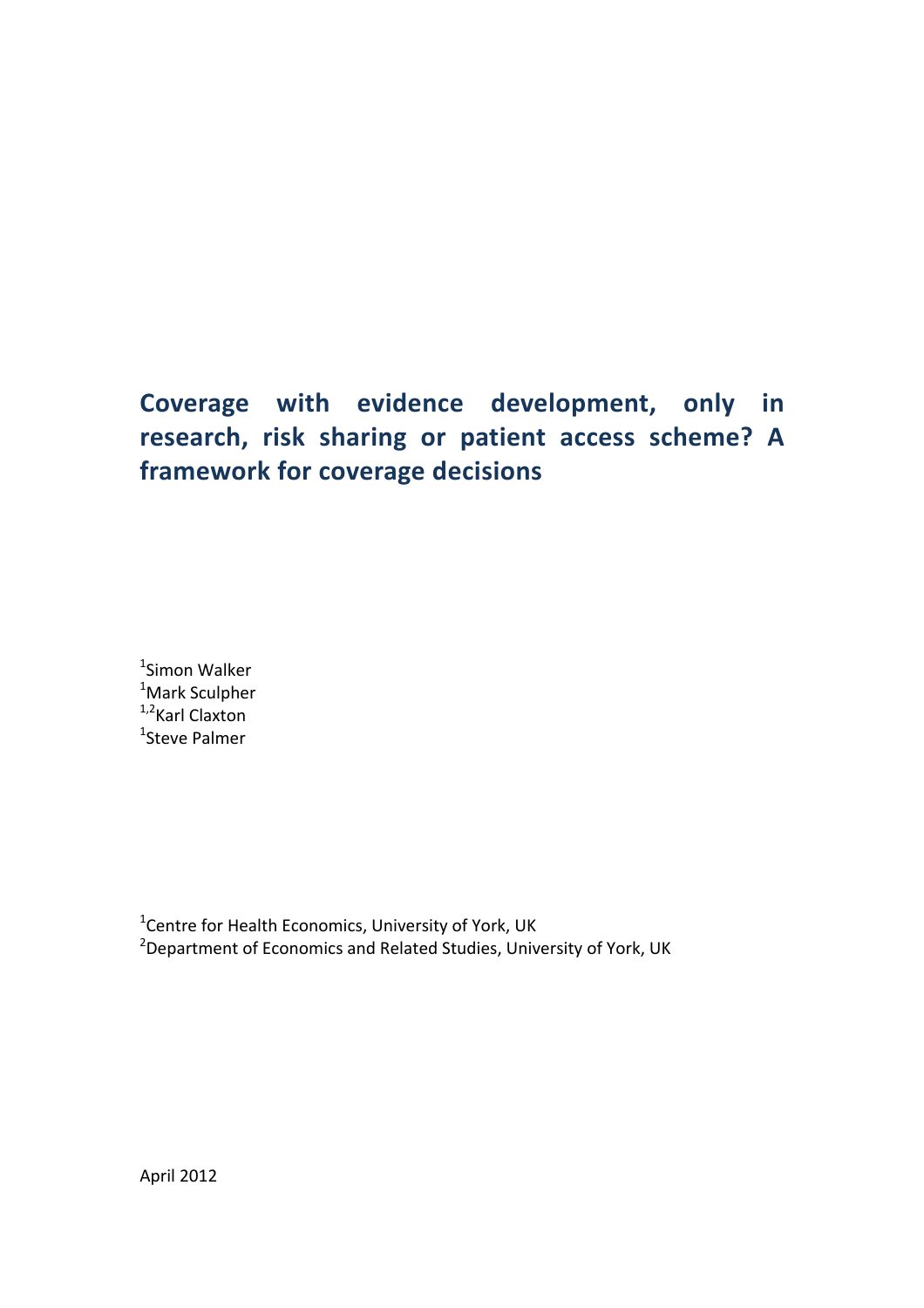#### **Background to series**

CHE Discussion Papers (DPs) began publication in 1983 as a means of making current research material more widely available to health economists and other potential users. So as to speed up the dissemination process, papers were originally published by CHE and distributed by post to a worldwide readership.

The CHE Research Paper series takes over that function and provides access to current research output via web-based publication, although hard copy will continue to be available (but subject to charge).

#### **Acknowledgements**

This work was funded by an unrestricted educational grant from Pfizer. No restrictions were placed on the design, implementation or description of the research by the funders. The Centre for Health Economics receives funding from the NHS Health Technology Assessment Programme and from the National Institute for Health and Clinical Excellence (NICE) to undertake research in support of NICE's decision making.

#### **Disclaimer**

Papers published in the CHE Research Paper (RP) series are intended as a contribution to current research. Work and ideas reported in RPs may not always represent the final position and as such may sometimes need to be treated as work in progress. The material and views expressed in RPs are solely those of the authors and should not be interpreted as representing the collective views of CHE research staff or their research funders.

#### **Further copies**

Copies of this paper are freely available to download from the CHE website www.york.ac.uk/che/publications/ Access to downloaded material is provided on the understanding that it is intended for personal use. Copies of downloaded papers may be distributed to third-parties subject to the proviso that the CHE publication source is properly acknowledged and that such distribution is not subject to any payment.

Printed copies are available on request at a charge of £5.00 per copy. Please contact the CHE Publications Office, email che-pub@york.ac.uk, telephone 01904 321458 for further details.

Centre for Health Economics Alcuin College University of York York, UK www.york.ac.uk/che

© Simon Walker, Mark Sculpher, Karl Claxton, Steve Palmer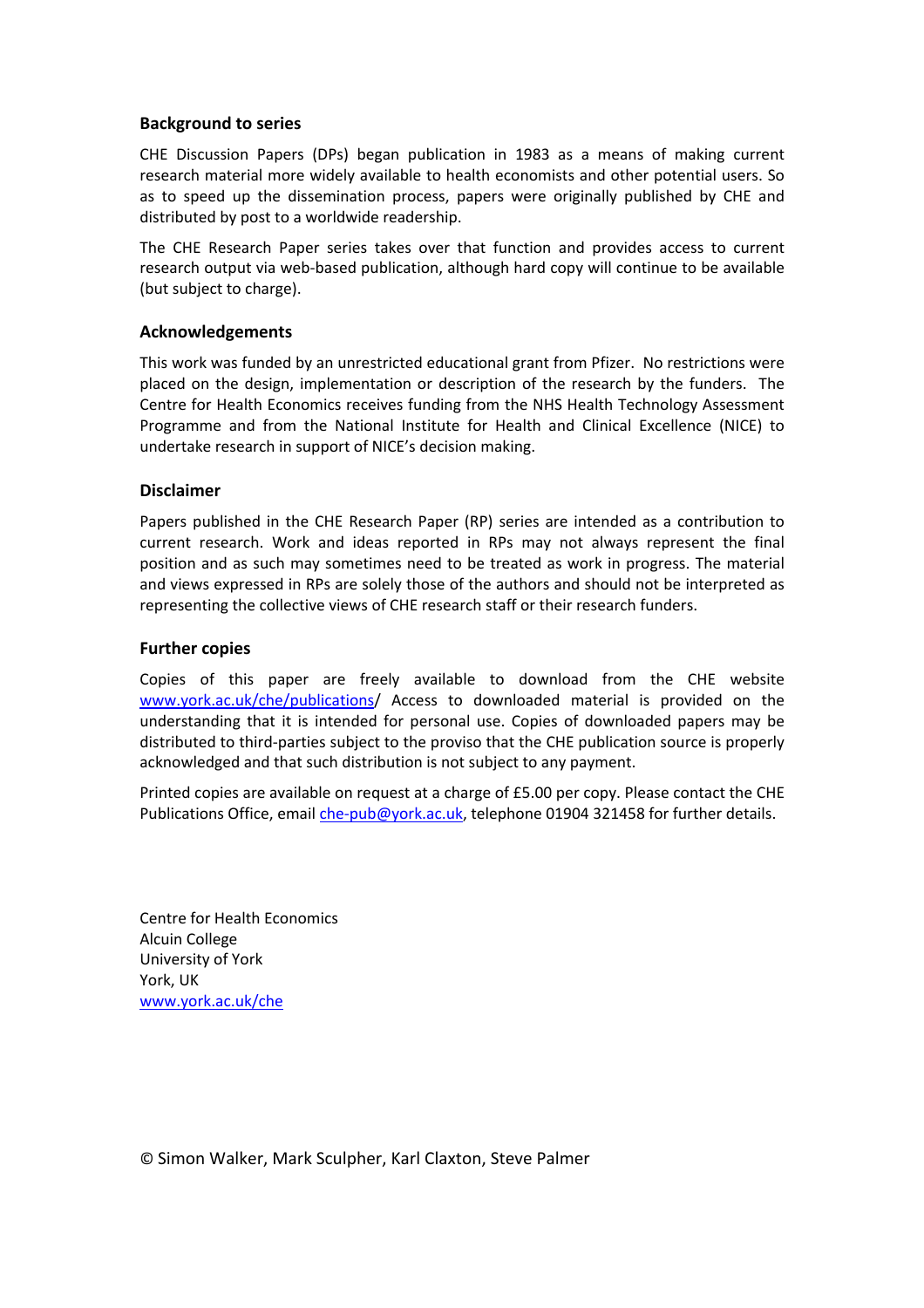## **Abstract**

#### **Context**

Until recently, purchasers' options regarding whether to pay for the use of technologies have been binary in nature: a treatment is covered or not covered. However, policies have emerged which expand the options - for example, linking coverage to evidence development, an option increasingly used for new treatments with limited/uncertain evidence. There has been little effort to reconcile the features of technologies with the available options in a way that reflects purchasers' ranges of authority.

#### **Methods**

We developed a framework within which different options can be evaluated. We distinguished two sources of value in terms of health: the value of the technology *per se*; and the value of reducing decision uncertainty. The costs of reversing decisions are also considered.

#### **Findings**

Purchasers should weigh the expected benefits of coverage against the possibility the decision may need to be reversed and the possibility adoption will hinder/prevent evidence generation. Based on the purchaser's range of authority and the features of the technology different decisions may be appropriate. The framework clarifies the assessments needed to establish the appropriateness of different decisions. A taxonomy of coverage decisions consistent with the framework is suggested.

#### **Conclusions**

A range of coverage options permit paying for use of promising medical technologies despite their limited/uncertain evidence bases. It is important that the option chosen be based upon not only the expected value of a technology but also the value of further research, the anticipated effect of coverage on further research, and the costs associated with reversing the decision.

**Key words:** health technology assessment, cost effectiveness, comparative effectiveness, only in research, coverage with evidence development, patient access scheme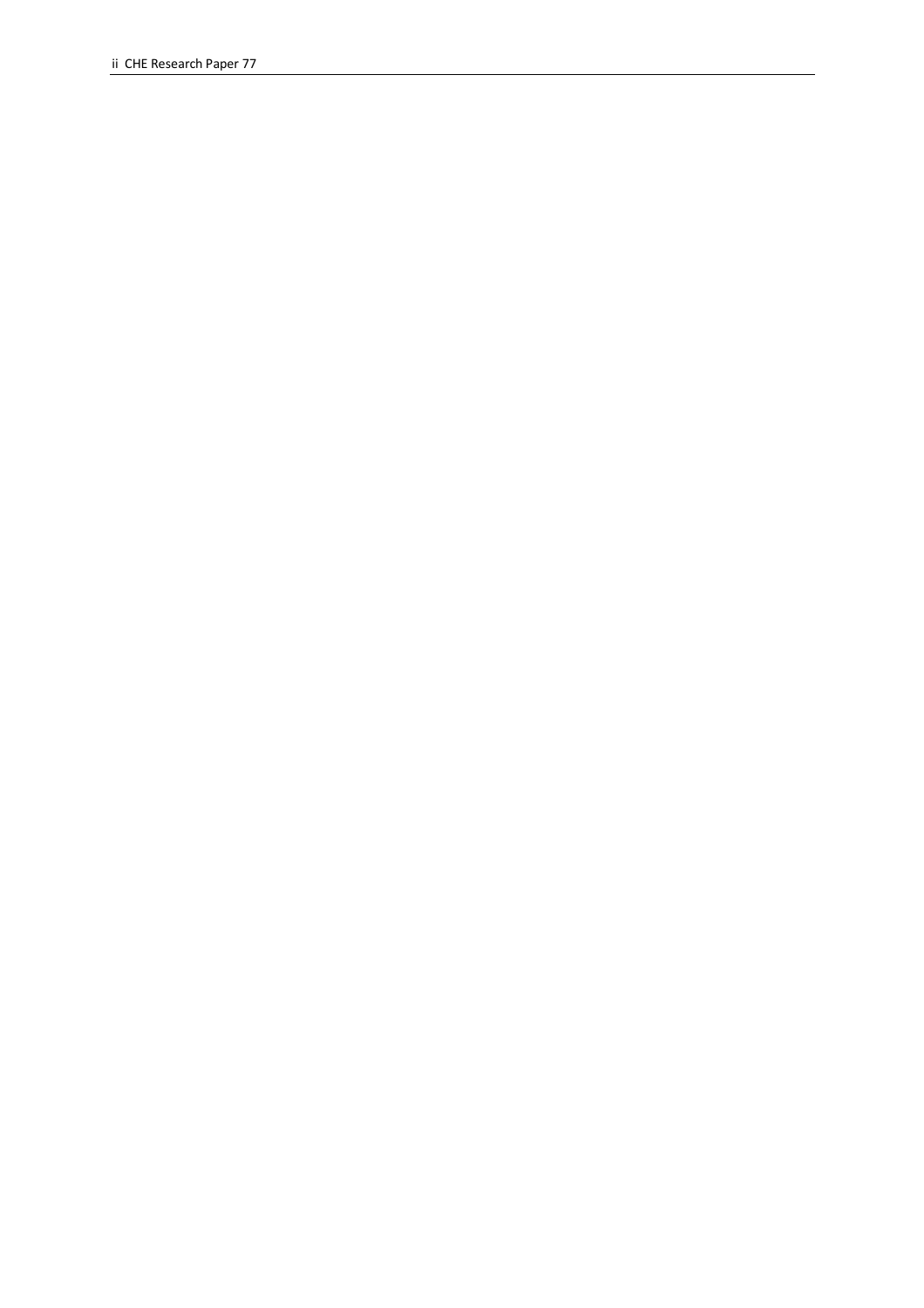#### **Introduction**

Historically, new health care technologies such as pharmaceuticals and devices gained access to countries' health care systems and coverage by public or private third-party payment systems directly following regulatory approval or licensing. In the case of pharmaceuticals, this required evidence of the safety and efficacy of their products (European Medicines Agency 2009; U.S. Food and Drug Administration 2009). However, many health systems, in an effort to stem rising health care costs, now require a higher standard: that the expected additional health benefits of a new technology justify its additional cost (Freemantle and Hill 2004). This so-called "fourth hurdle" (Taylor et al. 2004) has changed the type and quantity of evidence required by purchasers before technologies are made available for widespread use and manufacturers are able to receive payment for use of their products. Even in systems which do not explicitly consider cost and costeffectiveness, there is a often a focus on the magnitude of health benefits, considering the effectiveness and safety of new products, and informally weighing this against cost - for example, evidence suggests that Medicare in the USA does not automatically cover new, more costly medical technologies without consideration of the *magnitude* of their incremental health benefits (Chambers, Neumann, and Buxton 2010; Neumann and Tunis 2010).

Thus, in most systems purchasers (sometimes called 'reimbursement authorities') are increasingly balancing the potential for improved health outcomes offered by new technologies against acquisition costs. This challenge is accentuated by the fact that such decisions are having to be made earlier, often shortly following licensing, partly as a result of pressure from patients, lobby groups, politicians and manufacturers (Boseley 2006; Cooksey 2006; Evans and Boseley 2006; House of Commons Health Committee 2005; National Institute for Health and Clinical Excellence 2008). However, the type of evidence available at a product's launch is largely focused on what is necessary to inform regulatory authorities (e.g. for pharmaceutical licensing) rather than coverage decisions, and there is typically little information on relative effectiveness in routine use or against existing interventions, let alone about relative cost-effectiveness. New technologies often appear promising, offering improvement over existing interventions in the same disease area. However, the evidence of long term benefits and costs is inevitably not available at launch, and there is often considerable uncertainty about the consequences of their widespread use.

A health care technology may be considered valuable if the additional benefits it generates are expected to exceed the additional costs associated with its use. In a budget-constrained health care system like the UK's NHS, a technology can be regarded as valuable if the expected health benefits exceed the health expected to be forgone as other NHS care is displaced due to any additional costs of the new intervention (Claxton et al. 2008). In open health care systems (those without an explicitly fixed budget constraint), such as in the US, the expenditure on a more expensive new technology may displace either health, other non health uses of expenditure as a result of higher taxes or insurance premiums or a mixture of both. As such, a new technology would be regarded as valuable only if its health improvement outweighs the benefits of those things it has displaced.

In making the decision to cover a new technology, there is also value in reducing the uncertainty surrounding a decision through evidence generation: reducing the chance of error (e.g., deciding to pay for use of a technology which is ultimately not valuable) and making better decisions (Claxton, Cohen, and Neumann 2005). Also, making a wrong decision and having to reverse it as more evidence emerges often incurs a cost (Eckermann and Willan 2008; Palmer and Smith 2000). For example, a technology may require some investment in capital or staff training which cannot be recouped or, once a technology has been widely used, there may be a cost of withdrawing it (e.g. costs associated with changing common clinical practice, political pressure to maintain its coverage).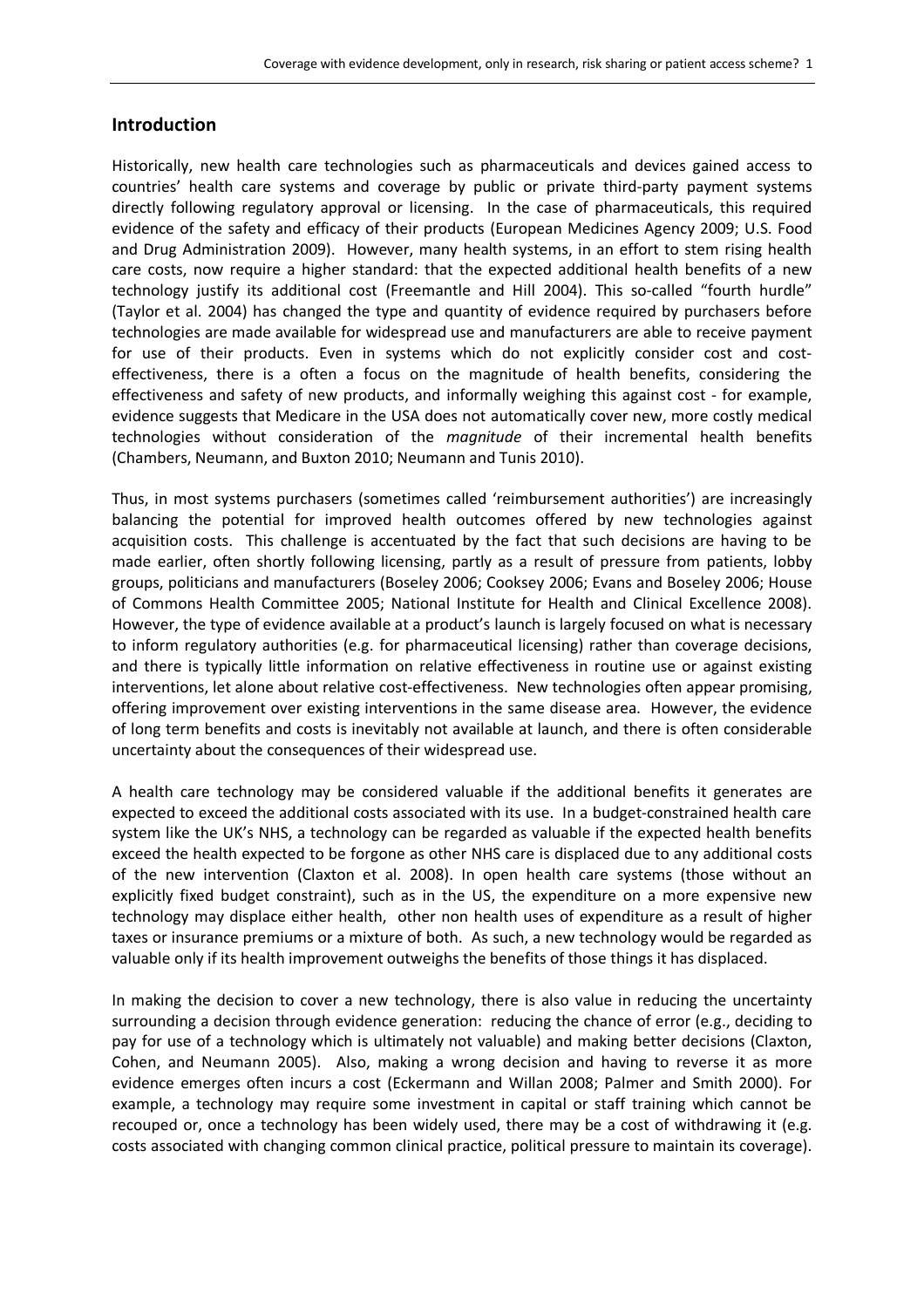Purchasers need to be able to take all these factors into account when making decisions about the coverage of new health care technologies.

Until recent years, coverage decisions in many health systems have been considered largely binary in nature, based on the price set by the manufacturer and the evidence available at launch: that is, the purchaser would choose whether or not to pay for the product, for the entire indication or for a particular subgroup, based on existing evidence and current prices. However, new coverage options have emerged which have expanded the options available. Examples include coverage only *with* research (Carino, Sheingold, and Tunis 2004; Schluessmann et al. 2009; Tunis and Whicher 2009), only *in* research (Chalkidou 2006) and with performance linked payments, sometimes referred to as 'risk sharing' (Rutten, Uyl-de Groot, and Vulto 2009; Towse and Garrison 2010). These methods have been developed with the objective of allowing patients early access to promising and innovative health care technologies. They also aim to give manufacturers longer to make returns before patent expiration, and also to allow health care providers to give their patients access to promising technologies whilst reducing the risk payers face in making a wrong coverage decision and obtaining more evidence.

In the US, Medicare has begun to develop coverage policies aimed at reducing uncertainty about effectiveness through the generation of additional evidence. The term Coverage with Evidence Development (CED) is used by Medicare as a catch all term for two separate coverage options in which generating additional evidence is a condition of coverage: coverage with study participation (CSP) and coverage with appropriateness determination (CAD). CSP allows coverage of technologies for which the evidence is not adequate to support full coverage but where additional evidence gathered in the context of clinical care would clarify the benefits of treatment, therefore restricting coverage to those patients receiving the intervention as part of a clinical trial or registry. CAD allows for the collection of additional clinical information that would not be available on a claims form to determine the appropriateness of coverage, therefore not restricting the coverage to those patients participating in a clinical trial or registry but still providing additional evidence. These two schemes have also been referred to as 'only in research' (OIR), which restricts coverage to patients receiving the intervention as part of a clinical study or registry, and 'only with research' (OWR), which does not necessarily limit coverage to those patients participating in a study or registry, respectively (Carlson et al. 2010). The distinction between OIR and OWR is primarily the degree of coverage that the payer confers during the period of evidence generation.

There has been little effort to date to reconcile the plethora of terms used to describe these schemes or to distil their essential features. This paper provides a conceptual framework which allows these new coverage options to be understood more clearly, identifying the essential contribution each makes and the key assessments that purchasers should make to establish when each is most appropriately used. We show that appropriateness of coverage decisions depends on the combination of several circumstances, including the features of the particular technology and the range of authority granted to the purchaser. Finally, we present a taxonomy of the coverage options available and a classification of schemes observed in practice and we discuss implications for policy and the impact of widening the range of authority granted to purchasers.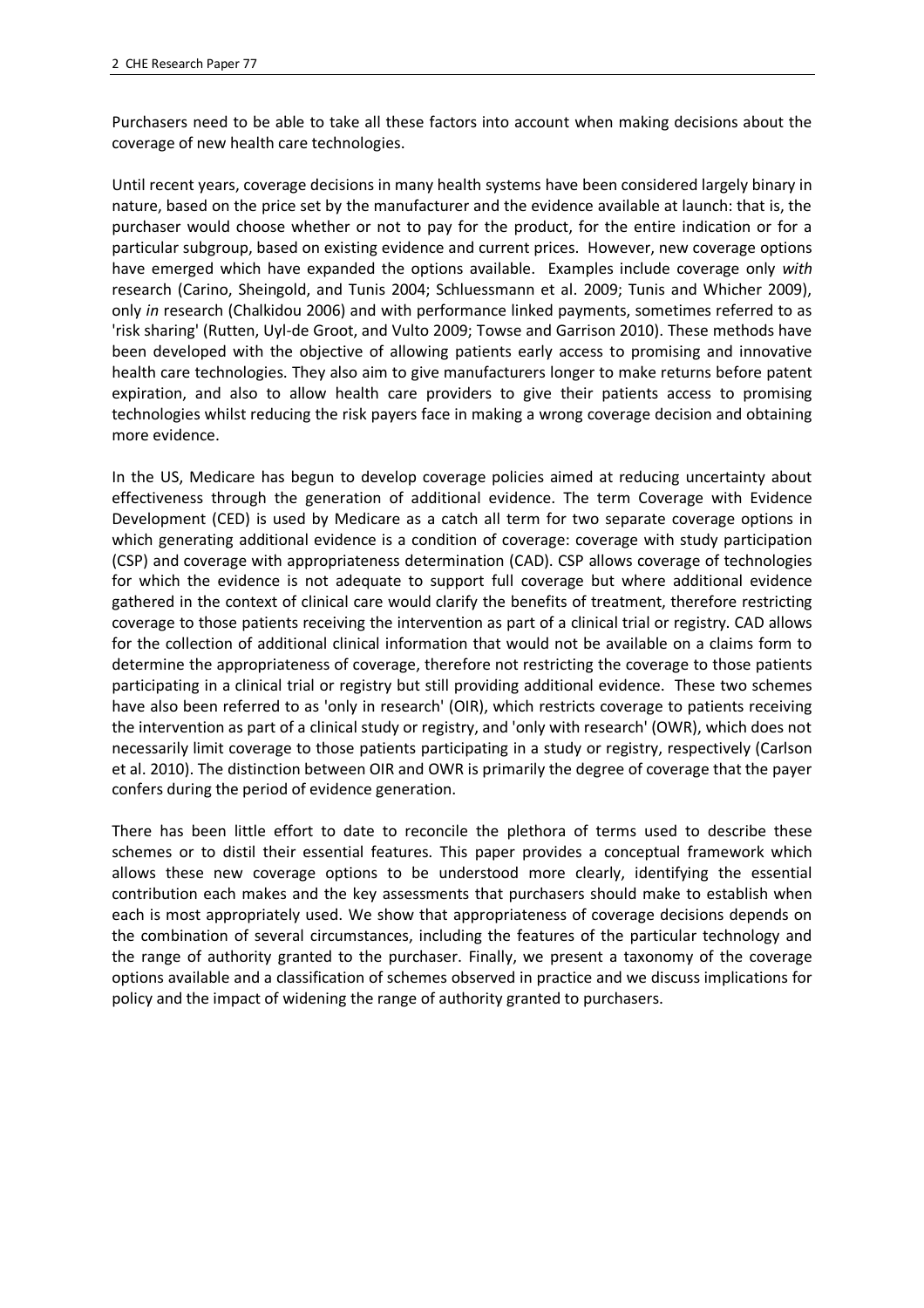## **Conceptual framework**

Identifying the assessments that should be made when considering the coverage of a new health care technology is central to understanding the potential contributions that new coverage options offer. The appropriate coverage of a promising technology depends upon the assessment of three essential features: i) the value of the technology based on existing evidence; ii) the value of reducing uncertainty about the technology's benefits, risks, and costs by acquiring more evidence; and iii) the value of any investment or reversal costs resulting from an initial positive coverage decision. These are considered in turn below.

## **The value of a technology**

A technology can be considered valuable if its expected additional benefits (in health or cost terms) justify its additional net costs. In a budget-constrained, or 'closed', health care system like the UK's NHS, funding a more expensive new technology requires other health care activities to be curtailed to accommodate the additional costs, leading to forgone health outcomes elsewhere which are incurred as 'opportunity costs'. In such a system, a technology is valuable if the expected health benefits to those who will use that technology exceed the health expected to be forgone by other NHS patients whose care would be displaced. The same principle applies to open health systems such as those in the USA but, in the absence of firm budget constraints on health, the opportunity costs may manifest themselves in terms of forgone non health expenditure through increased insurance premiums, taxation or copayments. Although the following exposition takes the perspective of a closed system, it readily generalises to open systems with the opportunities costs falling on non health expenditure rather than health.

Methods to estimate the long term additional health gains and additional net costs associated with a new technology are well established and increasingly sophisticated (Drummond et al. 2005; National Institute for Health and Clinical Excellence (NICE) 2008). Whilst there is no universal agreement on the most appropriate measure of health, most would agree that it is important to capture both the effect on the quantity and quality of life. One such measure which is commonly used is the qualityadjusted life-year (QALY) (Brazier et al. 2007). We use this measure as the unit of health measurement for illustration.

The relationship between value, health benefits and additional cost is illustrated in Figure 1. The yaxis shows the additional cost of the new technology when it is priced at three different levels (price less than  $P^*$ ,  $P^*$ , and greater than  $P^*$ ), and the x-axis shows the expected health benefits, measured in QALYs. If the health care budget is fixed then additional costs will displace other health care and health will be forgone for other patients (although as stated previously, this can be generalised to open systems where it is non health expenditure rather than health which is displaced). Therefore, some assessment of how much additional cost leads to one QALY being forgone elsewhere is required. This is the concept of the cost-effectiveness threshold used by some budget constrained health care systems (Culyer et al. 2007). The rising diagonal in Figure 1 illustrates a threshold where every additional £20,000 is expected to displace one QALY. This analysis can easily be extended to consider an open system with the threshold instead representing the willingness of society to give up non health expenditure for a health improvement.

Suppose the new technology is expected to offer two additional QALYs for each patient treated. If the price is less than P\* the additional health care costs of £20,000 would only displace one QALY elsewhere so there would be a net health benefit (NHB) to the health care system of one QALY. Therefore, in these circumstances the new technology can be regarded as cost-effective (the incremental cost effectiveness ratio is £10,000 per QALY which is less than the threshold). If the price is higher, at P\*, the additional health care costs of £40,000 would be expected to displace two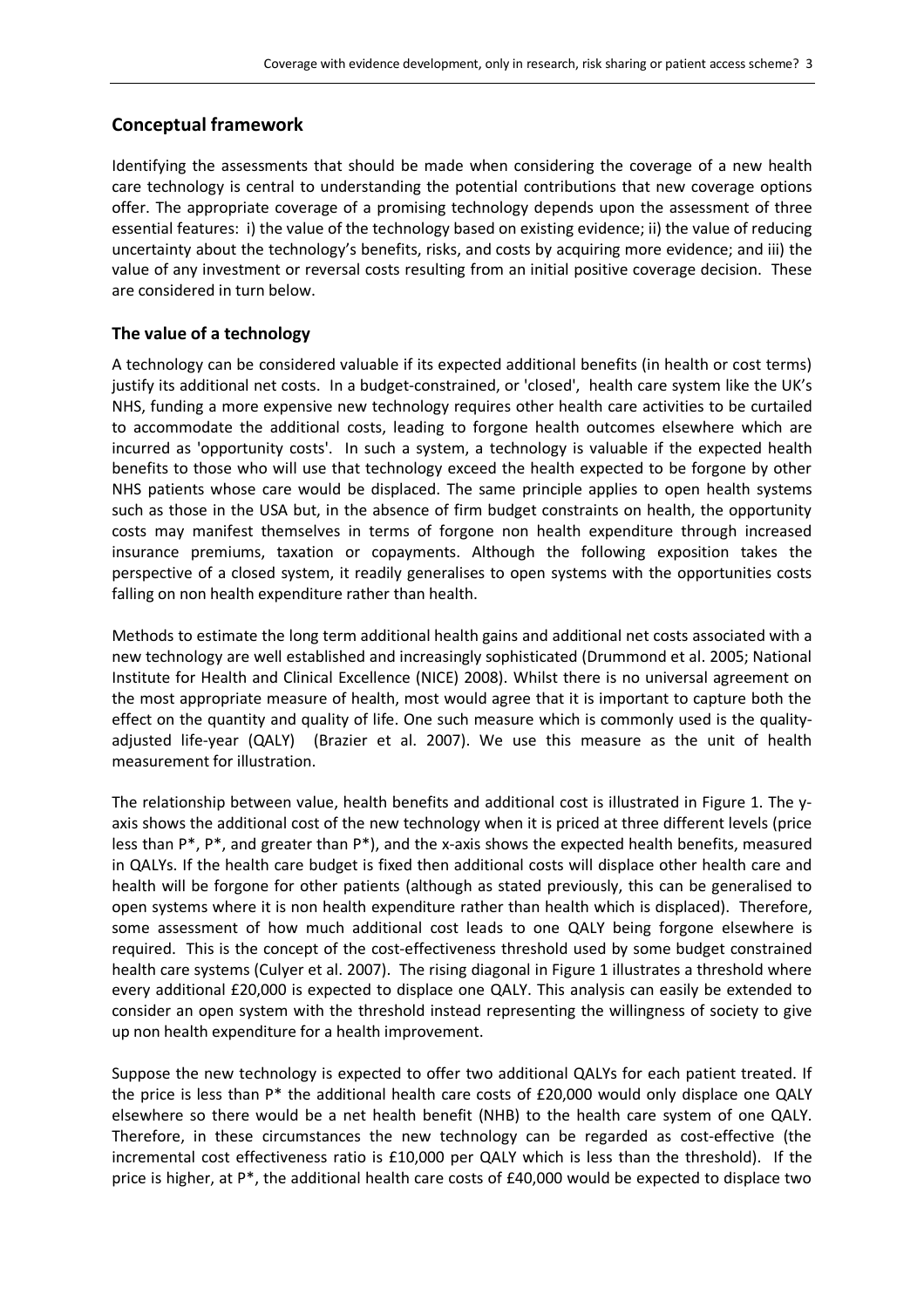QALYs elsewhere, just equal to the expected health benefits. Therefore, there is no NHB overall and P\* represents the maximum the health care system can afford to pay for this technology. If the price is set above P\*, the health care costs of £60,000 would be expected to displace three QALYs. The health expected to be forgone exceeds the health expected to be gained. If this technology were approved it would reduce overall population health outcomes since the NHB is -1 QALY based on existing evidence.

What should become clear from this illustration is the critical role that the price of the technology plays in determining the value of a technology and whether it should be paid for based on existing evidence.



**Figure 1: The value of a technology (source Claxton et al 2008)**

Whilst the above analysis focuses on the *explicit* use of cost-effectiveness analysis to assess value, it is recognised that not all payers use formal economic evaluation. However, no health system can completely ignore opportunity costs. For example, in the USA, some parts of the private sector are beginning to use formal cost-effectiveness analysis (Wellpoint National Pharmacy and Therapeutics Committee 2008), but Medicare does not undertake the explicit forms of economic analysis to inform decisions seen in many European countries, Canada and Australia. However, there is evidence that at least some Medicare coverage decisions reflect an *implicit* assessment of value for money because Medicare does not automatically cover every intervention offering an incremental benefit – expensive technologies yielding only small gains in effectiveness may not be approved for coverage, cost is likely to be one consideration in this (Chambers, Neumann, and Buxton 2010; Neumann and Tunis 2010). In other words, some assessment is made of whether the magnitude of the health benefits generated by a technology is sufficient to justify it being covered. Indeed, in the context of recent developments in comparative effectiveness research (Institute of Medicine 2009), one interpretation of the value of this initiative to policy and decision makers is that it can provide an assessment of the magnitude of the health improvement offered by new technologies against existing interventions which can be considered alongside their costs. Whether the assessment of value is made explicitly or implicitly, the conceptual framework remains relevant in considering the coverage of new technologies. Although the framework we offer focuses on formal assessments of NHB as the measure of value, our approach can be generalised to more implicit value assessment consistent with the emerging tenets of comparative effectiveness research, whereby some assessment is made of whether the magnitude of the health benefits generated by a technology justify its coverage. The remainder of the paper refers to the concept of the value of the technology in general but it should be emphasised that this can be based on an explicit evaluation of cost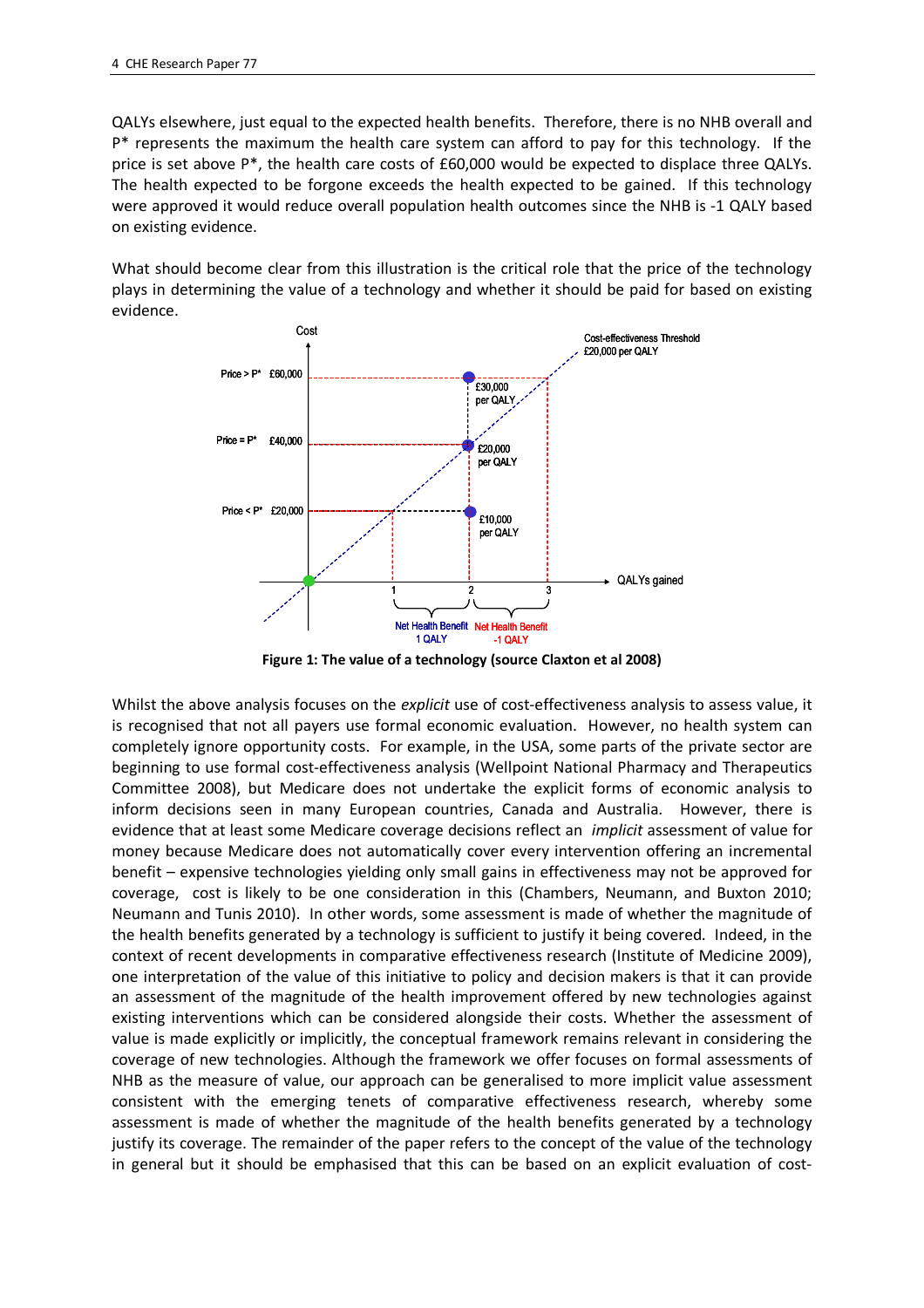effectiveness (such as that made by NICE) or implicit assessment informed by comparative effectiveness research methods.

#### **The value of evidence**

The previous section has focused on the value of a technology assuming that the costs and benefits are known with certainty. When assessing the value of a new technology, however, gaps in information may mean that the estimates of the expected (i.e. average) costs, health outcomes and, therefore, overall NHB will be uncertain. Additional evidence can reduce this uncertainty and provide more precise estimates which can reduce the risk of incorrect decisions (i.e., coverage of a technology that does not actually provide a net health benefit).

This value of evidence is illustrated in Table 1, where a new technology B is compared with an existing technology A. There is uncertainty about the clinical effect  $(\alpha)$  and, thus, about the expected NHB of both. For illustration, suppose that the current evidence indicates that  $\alpha$  could take one of four possible values with equal probability, each producing a NHB for each technology.

Based on current evidence, technology B has the highest expected NHB (7.5 QALYs), even though the probability it meets a given cost-effectiveness threshold is only 0.25 (B only has the highest NHB for one of the four possible values of α). Nevertheless, assuming there are no costs associated with reversing the decision to cover the technology, B is expected to be valuable, offering an additional 0.5 QALYs compared to technology A given existing evidence (Claxton 1999).

However, if more evidence about the effects of the two technologies could resolve the uncertainty surrounding  $\alpha$ , then better coverage decisions could be made, improving overall NHB. This is the basis for estimating the value of further research. Using the example in Table 1, if the uncertainty could be fully resolved then we can establish which treatment would be adopted given the true value of α: B would be chosen if  $\alpha_1$  was shown to be the true value, but A would be chosen if  $\alpha_2$ ,  $\alpha_3$ or  $\alpha_4$  where shown to be true, improving NHB by 1 QALY in each case compared to B. However, the results of further research are as yet unknown (i.e. we do not know *ex ante* which particular value α will take), so we need to allow for the probability that each value of  $α$  turn out to be true - here we assume each result is equally likely. Therefore, the expected NHB of treatment, if additional evidence could resolve this uncertainty, is found by averaging across the maximum NHB associated with each particular value of  $\alpha$  (giving 8.25 QALYs).

|                                              | Net Health Benefit (in QALYs) |                     |                    |                      |  |
|----------------------------------------------|-------------------------------|---------------------|--------------------|----------------------|--|
| Possible values<br>$of \alpha$               | <b>Technology A</b>           | <b>Technology B</b> | <b>Maximum NHB</b> | Technology<br>chosen |  |
| $\alpha_1$                                   | 10                            | 15                  | 15                 | B                    |  |
| $\alpha_2$                                   | 8                             |                     | 8                  | A                    |  |
| $\alpha_3$                                   | 6                             | 5                   | 6                  | A                    |  |
| $\alpha_4$                                   | 4                             | 3                   | 4                  | A                    |  |
| <b>Expected Net</b><br><b>Health Benefit</b> | 7                             | 7.5                 | 8.25               |                      |  |

#### **Table 1: Net Health Benefits under uncertainty**

This simple example illustrates that evidence may be valuable for the same reasons as access to a new and effective technology: it can improve overall health benefits. In this case, evidence that could resolve uncertainty offers additional expected NHB of 0.75 QALYs compared to choosing B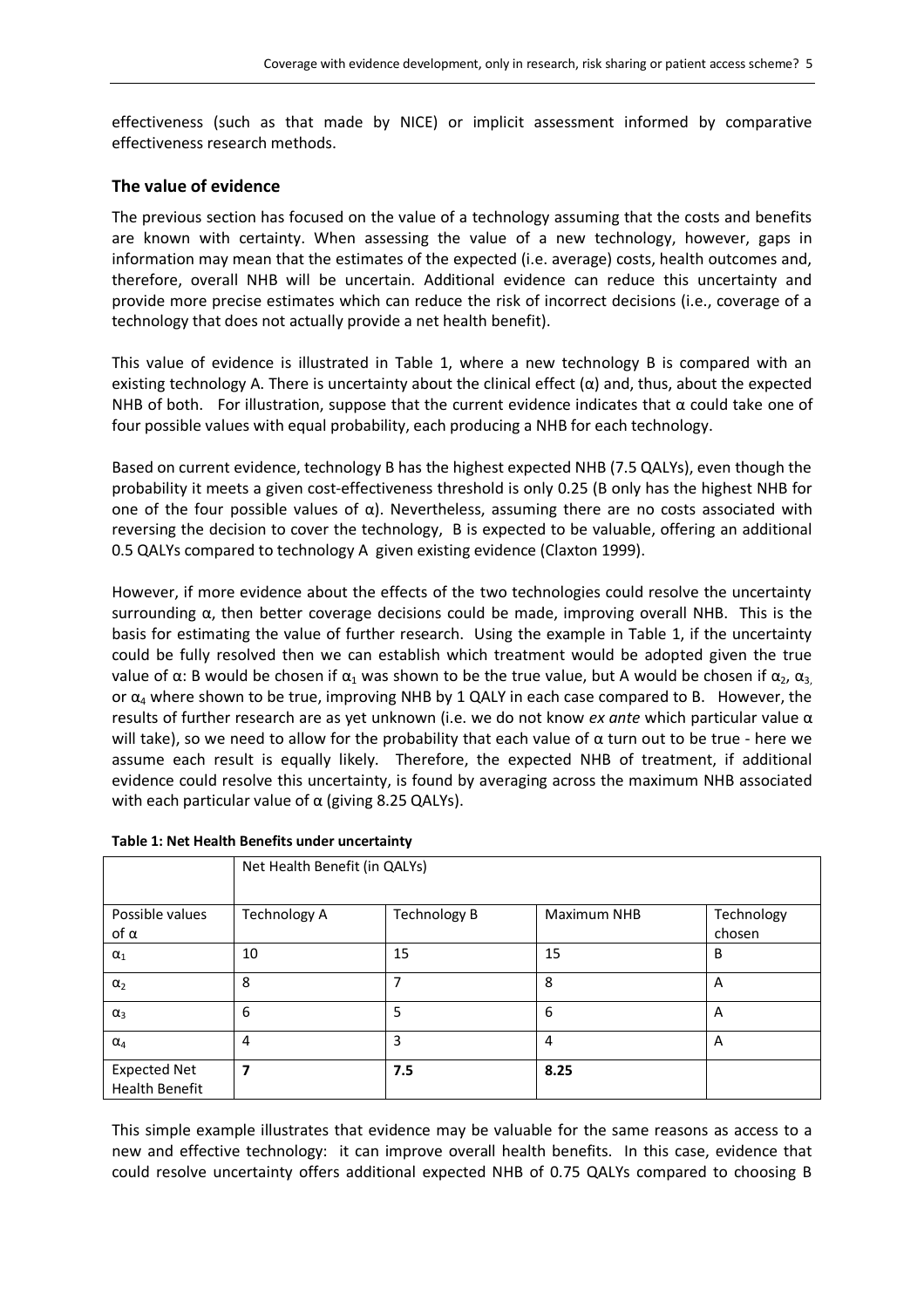based on existing evidence (8.25 - 7.5 QALYs), i.e., greater than the expected value of new technology itself given current evidence (0.5 QALYs). However, 0.75 QALYs represents an upper bound on the value of additional evidence, or the expected value of perfect information (EVPI), since research which could be conducted is unlikely to resolve all uncertainty surrounding the choice between A and B (Claxton 1999; Claxton and Sculpher 2006). Some assessment of uncertainty, its consequences and the need for further research is needed by purchasers. Such assessment of uncertainty can be informed through well established quantitative methods which can be extended to consider the value of proposed research designs (Ades, Claxton, and Sculpher 2006; Conti and Claxton 2009).

However, the generation of additional evidence may be costly, both in resources needed to do the research and in delays in approving a valuable technology for widespread use. Ideally, a promising technology that is expected on average to be of value would be paid for while further research is being conducted to resolve uncertainties. However, allowing patients early access to the technology may affect the prospects of the research, which is required to generate the additional required evidence, actually being conducted. For example, manufacturers would have less incentive to invest in additional research about a technology once it is covered; physicians might consider further clinical trials to be unnecessary and unethical; and patients might be unwilling to participate if they already have access to the new technology. Therefore, early coverage may mean that the benefits of additional evidence to inform treatment choice for future patients will be forgone. If the benefits forgone for future patients exceed the benefits to current patients of earlier access, then it may be better to withhold coverage of a technology, even if it is expected on average to be valuable given existing evidence, until further research is conducted (Griffin et al. 2010).

For example, in Table 1, the value of access to the new technology (B) for current patients is 0.5 QALYs (compared to standard practice, A), but the value of additional evidence for future patients is 0.75 QALYs. The purchaser should consider whether the benefits of early coverage exceed the future benefits which may be forgone. In doing so they should consider the value of evidence associated with research that might be undertaken if coverage is withheld, how long such research might take, and what other changes might occur during that interval (e.g., the entry of cheaper generics or of other new technologies). Such assessment will partly depend on the price of the technology. For example, if the price of the technology is reduced then there will be greater benefits of early access for current patients and, if the technology was already regarded as valuable at the original price, the value of additional evidence for future patients will tend to fall. Both of these effects would make immediate coverage more likely. Critically, there is an important relationship between the price of a technology, its value and the need for additional evidence (Claxton et al. 2008; Griffin et al. 2010).

## **Costs of investment and reversal**

This discussion indicates that, if further evidence about the benefits of a technology would be forgone as a consequence of early coverage approval, then decisions should not be based only on expected cost, benefits and NHB. An assessment of uncertainty and its consequences is also required. The value of evidence that might be forgone can be thought of as an investment (opportunity) cost of approval. However, there are other more familiar investment costs such as capital expenditure on equipment and facilities or staff training and learning by doing. There may also be some costs of withdrawing coverage once a technology becomes widely used (e.g., the time and effort required to change common clinical practice or political costs of withdrawing treatment). In such cases uncertainty that might lead to subsequent withdrawal of coverage of a technology means that the decision should not be based on expected NHB alone. The source of uncertainty may be in the estimates of NHB for which further research could partly resolve. However, there are other sources of uncertainty that cannot be reduced by further research but that might,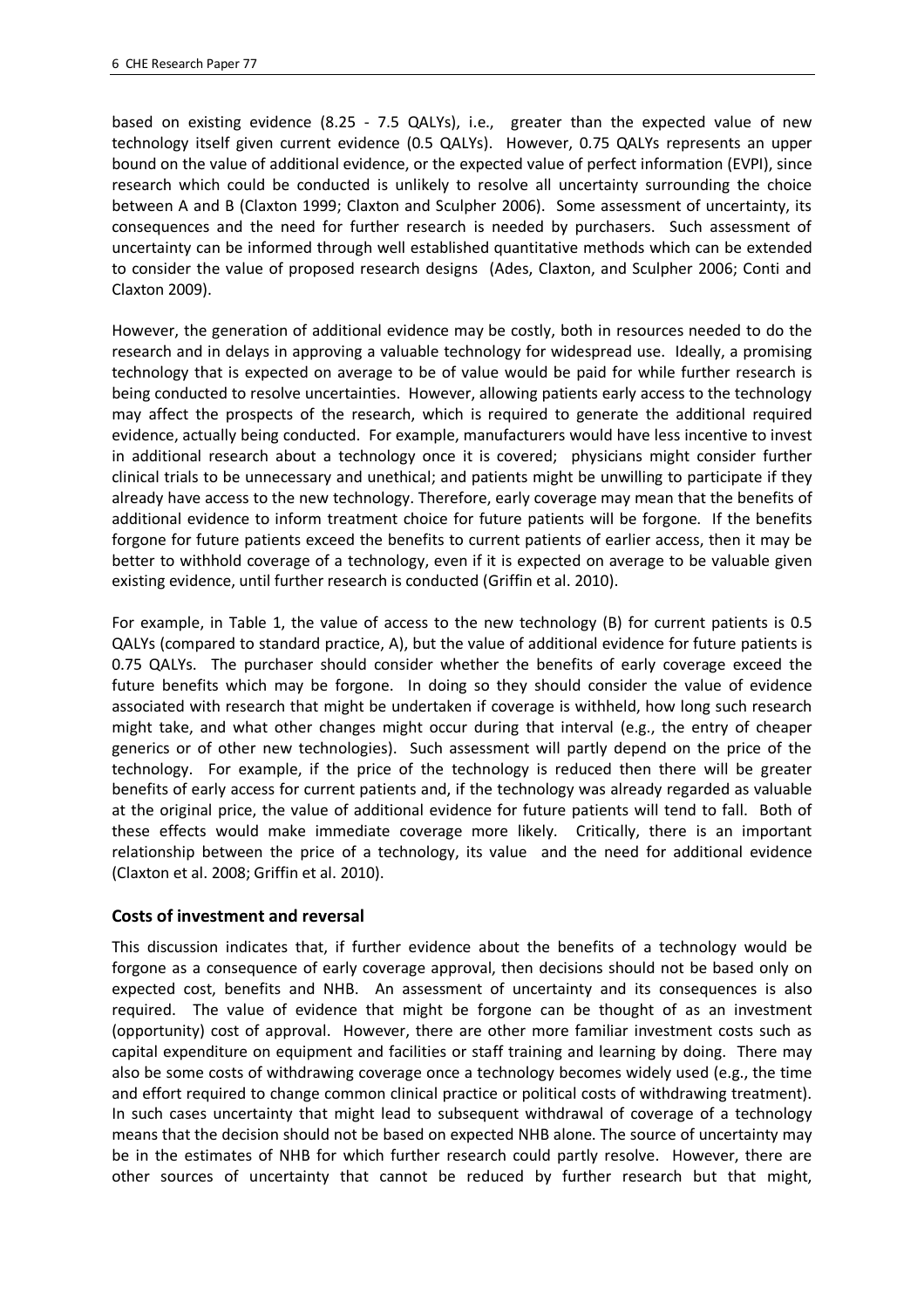nonetheless, resolve over time. For example, the price of the technology or its comparators might be expected to change over time (e.g., the entry of generics at patent expiry), or new future technologies might become available and make current technologies obsolete. Even if further research is not conducted, the existence of investment and reversal costs could mean that delaying coverage until uncertainties are resolved or reduced might be preferable even for technologies that are expected to be of value on average based on current evidence (Eckermann and Willan 2008; Palmer and Smith 2000).

The relationship between investment or reversal cost, uncertainty and immediate coverage or delay is illustrated in Table 2. The new technology D is compared to current clinical practice C. NHBs in each period are partly determined by an uncertain event (e.g., the price of future generics)  $λ$ , which is uncertain but has two equally likely values.

|                            | Net Health Benefit per year (in QALYs) |                     |                    |  |
|----------------------------|----------------------------------------|---------------------|--------------------|--|
| Possible values of         | Technology C                           | <b>Technology D</b> | <b>Maximum NHB</b> |  |
| $\lambda_1$ (p=0.5)        | 0                                      |                     |                    |  |
| $\lambda_2$ (p=0.5)        | 0                                      | $-0.5$              | 0                  |  |
| <b>Expected Net Health</b> | 0                                      | 2.5                 |                    |  |
| Benefit (10 years)         |                                        |                     |                    |  |

#### **Table 2- Option values**

If there are no investment or reversal costs, then the purchaser can choose the alternative with the highest expected NHB. If the technologies offer the reported NHB in each of the next 10 years then D should be approved with its expected NHB of 2.5  $[(0.5 \cdot 10) + (0.5 \cdot -5)]$ , compared with current practice which, for simplicity, we assume is 0 QALYs. If some investment is required to implement D which would displace 2 QALYs elsewhere, the expected NHB of D would be reduced to 0.5 QALYs  $(2.5 - 2)$  but it should still be covered if the uncertainty surrounding  $\lambda$  cannot be resolved.

However, if, after one year, the uncertainty surrounding  $\lambda$  were to be resolved (e.g., the price of new generics became known), withholding coverage until the value  $\lambda$  is known might be worthwhile. In the first year C would be retained with expected NHB of 0 QALYs. If  $\lambda = \lambda_1$  then D would be covered for the following 9 years with a NHB of  $(1 \cdot 9) - 2 = 7$  QALYs (the health benefit less the investment cost). If  $\lambda$ =  $\lambda$ <sub>2</sub> then C would be maintained with NHB of 0 QALYs. Therefore, the expected NHB of withholding approval of D for one year would be  $(0.5^*7) + (0.5^*0) = 3.5$  QALYs; which is greater than an immediate decision to use D.

Although the expected benefits of D would be delayed for one year, these opportunity costs of delay would be more than offset by the benefits of the purchaser retaining the option to abandon the coverage of the technology and therefore avoiding the investment costs if they choose not to cover the technology. In other words, there is an *option value* of delay which, in this example, is 3 QALYs (the difference in NHB between delaying for a year, 3.5 QALYs, and immediate coverage, 0.5 QALYs). This illustrates that investment or reversal costs, when combined with other sources of uncertainty, may appropriately lead to the delayed coverage of a technology that is expected to be valuable on the basis of current evidence, even when further research is not worthwhile. As previously stated, the option value of delay will also depend partly on the price of the technology since a lower price will make delay more costly. Also, future changes effect the value of evidence generated by future research (Phillips, Claxton, and Palmer 2008). Therefore, in addition to estimates of expected NHB, purchasers need to have some assessment of the scale of investment or reversal costs associated with the coverage of a technology, the sources of uncertainty and when these might be resolved.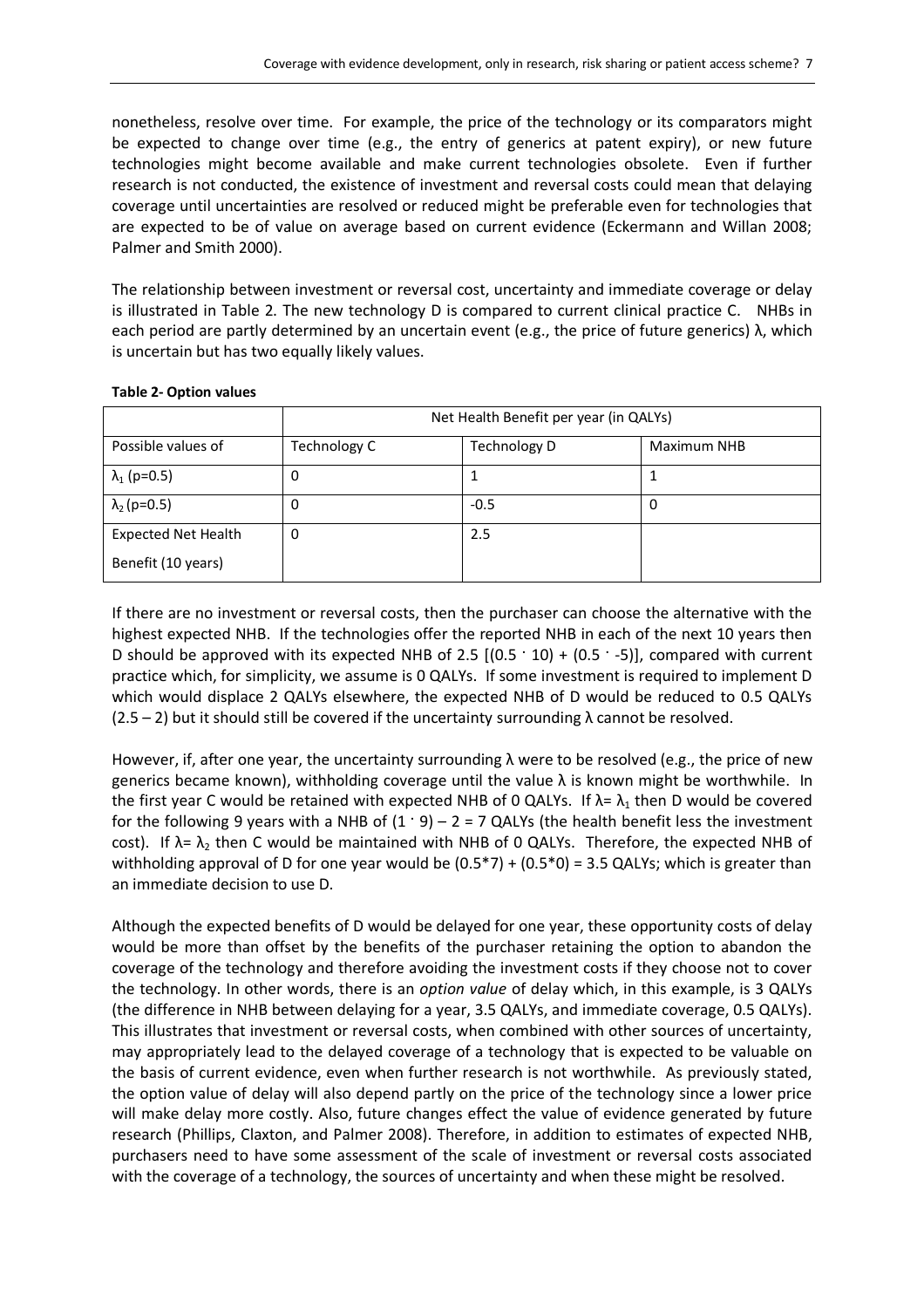#### **What are the implications?**

In our analysis, the value of early approval and coverage is not only determined by the expected benefits and costs of a technology but also the value of additional evidence, the effects of approval on the prospects of further research, and any investment or reversal costs associated with a range of sources of uncertainty. The purchaser should explicitly, or implicitly, weigh the expected benefits of early adoption against the possibility that the decision may be 'wrong' and needs to be reversed in the future, and the risk that early adoption will hinder or prevent the generation of valuable evidence. These concepts provide a set of guiding principles about the type of assessments that need to be made by purchasing bodies, whether or not they are informed by formal analysis. Of course, all these issues are affected in different ways by the price of the technology and should be considered jointly as they all impact in different ways on the health delivered by the resources available to the health care system. The essential features of the various schemes that have been proposed, and the choice between them, rest on these tradeoffs.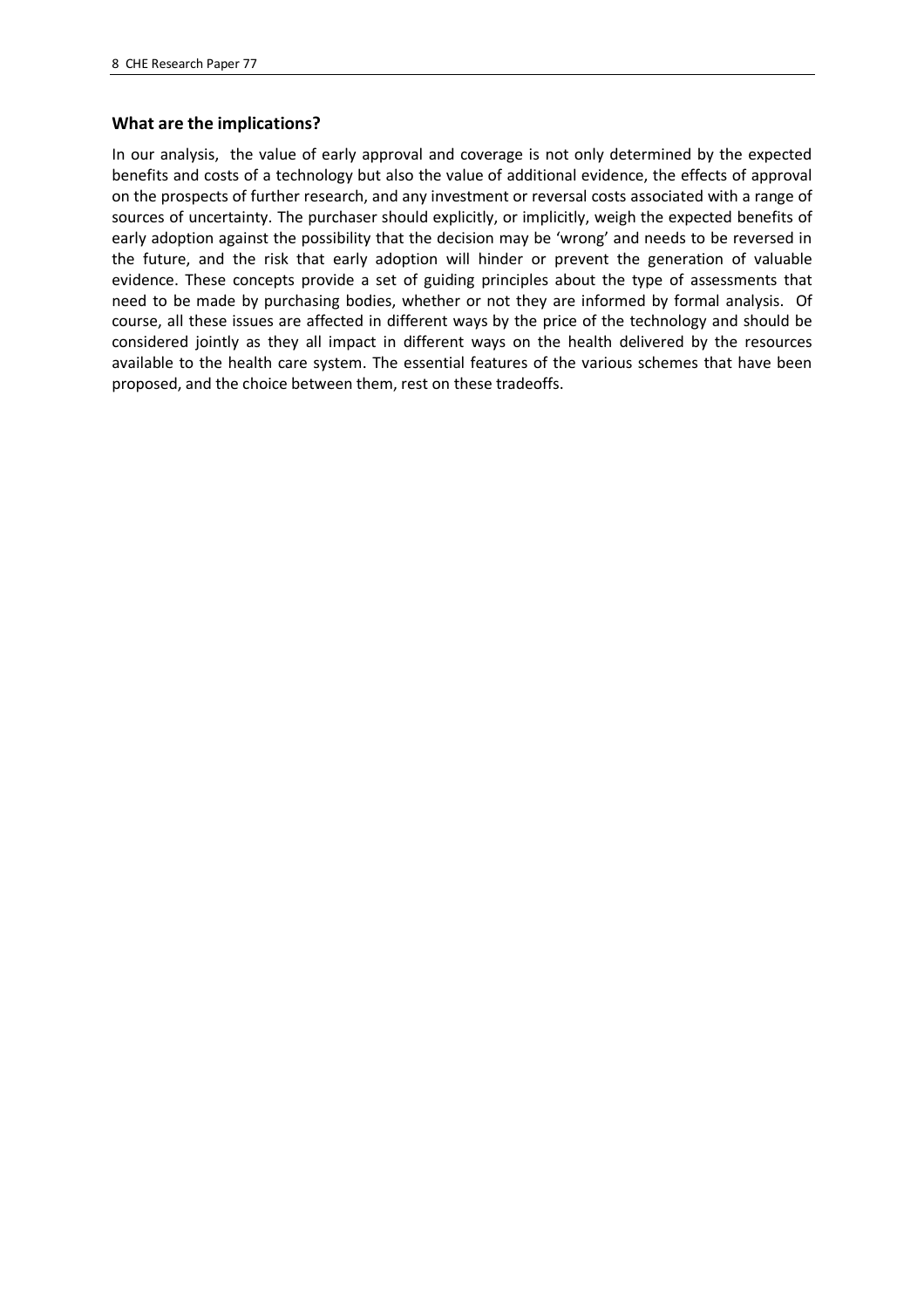#### **The technology's characteristics and the purchaser's range of authority**

Before assessing the coverage options available to the purchaser, it is first worth considering the possible characteristics of the technology (the 'technology space') and the purchaser's range of authority (the scope under their control) in order to determine what coverage options can and should be considered.

Figure 2 represents a stylized view of the technology space, encompassing six important scenarios (labelled A to F). The scenarios are based on whether an initial positive coverage decision about the technology is likely to be too costly to reverse if new evidence emerges suggesting it was incorrect, whether future research would be worthwhile and whether additional evidence could feasibly be generated following a decision to cover the technology. Future research is potentially worthwhile if the value of the uncertainty that could be reduced exceeds the costs of the research (this is a necessary condition in our framework for research being worthwhile), i.e., that the research is likely to be beneficial when taking account of both the benefits in terms of reduced uncertainty and the costs. Whether the evidence could be generated following coverage would depend upon the source of uncertainty (e.g., this may not be possible if the uncertainty relates to the relative effectiveness of a treatment for which a RCT may be the only suitable design to minimise potential bias but a RCT may be unable to recruit patients if the technology is already covered).



**Figure 2: A pathway diagram showing the alternative characteristics of technologies (the 'technology space')**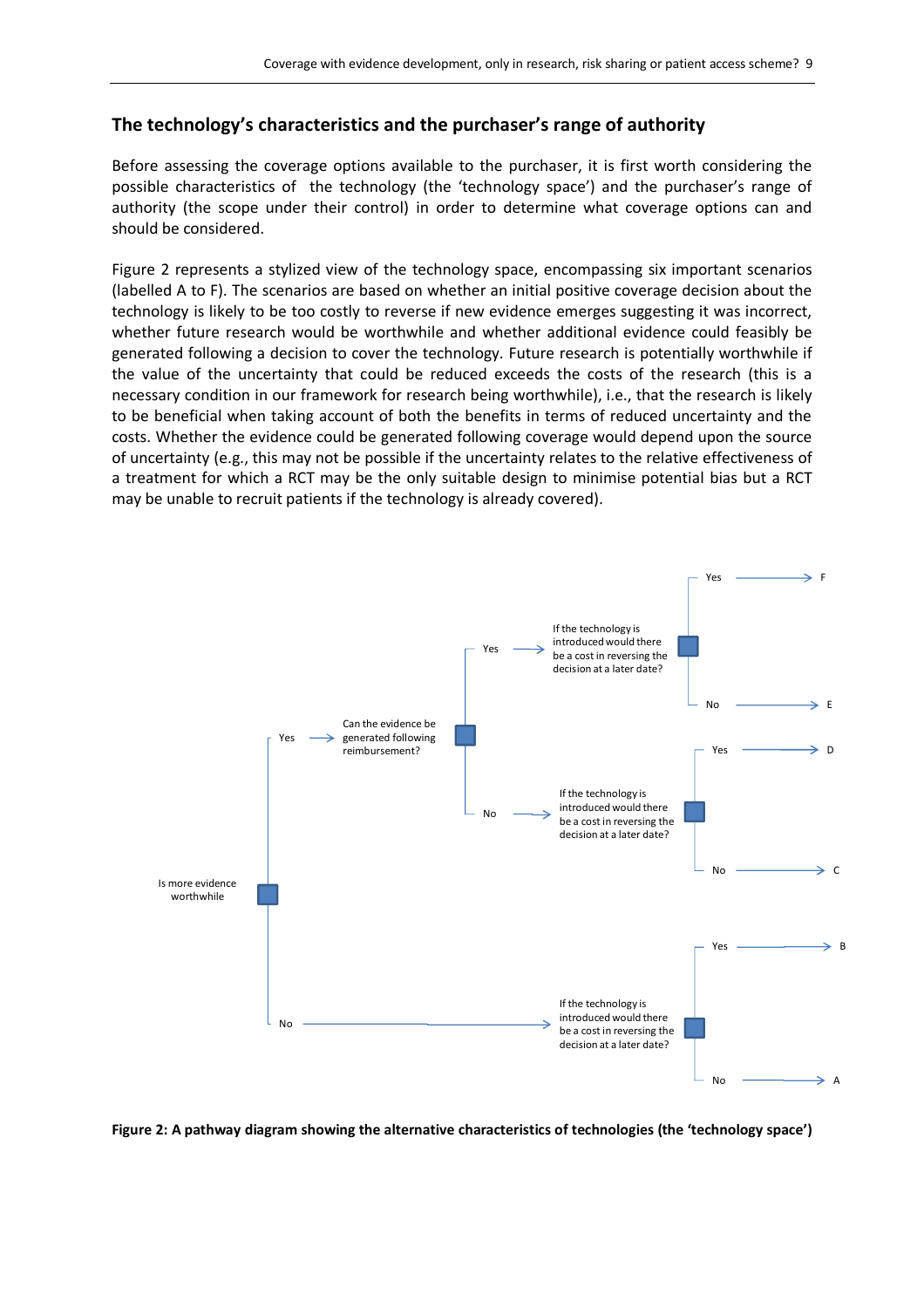Figure 3 represents the possible ranges of authority that purchasers may have. Representing all possible nuances would be difficult. To simplify we present six key situations (labelled 1 to 6) based on a binary view of three dimensions of the purchaser's authority. These are, firstly, whether a purchaser can delay a decision or reverse it in the future in the face of new information. For example, some purchasers may be forced to make a decision on whether to cover the technology immediately, and that decision may be non reversible, whilst others may have the ability to delay the decision until more evidence is available or, if they initially decided to cover the technology, may be able to reverse this decision in the light of new evidence. Secondly, whether the purchaser has some influence over the effective acquisition price paid for a technology, either through price negotiation or some arrangements that reduce the effective price without changing the formal list price. The ability to influence price could be dependent on many factors, although here we assume for simplicity that the purchaser can only influence price if it can reject the technology grounds of lack of value, thereby giving the purchaser some bargaining power. Thirdly, whether the purchaser can contract for research or have some control of research budgets so as to ensure the research is conducted. It should be clear that the wider the range of authority of the purchaser the more extensive the options open to it when making coverage decisions on health care technologies.

The figure characterises six different types of purchases in terms of their range of authority. It is possible to locate some decision makers into these categories. For example, NICE in the UK probably most closely resembles Purchaser 3 in that it has the ability to delay and review decisions, has limited scope to ensure that research is conducted and has little influence on price. Other systems, such as HAS in France, have more influence over price.



**Figure 3: The purchaser's range of authority**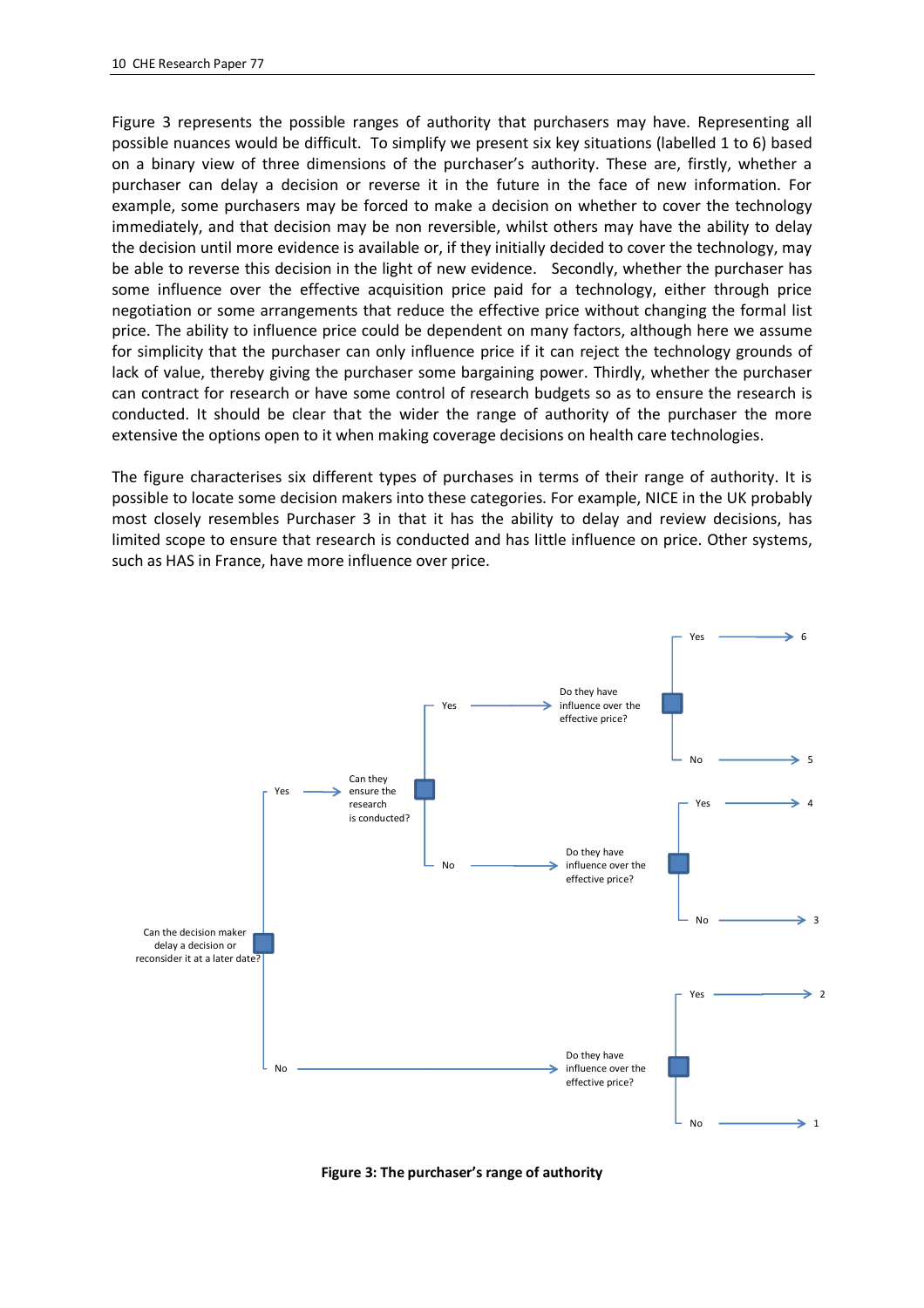#### **Choosing among coverage options**

The previous section has characterised the technology space and the purchaser's range of authority each in terms of six possible states (A to F and 1 to 6, respectively). Combining these creates 36 possible combinations, out of which falls a set of feasible coverage options which we consider in detail in Tables 3 and 4. These are as follows:

- *Reject* The technology is not paid for on the grounds that it is not considered beneficial (i.e. of value) to the health system. This may be able to be reversed at a later date.
- *Accept* The technology is paid for on the basis that it is considered beneficial to the health system. This may be able to be reversed at a later date.
- *Influence over effective price* The purchaser has some influence over the effective price paid for a technology. It is assumed that influence will only be possible if the purchaser can reject the coverage of the treatment, otherwise it would have no bargaining power to ensure a reduction in the effective price.
- *Only in research (OIR)* Coverage of a technology is available only to patients involved in research. This option may involve the purchaser paying for the research, which would require the purchaser to have some influence over research decisions (i.e., being able to contract for the research to be conducted). Alternatively, it may involve the purchaser rejecting the technology and simply recommending research, with the research being paid for by another party (e.g. the manufacturer or another stakeholder), which would not require the purchaser to be able to ensure the research was conducted.
- *Only with research (OWR)* A positive coverage decision is conditioned upon the collection of additional evidence to support continued, expanded or withdrawal of coverage (Carlson et al. 2010). So the technology is paid for all but further research is also required. This research may be funded by the purchaser, the manufacturer or another stakeholder, but such a decision would require that the purchaser was able to enforce that the research is actually conducted, so will be treated here as an available option only when the purchaser can ensure the research is conducted.

Table 3 shows the coverage options from which the purchaser should choose in each scenario when the technology is expected to be of value (i.e. assessed explicitly or implicitly) on average based on existing evidence. The options available when the technology is not expected to be of value based on current evidence are shown in Table 4. How these choices should be made is then discussed with reference to the conceptual framework presented earlier. The analysis in these tables is based on the introduction of a new technology. When considering the future coverage of an already funded technology similar judgements must be made, although they are not specifically considered here. Our analysis also only considers uncertainties which will be resolved through research and not those uncertainties which will be resolved through some other method (e.g., waiting to observe the generic price of a technology).

Whatever the purchaser's range of authority, when there is no cost of reversal and collection of evidence is not worthwhile then the decision should be based solely on whether the treatment is expected to be of value or not. Therefore in column A of Table 3 the treatment is universally accepted, whilst in column A of Table 4 the treatment is rejected unless the purchaser has influence over the price paid, in which case, if the price can be lowered to a level where the treatment is expected to be of value, it should be paid for.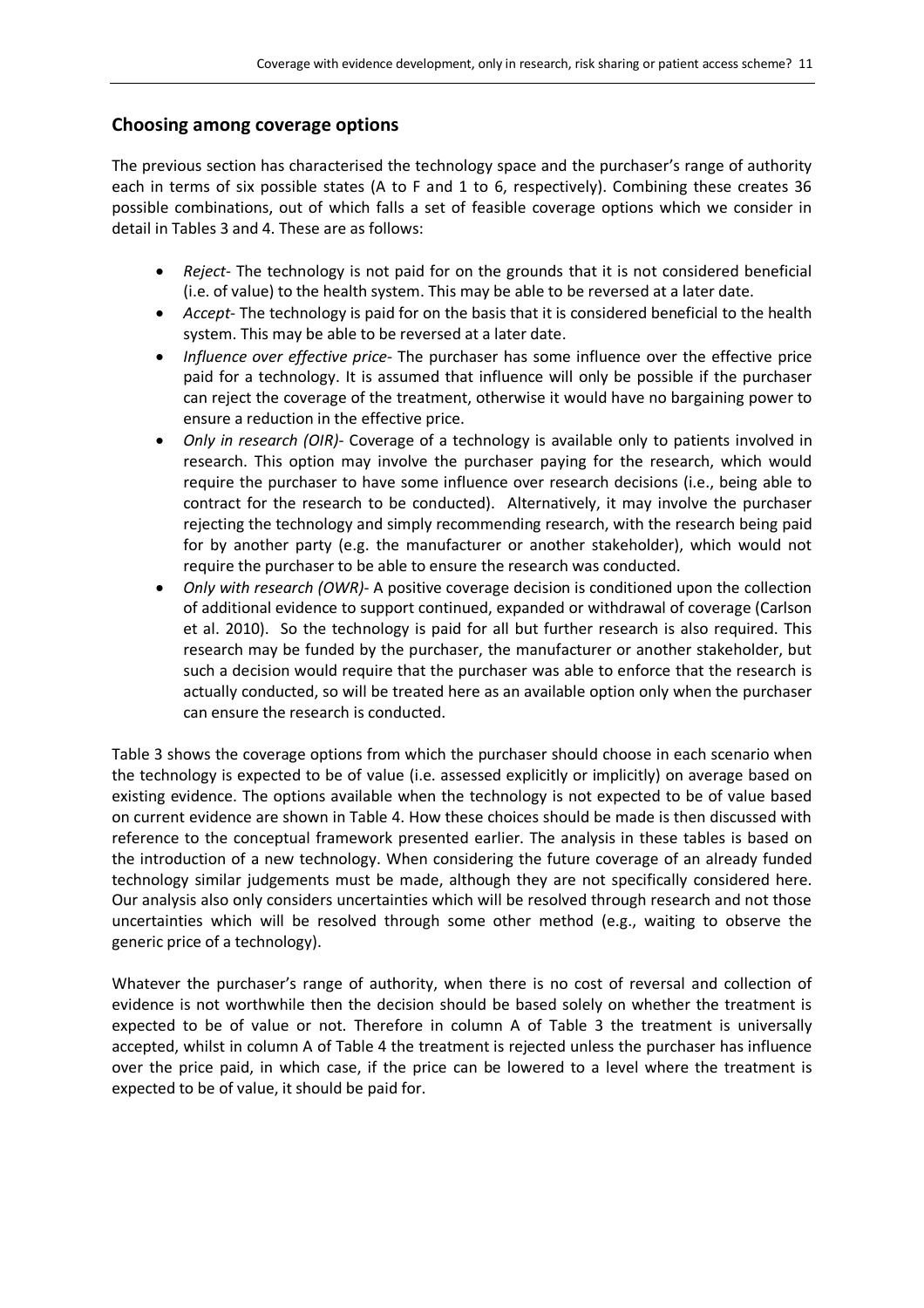| E(NHB) > 0     |                                                                                                      | A                                                 | B                                              | $\mathsf C$                                                                        | D                                                                                     | $\mathsf E$                                                                     | F                                                                            |
|----------------|------------------------------------------------------------------------------------------------------|---------------------------------------------------|------------------------------------------------|------------------------------------------------------------------------------------|---------------------------------------------------------------------------------------|---------------------------------------------------------------------------------|------------------------------------------------------------------------------|
|                |                                                                                                      | No cost of reversal<br>Evidence not<br>worthwhile | Cost of reversal<br>Evidence not<br>worthwhile | No cost of reversal<br>Evidence worthwhile<br>Cannot get evidence<br>with approval | Cost of reversal<br>Evidence<br>worthwhile<br>Cannot get<br>evidence with<br>approval | No cost of reversal<br>Evidence worthwhile<br>Can get evidence<br>with approval | Cost of reversal<br>Evidence worthwhile<br>Can get evidence with<br>approval |
| $\mathbf{1}$   | Can't delay/reconsider<br>No influence over effective price<br>Can't ensure research is<br>conducted | Accept                                            | Accept                                         | Accept                                                                             | Accept                                                                                | Accept                                                                          | Accept                                                                       |
| $\overline{2}$ | Can 't delay/reconsider<br>Influence over effective price<br>Can't ensure research is<br>conducted   | Accept                                            | Accept                                         | Accept                                                                             | Accept                                                                                | Accept                                                                          | Accept                                                                       |
| $\overline{3}$ | Can delay/reconsider<br>No influence over effective price<br>Can't contract for research             | Accept                                            | Accept                                         | Accept<br>OIR                                                                      | Accept<br><b>OIR</b>                                                                  | Accept<br>OIR                                                                   | Accept<br>OIR                                                                |
| 4              | Can delay/reconsider<br>Influence over effective price<br>Can ensure research is conducted           | Accept                                            | Accept<br>Price influence                      | Accept<br>Price influence<br>OIR                                                   | Accept<br>Price influence<br>OIR                                                      | Accept<br>Price influence<br>OIR                                                | Accept<br>Price influence<br>OIR                                             |
| $5\phantom{a}$ | Can delay/reconsider<br>No influence over effective price<br>Can ensure research is conducted        | Accept                                            | Accept                                         | Accept<br>OIR                                                                      | Accept<br>OIR                                                                         | <b>OWR</b>                                                                      | <b>OIR</b><br><b>OWR</b>                                                     |
| 6              | Can delay/reconsider<br>Influence over effective price<br>Can ensure research is conducted           | Accept                                            | Accept<br>Price influence                      | Accept<br>Price influence<br>OIR                                                   | Accept<br>Price influence<br>OIR                                                      | Price influence<br><b>OWR</b>                                                   | Price influence<br>OIR<br><b>OWR</b>                                         |

**Table 3: Coverage options when the treatment is expected to be (i.e. on average) effective (or cost-effective) given existing evidence**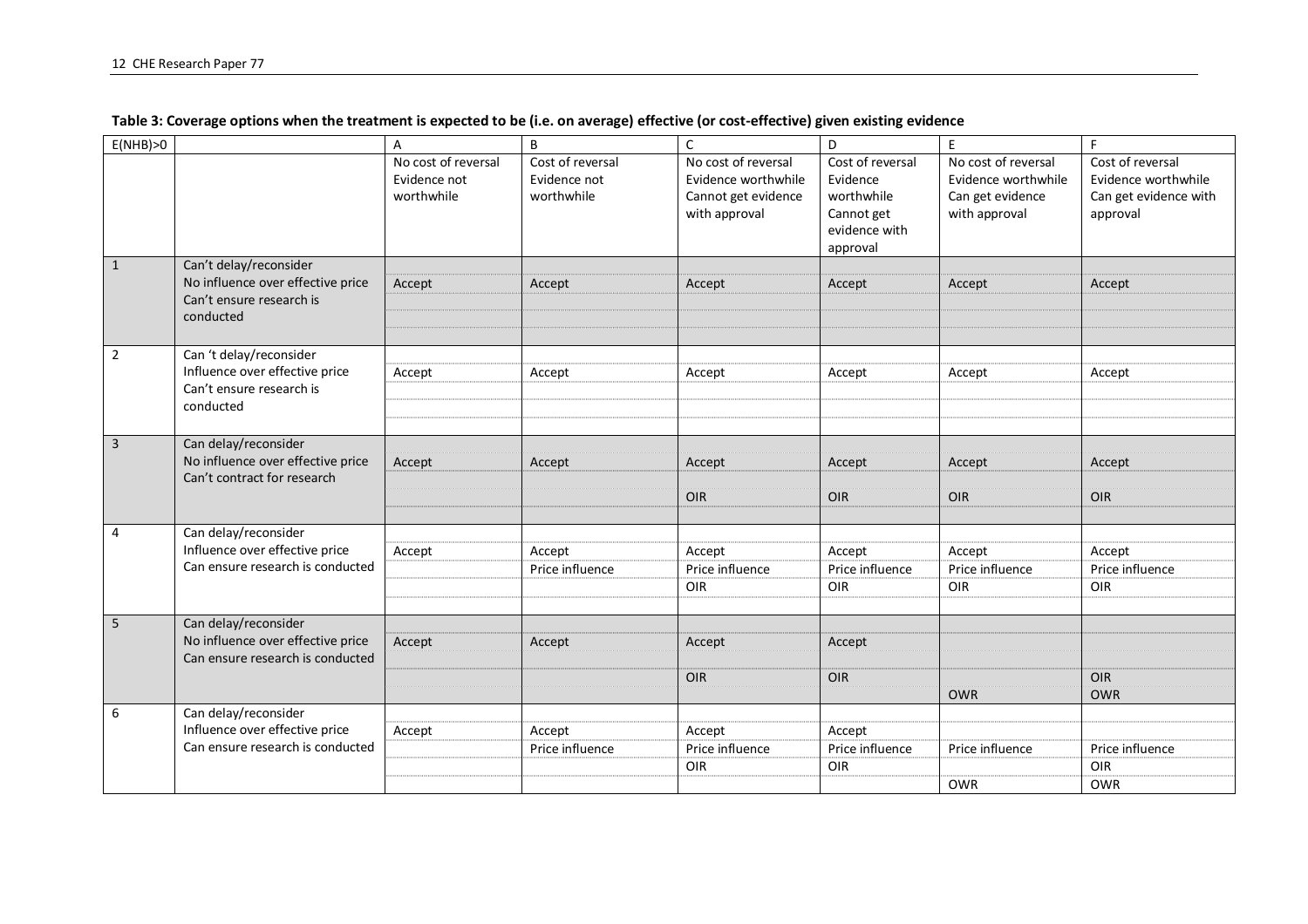| E(NHB)<0       |                                                                                                 | A                                                 | B                                              | $\mathsf C$                                                                        | D                                                                                     | E                                                                               | E                                                                            |
|----------------|-------------------------------------------------------------------------------------------------|---------------------------------------------------|------------------------------------------------|------------------------------------------------------------------------------------|---------------------------------------------------------------------------------------|---------------------------------------------------------------------------------|------------------------------------------------------------------------------|
|                |                                                                                                 | No cost of reversal<br>Evidence not<br>worthwhile | Cost of reversal<br>Evidence not<br>worthwhile | No cost of reversal<br>Evidence worthwhile<br>Cannot get evidence<br>with approval | Cost of reversal<br>Evidence<br>worthwhile<br>Cannot get<br>evidence with<br>approval | No cost of reversal<br>Evidence worthwhile<br>Can get evidence<br>with approval | Cost of reversal<br>Evidence worthwhile<br>Can get evidence<br>with approval |
| $\mathbf{1}$   | Can't delay/reconsider<br>No influence over effective price<br>Can ensure research is conducted | Reject                                            | Reject                                         | Reject                                                                             | Reject                                                                                | Reject                                                                          | Reject                                                                       |
| $\overline{2}$ | Can 't delay/reconsider                                                                         | Reject                                            | Reject                                         | Reject                                                                             | Reject                                                                                | Reject                                                                          | Reject                                                                       |
|                | Influence over effective price<br>Can ensure research is conducted                              | Price influence                                   | Price influence                                | Price influence                                                                    | Price influence                                                                       | Price influence                                                                 | Price influence                                                              |
| $\mathbf{3}$   | Can delay/reconsider<br>No influence over effective price<br>Can ensure research is conducted   | Reject                                            | Reject                                         | Reject                                                                             | Reject                                                                                | Reject                                                                          | Reject                                                                       |
|                |                                                                                                 |                                                   |                                                | <b>OIR</b>                                                                         | OIR                                                                                   | OIR                                                                             | <b>OIR</b>                                                                   |
| 4              | Can delay/reconsider<br>Influence over effective price                                          | Reject                                            | Reject                                         | Reject                                                                             | Reject                                                                                | Reject                                                                          | Reject                                                                       |
|                | Can ensure research is conducted                                                                | Price influence                                   | Price influence                                | Price influence                                                                    | Price influence                                                                       | Price influence                                                                 | Price influence                                                              |
|                |                                                                                                 |                                                   |                                                | OIR                                                                                | OIR                                                                                   | OIR                                                                             | OIR                                                                          |
| 5              | Can delay/reconsider<br>No influence over effective price<br>Can ensure research is             | Reject                                            | Reject                                         | Reject                                                                             | Reject                                                                                | Reject                                                                          | Reject                                                                       |
|                | conducted                                                                                       |                                                   |                                                | <b>OIR</b>                                                                         | <b>OIR</b>                                                                            | OIR                                                                             | OIR                                                                          |
| 6              | Can delay/reconsider<br>Influence over effective price                                          | Reject                                            | Reject                                         | Reject                                                                             | Reject                                                                                | Reject                                                                          | Reject                                                                       |
|                | Can ensure research is conducted                                                                | Price influence                                   | Price influence                                | Price influence                                                                    | Price influence                                                                       | Price influence                                                                 | Price influence                                                              |
|                |                                                                                                 |                                                   |                                                | OIR                                                                                | OIR                                                                                   | OIR                                                                             | OIR                                                                          |
|                |                                                                                                 |                                                   |                                                |                                                                                    |                                                                                       | <b>OWR</b>                                                                      | <b>OWR</b>                                                                   |

#### **Table 4: Coverage options when the treatment is not expected to be (i.e. on average) effective (or cost-effective) given existing evidence**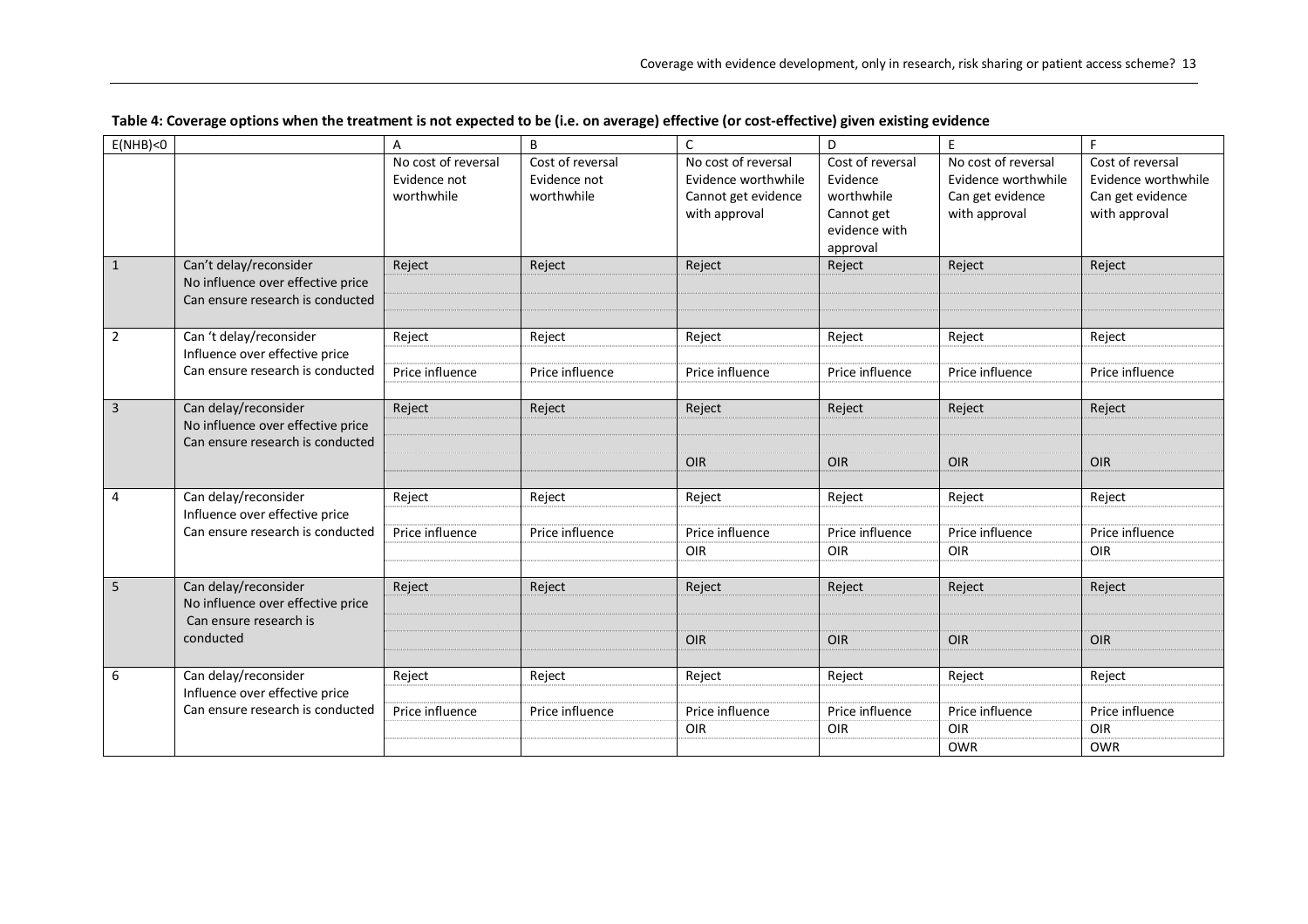Below we consider in detail how each type of purchaser should choose between the coverage options available in the other scenarios.

#### **Purchaser 1 who cannot delay or reconsider a decision and has no influence over price**

In this context, the decision regarding whether or not to pay for the use of the technology should be based solely on whether or not the technology is expected to be of value. Future research is not of value as the decision cannot be delayed or reconsidered at a later date when evidence becomes available and, similarly, any costs of reversal do not need to be taken into account as the decision cannot be reversed subsequently. Therefore, when the treatment is expected to be of value the technology should always be covered (see row 1 Table 3), and when the technology is not expected to be of value it should always be rejected (see row 1 Table 4).

#### **Purchaser 2 who cannot delay or reconsider a decision and has influence over the price**

Purchaser 2 is in a similar position to Purchaser 1 although it has influence over the price. Similarly to Purchaser 1, the value of evidence and any reversal costs do not need to be considered as it cannot delay or reconsider their decision. When the technology is of value on average, given existing evidence, it should always be accepted (see row 2 Table 3). Even though the purchaser has influence over the price, it has no bargaining power in the case when the treatment is expected to be of value as the manufacturer knows that the treatment will be paid for at the current price, and therefore has no incentive to reduce it. When the treatment is not expected to be of value it should not be paid for unless a reduction in the effective price can be secured to make the technology valuable on average (see row 2 Table 4).

## **Purchaser 3 who can delay or reconsider a decision and has no influence over price or scope to ensure the research is conducted**

This purchaser has three coverage options available, either to accept or reject immediately, or to reject for now but recommend research be carried out to reduce any uncertainty (OIR recommendation).

In a situation where the technology is expected to have positive NHB based on current evidence (Table 3), if additional evidence collection is not worthwhile the treatment should always be accepted, as the evidence will never be generated to show that the decision was incorrect (3A and 3B Table 3). When gathering additional evidence is worthwhile then the purchaser should decide whether the value of immediate acceptance (the expected NHB as a result of patients receiving the treatment during the period it would take to conduct the research) outweighs the value of the evidence that will be forgone. If not then an OIR decision should potentially be recommended instead of accepting the technology immediately. As the purchaser is unable to ensure the research is conducted they cannot enforce that evidence will be generated following acceptance, so it does not matter whether the evidence can be generated with acceptance or not. Costs of reversal can be ignored as the evidence which would change the decision will not be generated if the technology is accepted. Therefore, the choice remains between accept and OIR (see 3C, 3D, 3E and 3F).

When the technology is not expected to be of value given existing evidence (Table 4), the treatment should be rejected unless the research is expected to be worthwhile, in which case an OIR decision may be appropriate.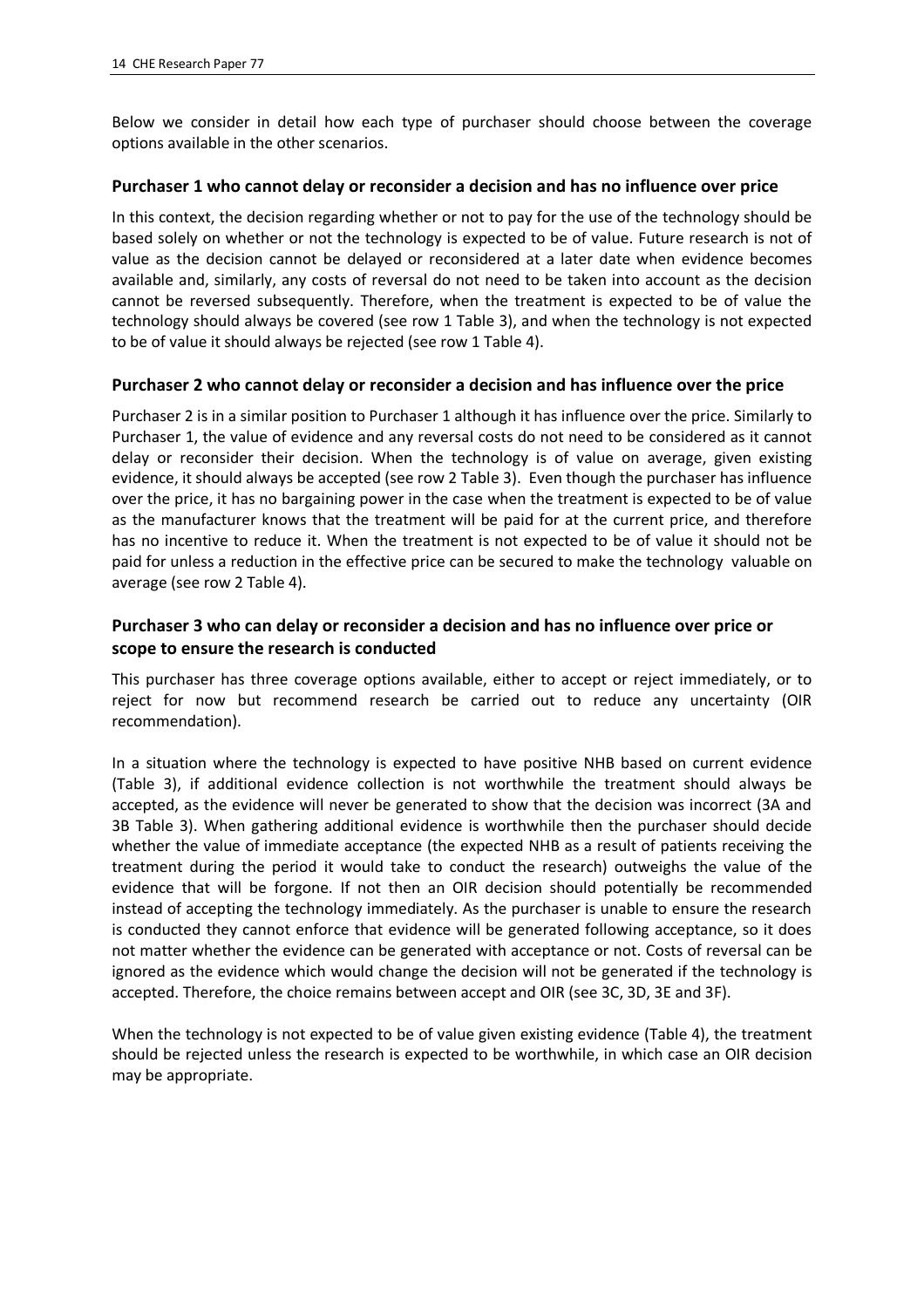## **Purchaser 4 who can delay or reconsider a decision and has influence over price but cannot ensure the research is conducted**

Purchaser 4 is in a similar situation to Purchaser 3 but also has influence over the price paid. Therefore, the choice between coverage options is very similar in the two situations, although now a manufacturer may be able to alter an OIR decision to an accept decision by lowering the price and thus improving the technology's value. In this case the value of immediate acceptance would increase, and it may also reduce the value of additional evidence (making OIR less favourable) (see 4C, 4D, 4E, 4F Table 3 and Table 4). Even when the evidence is not worthwhile (i.e., the value of the reduction in uncertainty does not exceed the cost), when the treatment is not expected to be of value on the basis of current evidence the manufacturer can lower the price to a level so the treatment is expected to be of value to secure the coverage of their treatment (see 4A and 4B Table 4).

#### **Purchaser 5 who can delay or reconsider a decision, can ensure the research is conducted but has no influence over price**

Here the purchaser has more coverage options available as OWR and OIR options are included where the purchaser actively ensures the research is conducted rather than recommending research (and hoping it takes place) through an OIR decision, as has been assumed with the previous purchasers.

Let us first consider where the treatment is expected to be of value given current evidence (Table 3). When the collection of additional evidence is not worthwhile or research cannot be undertaken once the technology has been paid for (for example, when relative effectiveness evidence is required but coverage makes recruitment difficult), then the purchaser faces the same coverage options as Purchaser 3. Hence they should weigh up the same factors when choosing between the available options although they can now ensure that the research is conducted through an OIR decision (5A, 5B, 5C, 5D Table 3). However, when it is considered that the evidence can be generated once the treatment has been paid for, then a OWR option may now be worthwhile. When there is no cost of reversal, OWR becomes the dominant coverage option as more patients will receive the treatment that is expected to be of value therefore providing the same expected benefit to patients as immediate acceptance and the valuable additional evidence will also be collected (5E Table 3).

When there is a cost of reversal the choice is now between OWR and OIR (OWR still dominates outright acceptance as the uncertainty will also be resolved). The purchaser should now weigh up the expected NHB as a result of patients receiving the treatment in the time it would take to conduct the research against the probability that the treatment will not be found to be of value by the research and the cost of reversing the decision is incurred in the future. If the expected benefits outweigh the probability and costs of reversal then a OWR decision should be made; however, if they do not, an OIR decision should be considered (5F Table 3).

When the treatment is not of value, given current evidence, OWR should never be considered and the purchaser faces the same choices as those of Purchaser 3, although they should weigh up whether they should fund the research themselves, or simply recommend that the research is conducted.

## **Purchaser 6 who can delay or reconsider a decision, has influence over price and can ensure the research is conducted**

Purchaser 6 faces the same coverage options as Purchaser 5 but also has influence over the effective price of the product. The purchaser should base their choice of coverage option on the same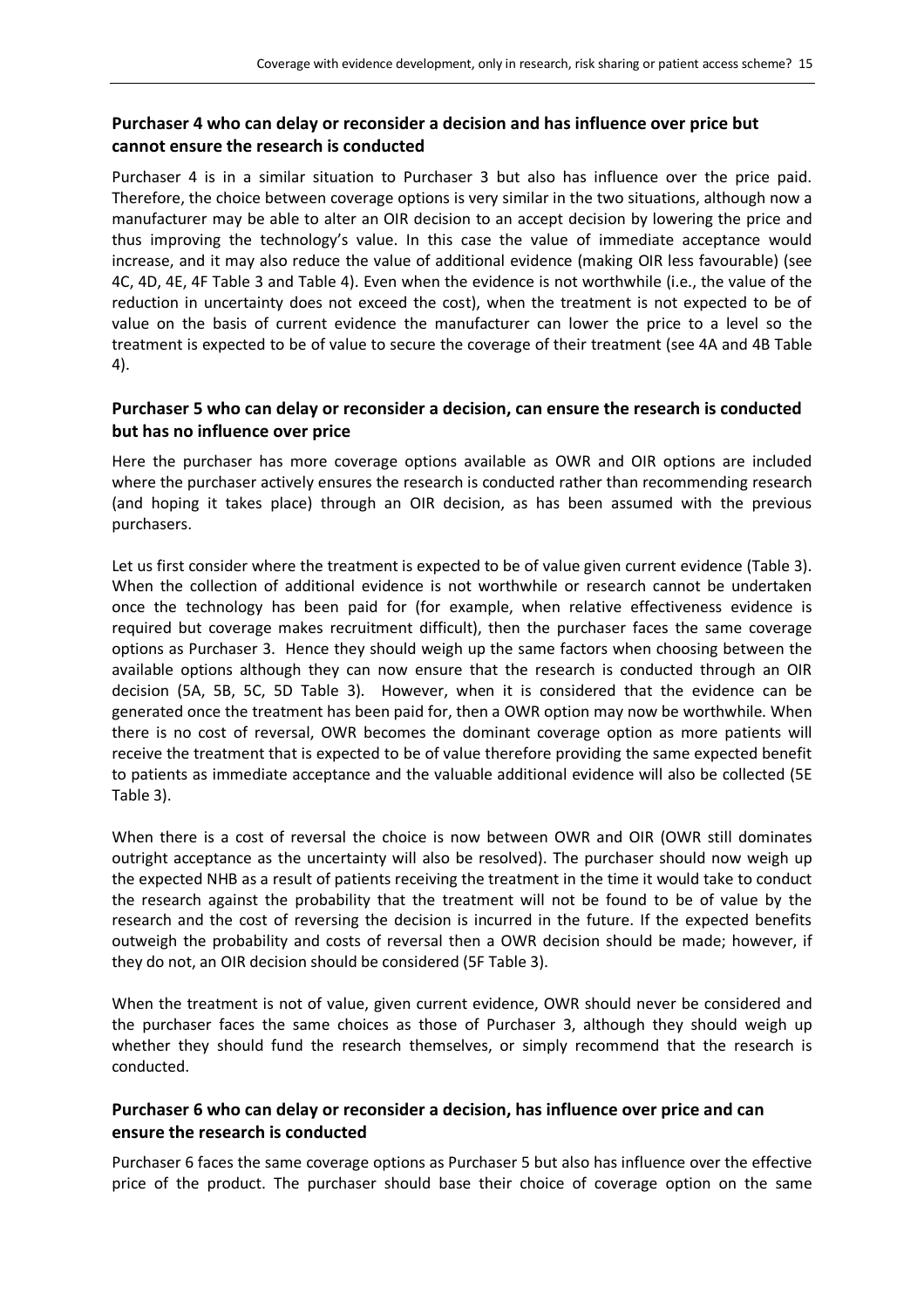discussion as for 5, but now should note that, by agreeing effective reductions in price, they can change the balance between the various coverage options. For example, whilst previously the probability and costs of reversal may have made an OIR decision favourable in 5F Table 3, by securing a reduction in price the NHB to patients increases, and may make a OWR decision worthwhile (6F Table 3).

When the treatment is not expected to be of value given existing evidence (Table 4), OWR now becomes a coverage option when the evidence can be generated with coverage, as long as the price can be reduced to a level where the treatment is expected to be of value (6E and 6F). In the case of 6E, if the treatment is now expected to be of value, OWR will dominate OIR (the patients all receive the treatment with expected NHB and the evidence will also be generated). In the case of 6F, the purchaser should now weigh up the expected NHB as a result of patients receiving the treatment during the research period, against the probability that the treatment will be found by the research not to be of value, hence incurring the cost of reversing the decision in the future. If the expected benefits outweigh the probability and costs of reversal then an OWR decision should be made; however, if they do not, an OIR decision should be considered.

#### **What assessments are needed when choosing between coverage options?**

The above has set out how purchasers should choose between the set of coverage options under various scenarios. There are a number of general insights which come from these analyses. When the purchaser is unable to delay a decision or to reconsider it at a later date their options are heavily limited: they should accept or reject, and the coverage decision should be based solely on the expected value of the treatment (whether assessed explicitly or implicitly). For technologies which are expected not to be of value given existing evidence, the purchaser is generally limited to rejecting the technology or trying to ensure a reduction in the price.

More interesting are the choices available when a technology is expected to be of value on average, given existing evidence. As the purchaser's range of authority expands so also do the coverage options available to them, and the choice should be based on more than the expected value for money. When evidence is worthwhile, but cannot be generated following a decision to pay for use, the value of the evidence should be weighed against the expected benefits to patients of immediate coverage. When there are large reversal costs the purchaser should weigh the expected benefits to patients against the probability that the decision will be wrong and should be reversed and the reversal costs incurred. What should be apparent is that the choice between coverage options always revolves around the trade-offs between the expected value for money of the treatment, the amount of uncertainty (and how much of it can be resolved through research) and the costs of reversing a decision.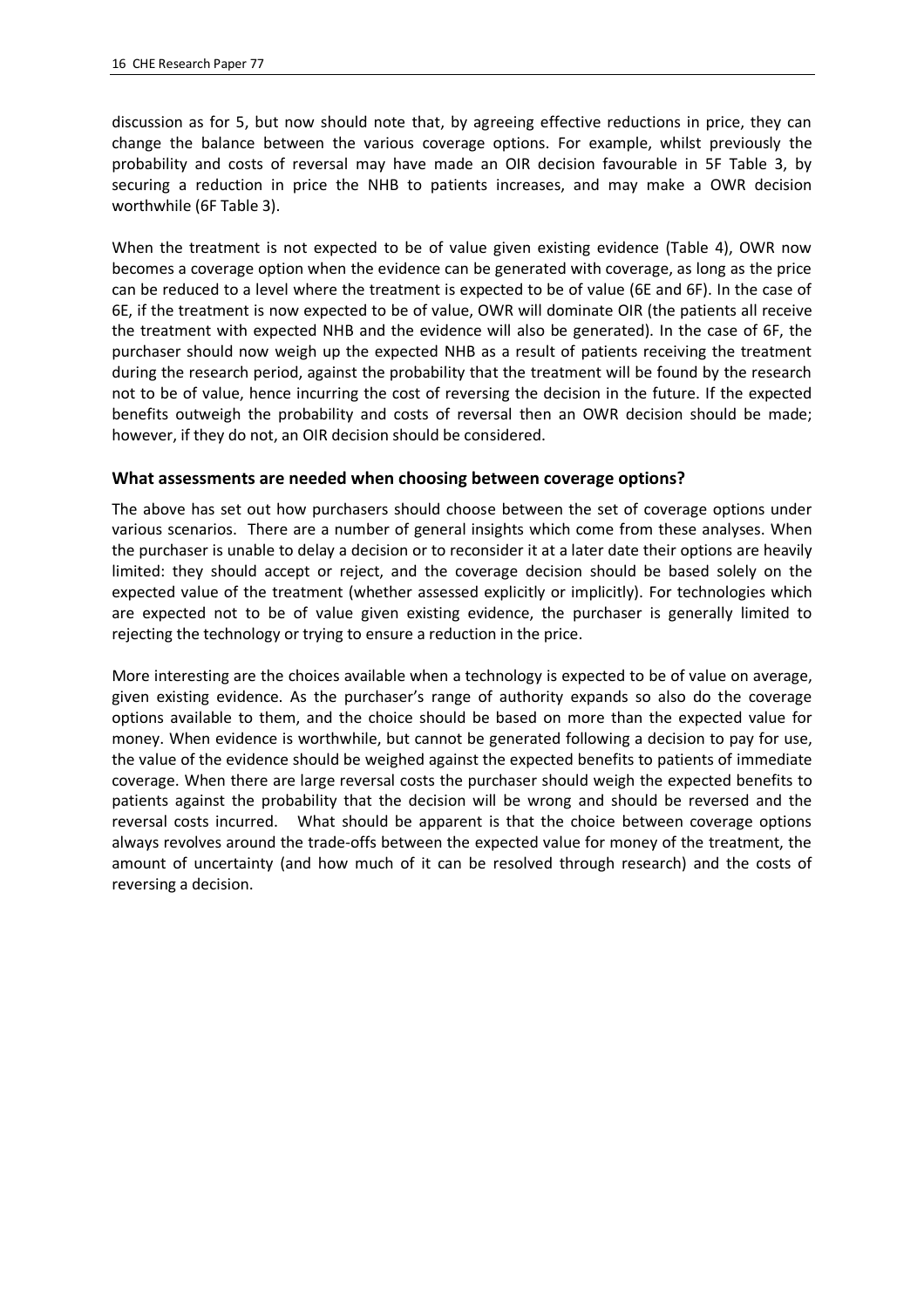## **A new taxonomy of coverage options**

Conventionally, coverage decisions have been considered to be binary in nature: technologies were either paid for or not. However, the range of options available to purchasers can be expanded to include many more options which should be considered. A plethora of coverage options has developed although, as yet, there is no common terminology for those observed in practice. To address this, a taxonomy of coverage options is presented which attempts to draw out the key features of observed coverage decisions on the basis of the analyses presented previously. To this end the coverage options are split into two broad areas: those associated with reductions in the effective price (i.e. influence over pricing decisions from the previous section); and those associated with evidence generation (i.e. OIR or OWR decisions from the previous section). Differences between the coverage options are often a result of variation in how the allocation of risk between the manufacturer and the purchaser is altered by the agreement. Carlson et al. previously suggested a taxonomy which, although it has influenced the approach here, differs in that their key distinction was between whether the coverage options are outcome or non outcome based rather than whether the focus is on altering the expected price or reducing the uncertainty surrounding value for money through the generation of additional evidence (Carlson et al. 2010).

The taxonomy here is intended to assist an understanding of the coverage decisions observed in practice. The aim is to make a clear distinction between those coverage decisions which alter the expected value of a treatment with existing evidence through changing its effective price, and those which provide additional evidence so at to reduce the uncertainty surrounding value. Further differences are down to the allocation of risk between the purchaser and the manufacturer and to what is actually specified in the agreement, e.g. is the price explicitly linked to the results of research? In Appendix A various examples of these coverage decisions have been described and allocated to the appropriate section of the taxonomy.

## **Reductions in the expected effective price**

Decisions which result in reductions in the effective price make treatments more desirable by reducing their expected costs to the health care system. The previous section grouped such agreements as having influence over the price paid for a technology; however, there are many nuances to the coverage decisions observed in practice which, whilst all affecting the effective price, do so in different ways. Figure 4 distinguishes reductions in effective price as being one of two types: outcome and non-outcome based.

#### *Outcome based coverage decisions*

Outcome based coverage decisions link the effective price paid for a technology to some measure of clinical outcome and, therefore, operate at the level of the individual patient (although these can be aggregated so payments are effected at the population level). Three types of outcome based agreements can be distinguished: money back guarantees, conditional treatment continuation and price linked to outcome.

#### i) Money back guarantees

Money back guarantee schemes involve the health service being refunded if a patient does not achieve a specified target. The level of refund is not necessarily 100% of the acquisition cost, and the refund may be financial or through another method, for example in replacement stock of the treatment. These schemes can be considered risk shifts, where the risk of a patient not achieving the outcome, and therefore having a negative NHB if the list price was paid, is shifted away from the health care system to the manufacturer who faces the risk of having to pay a refund. A notable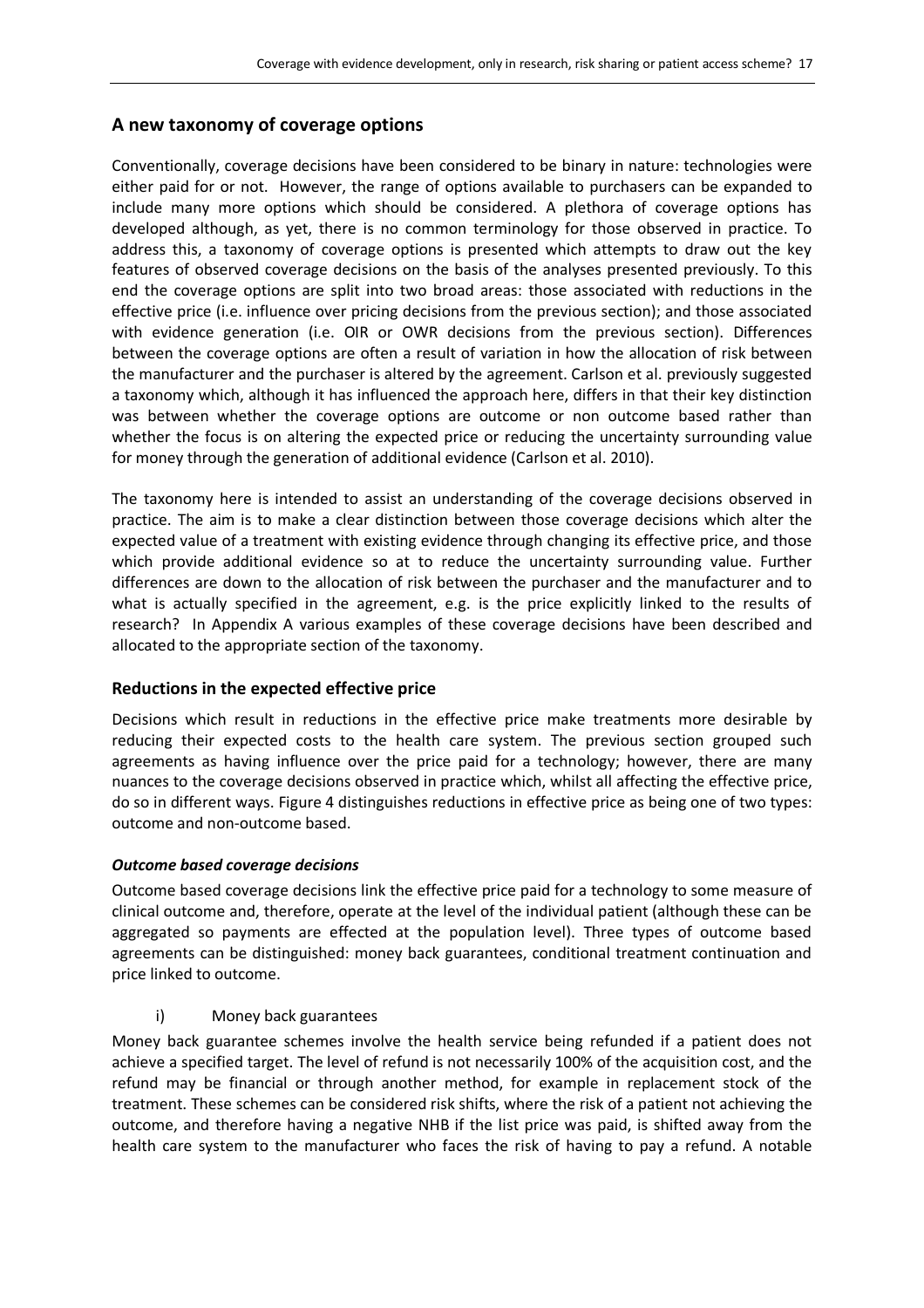

**Figure 4: A new taxonomy of coverage options**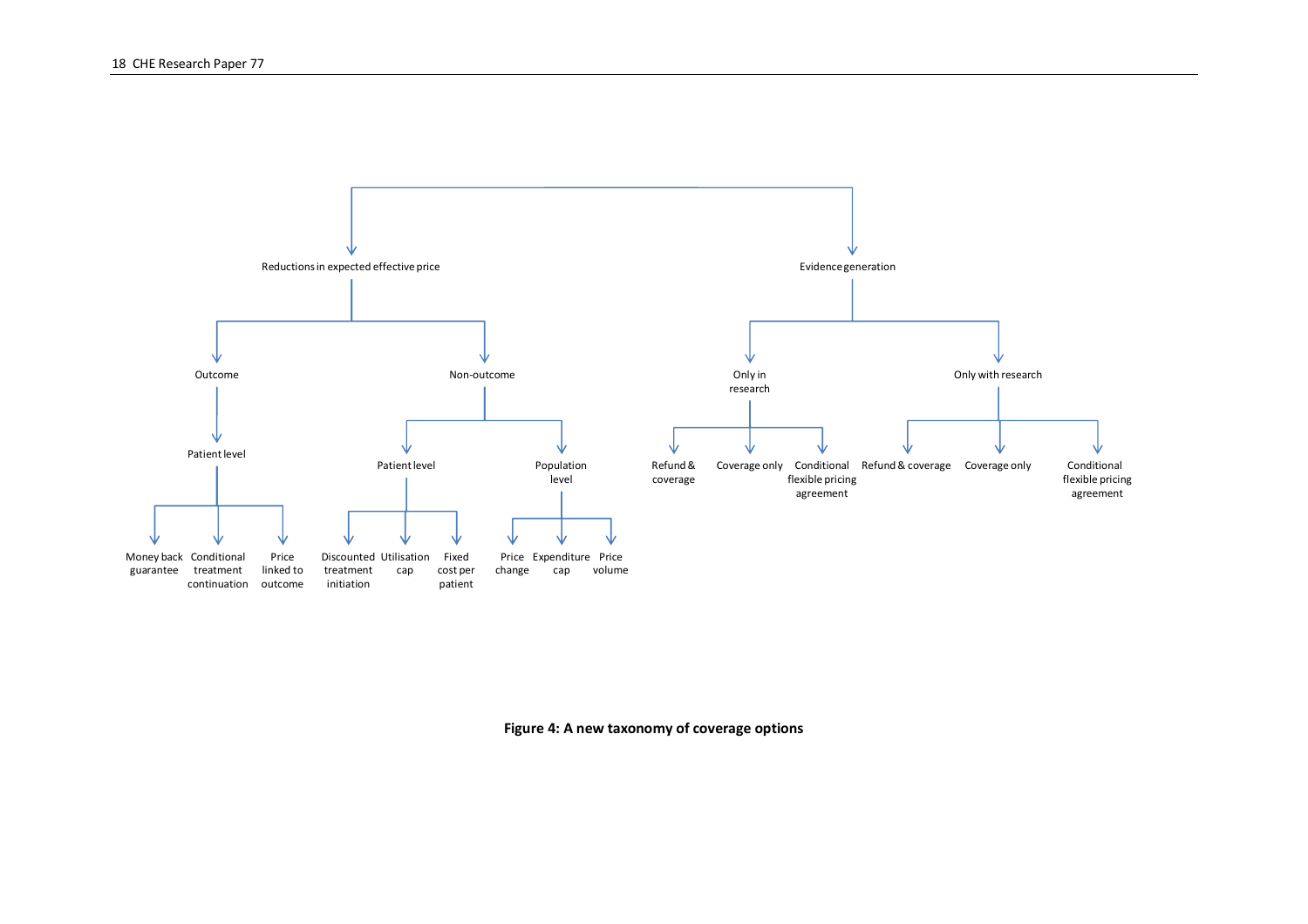example of such a scheme is the agreement between Park Davis and North Staffordshire Health Authority for the use of atorvastatin in patients with high cholesterol. The manufacturer agreed to rebate the health authority if patients did not achieve a low density lipoprotein cholesterol concentration target of less than 3 mmol/l after treatment with atorvastatin (Chapman et al. 2003).

## ii) Conditional treatment continuation

Conditional treatment continuation involves payment for the continued use of a technology only in patients who have achieved a target clinical effect (Carlson et al. 2010). Such schemes can also involve refunds, either full or partial, for those patients who do not achieve the targeted effect. An example of such an agreement is that between Johnson and Johnson and the UK's NHS for the use of bortezomib for multiple myeloma. Johnson and Johnson agreed to repay the NHS in either cash or product for patients who fail to respond after 4 cycles of treatment with bortezomib. Those who respond would receive an additional 4 cycles of the treatment (Green et al. 2006).

## iii) Price linked to outcome schemes

Price linked to outcome schemes involve the price being directly linked to a specified outcome for each patient (either clinical or other; for example, a biomarker). These schemes share similarities with money back guarantees, although the risk is still shared as the better a patient's outcome the higher the price. No examples of such schemes have been indentified in practice, perhaps as a result of their high management costs or the possibility for gaming by either the manufacturer or the purchaser to artificially raise or lower price. However, with the advancement in health care information systems it may be possible in the future to have schemes where the price paid for the treatment of a given patient is directly related to their outcome.

## *Non outcome based coverage decisions*

With non outcome based coverage decisions effective prices can be determined at an individual patient level or at a population level (i.e. across all patients).

## **a) Patient level non outcome coverage decisions**

Patient level non outcome coverage decisions are characterised by different effective prices for a given technology for different patients, but this is not achieved by linking prices to measures of outcome; rather, prices are linked to other factors associated with treatment. Three types of such agreements can be identified: discounted treatment initiation, utilisation caps and fixed cost per patient.

## i) Discounted treatment initiation

Discounted treatment initiation schemes involve patients receiving a technology for a price which is different to the list price at the initiation of treatment. The price then reverts to the list price if the patient remains on the treatment after a set number of courses or period of time. Unlike with conditional treatment initiation schemes, there is no agreement that that patients will remain on treatment should they achieve a target effect. In the UK, the first cycle of sunitinib for the treatment of renal cell carcinoma is provided free for all patients (NICE 2009).

## ii) Utilisation caps

Utilisation caps, or individual volume agreements, involve the cost of treatment of patients being reduced (often falling to zero) following an agreed length of treatment if the patient is judged still to require further treatment. These arrangements shift the risk of the health system incurring the cost of the patient undergoing more treatments than a specified maximum from the payer to the manufacturer. Novartis agreed a utilisation cap in the UK for the use of ranibizumab for the treatment of wet acute macular degeneration (Economist Intelligence Unit 2008). The NHS covers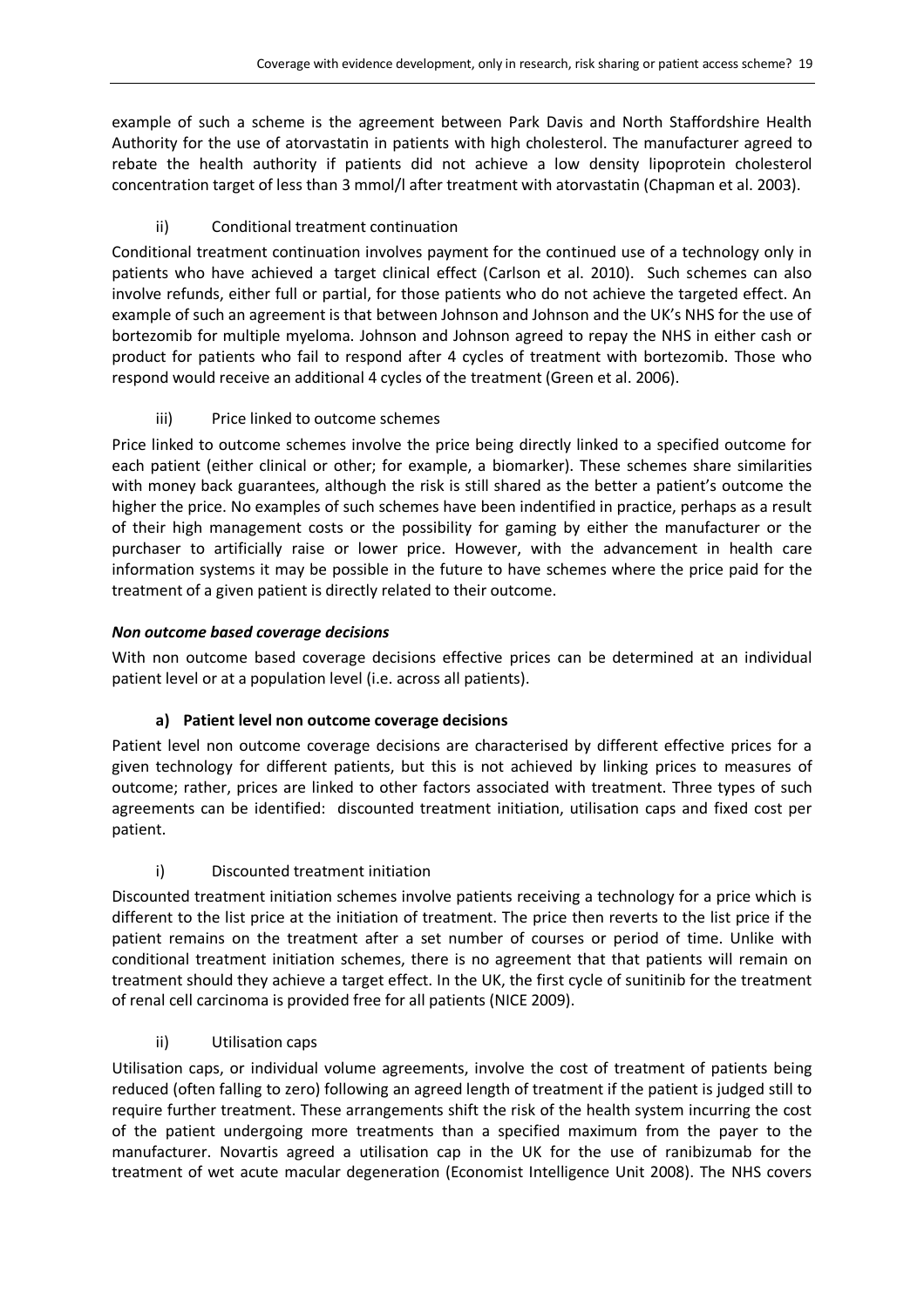the cost of 14 injections in the treated eye with any subsequent injections being covered by Novartis.

## iii) Fixed cost per patient

A coverage decision of a fixed cost per patient involves a set price for an entire course of a patient's treatment regardless of the number of treatments actually received. Such a decision still involves a risk share between the manufacturer and the purchaser with the purchaser paying more for patients who require very few treatments but less for those who require many. In the UK such a scheme has been agreed for the use of gefitinib for the treatment of non-small cell lung cancer (NICE 2010).

## **b) Population level non outcome coverage decisions**

Population level non outcome coverage decisions are characterised by the effective price being determined at the level of the health care system rather than the individual patient. Three forms of such decisions can be distinguished: price changes, expenditure caps and price volume agreements.

## i) Price changes

Price changes involve the negotiation of a price per unit of the technology between the manufacturer and the purchaser which differs from the list price. Examples of such agreements are limited, however, as a result of global reference pricing, where pricing of a drug in one country is linked to the price in another. As a result of this most such agreements would not be published as the manufacturer would fear price erosion of their technology in other markets as well.

## ii) Expenditure caps

Expenditure caps limit the total expenditure by a health system on a treatment without limiting the total quantity of the treatment available, effectively linking the price of a treatment directly to how much of it is used. These agreements also involve a risk shift, with the manufacturer facing the risk of treatment levels being above those consistent with the expenditure cap. In Australia an agreement was reached that the Australian Health Authority would cover \$100 million (Australian) a year of the cost of etanercept for the treatment of rheumatoid arthritis, with the manufacturer meeting any costs in excess of this (Lu et al. 2004). It was estimated that the treatment would cost \$140 million a year.

## iii) Price volume agreements

Price volume agreements link the price paid per unit for a health care technology to the total number of units purchased. An example of such a decision is non linear pricing schemes where the price paid for a unit differs dependent on the total number of units purchased, perhaps being reduced once a threshold number of treatments purchased is reached.

## **Evidence generation**

Evidence generation schemes allow access to technologies whilst also providing evidence so as to reduce the uncertainty surrounding the value of the technologies. These schemes fall into one of two groups: OIR, where the therapy is only paid for in patients involved in the research; and OWR where all patients are given access to the technology but new evidence is also generated. This distinction is the same as that considered earlier, but further distinctions can be made in how the evidence generated is used as discussed below.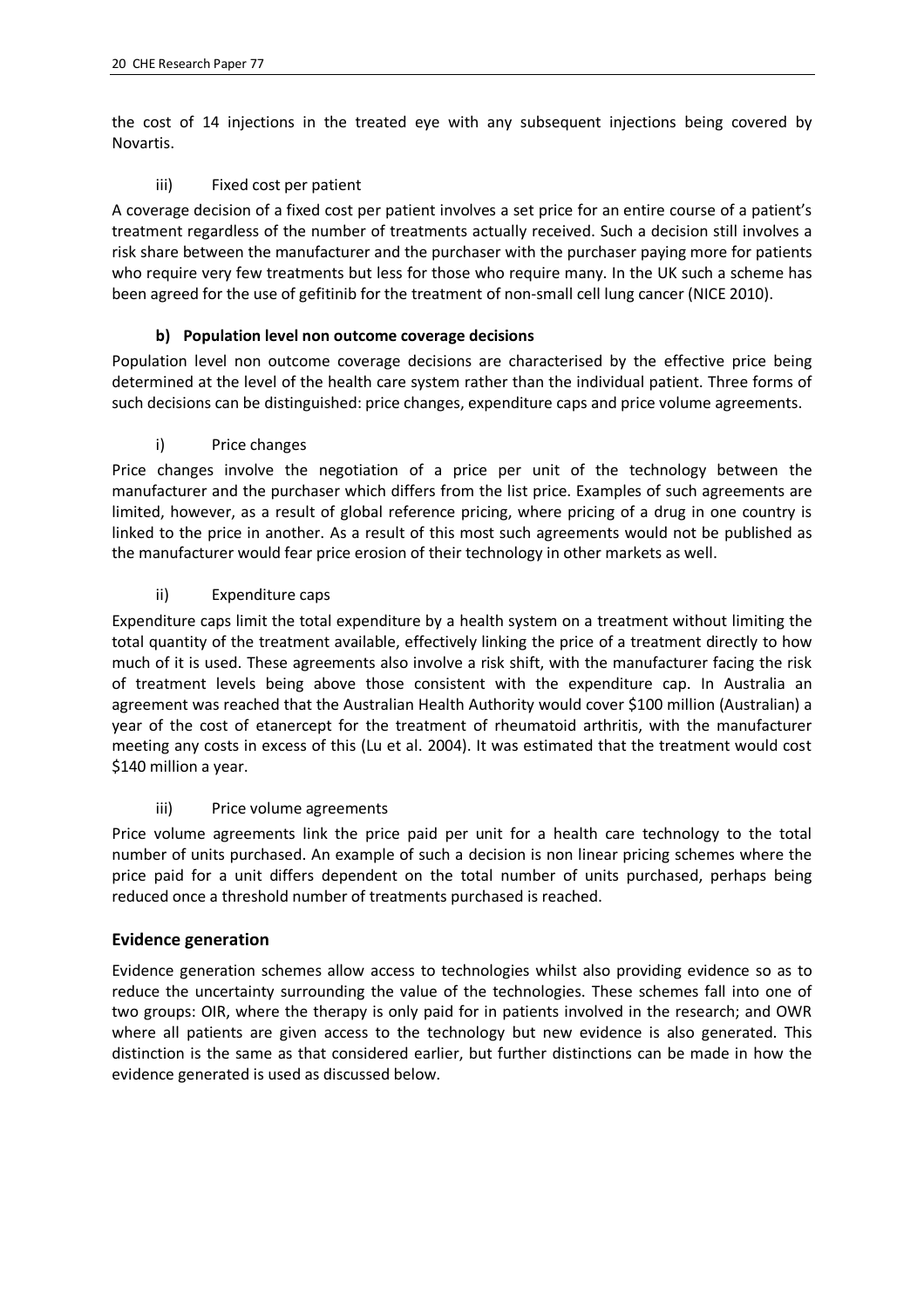## *Only in research*

Evidence generated under OIR can be used to inform coverage decisions in one of three ways:

## i) Coverage only

These schemes involve collecting additional evidence to inform a future decision on wider coverage of the technology, perhaps at a set date or when the evidence base is considered sufficiently mature to revise the decision. In the UK, NICE has recommended many treatments only be used in the context of randomised trials or studies. The use of laparoscopic surgery for colorectal cancer was initially rejected by NICE and recommended only in the context of a clinical trial which was ongoing. When the treatment was reconsidered at a later date it received positive guidance on the basis of evidence provided by the clinical trial (Chalkidou 2006).

## ii) Refund and coverage

In addition to the arrangements used outlined for coverage only, this category of coverage decision also involves some form of refund or rebate from the manufacturer to the health care system if the additional research suggests that the price paid for the technology for those patients participating in research resulted in the technology not being of value.

## iii) Conditional pricing agreement

Conditional pricing agreements involve an agreement between manufacturer and purchaser that the price of the technology will be determined directly by the results of the research. Such schemes may also include a refund linked to the cost of treatment for the research if the results show the treatment is not of value.

## *Only with research*

Only with research schemes allow all patients access to the technology, but also provide for the generation of evidence to reduce uncertainty. Such schemes can be used to inform future coverage decisions in the same ways as those described under OIR.

An example of a coverage only scheme is the Swedish agreement on the use of rosuvastatin for high cholesterol, whereby the manufacturer agreed to provide additional data on the use of the drug in clinical practice and the long term effects of the drug on morbidity and mortality (Anell and Persson 2005). Another is the French authorities' agreement to a refund and coverage scheme to cover risperidone at list price for patients with schizophrenia whilst the manufacturer performed further studies to evaluate whether the treatment helped patients stay on their medication. If the studies showed this not to be the case the manufacturer would refund a portion of the money spent on the treatment (Whalen 2007).

The UK's NHS agreed a conditional pricing arrangement regarding the use of interferon beta or glatiramer acetate for the treatment of multiple sclerosis. The treatments were funded on the condition that their effect on disease progression in a cohort of patients was monitored for 10 years. Potential price adjustments were to be made every 2 years to ensure an agreed cost per QALY gained of the therapy was no more than £36,000 (Pickin et al. 2009).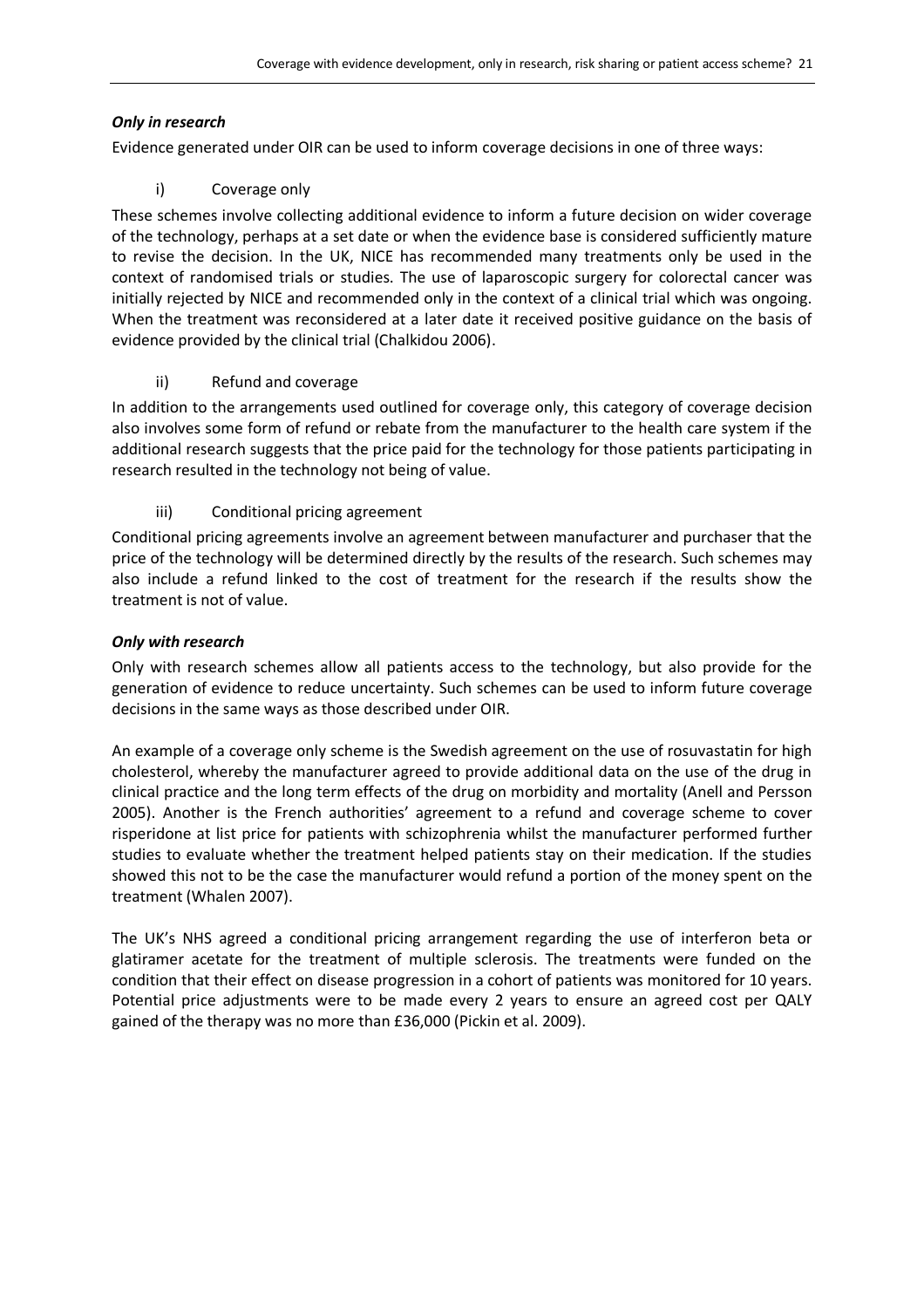## **Discussion**

The concepts described in this paper are intended to provide a set of guiding principles for purchasers when considering whether to pay for new health care technologies. Even if these concepts are not implemented using formal analysis they should still be in the forefront of the purchaser's thoughts when making such decisions.

The paper also sets out a stylized version of the technology space and the purchaser's range of authority and shows the coverage decisions which should be considered under the resulting 36 possible combinations. The greater the purchaser's range of authority, the greater the coverage options available and, therefore, the increased scope to optimise decisions. In many countries the range of authority described above is split between several decision making bodies - for example, with a purchaser having control of payment for use decisions and another body having control of research funding. The conceptual framework, however, demonstrates that these are intrinsically linked and both have real effects on health outcomes. The separation of these areas of authority, or the failure of purchasers and other decision makers to act together, may, therefore, result in inefficient decisions by limiting the coverage options available.

It should be noted that only uncertainty which can be reduced through research has been considered here. As previously mentioned, there are other sources of uncertainty which cannot be resolved by further research but might be resolved over time (e.g., the future price of a technology or it comparators). In the presence of such uncertainty it may be optimal to reject a technology, which is expected to be value for money given existing evidence, and to wait until the uncertainty has been resolved.

The taxonomy provided here aims to assist the understanding of the coverage decisions observed in practice. Table A in Appendix A provides details of coverage decisions from several countries and allocates the decision in accordance with the taxonomy. In terms of schemes involving reductions in expected effective price, many were observed in practice on the basis of information available in the public domain. Seven examples of money back guarantee schemes are presented, of which four were observed in the UK, two in Germany and one in the USA. Ten versions of conditional treatment continuation schemes have been identified in the UK, the USA, Australia, Italy and Canada. No examples of decisions where the price was directly linked to outcome were found, this may be as a result of the large transaction and information costs associated with such schemes. Only one example of each of a discounted treatment initiation, utilisation cap and fixed cost per patient were observed, all of which were in the UK. No examples were found where there was a change in the list price agreed between the purchaser and the manufacturer, although it is likely that such agreements would remain private as a result of the impact they could have on prices in other countries through global reference pricing. Examples of expenditure caps were observed in Australia and Germany.

Many examples of schemes involving evidence generation were observed. Most involved OIR decisions where the evidence was to be used to inform future coverage decisions (with such approaches observed in the UK and USA). The UK also had one example of an OIR scheme where the evidence was directly linked to the price (an OIR conditional flexible pricing schemes). OWR schemes were less commonly observed in practice, with the exception of Sweden where such decisions are common. Given the size of the USA there have been surprisingly few examples there so far of these new coverage decisions. A key factor may be the unwillingness of the private sector in the USA to adopt such schemes, particularly with regards to those coverage decisions involving evidence generation, where the benefit is not fully internalised by the purchaser as a result of the public good properties of information.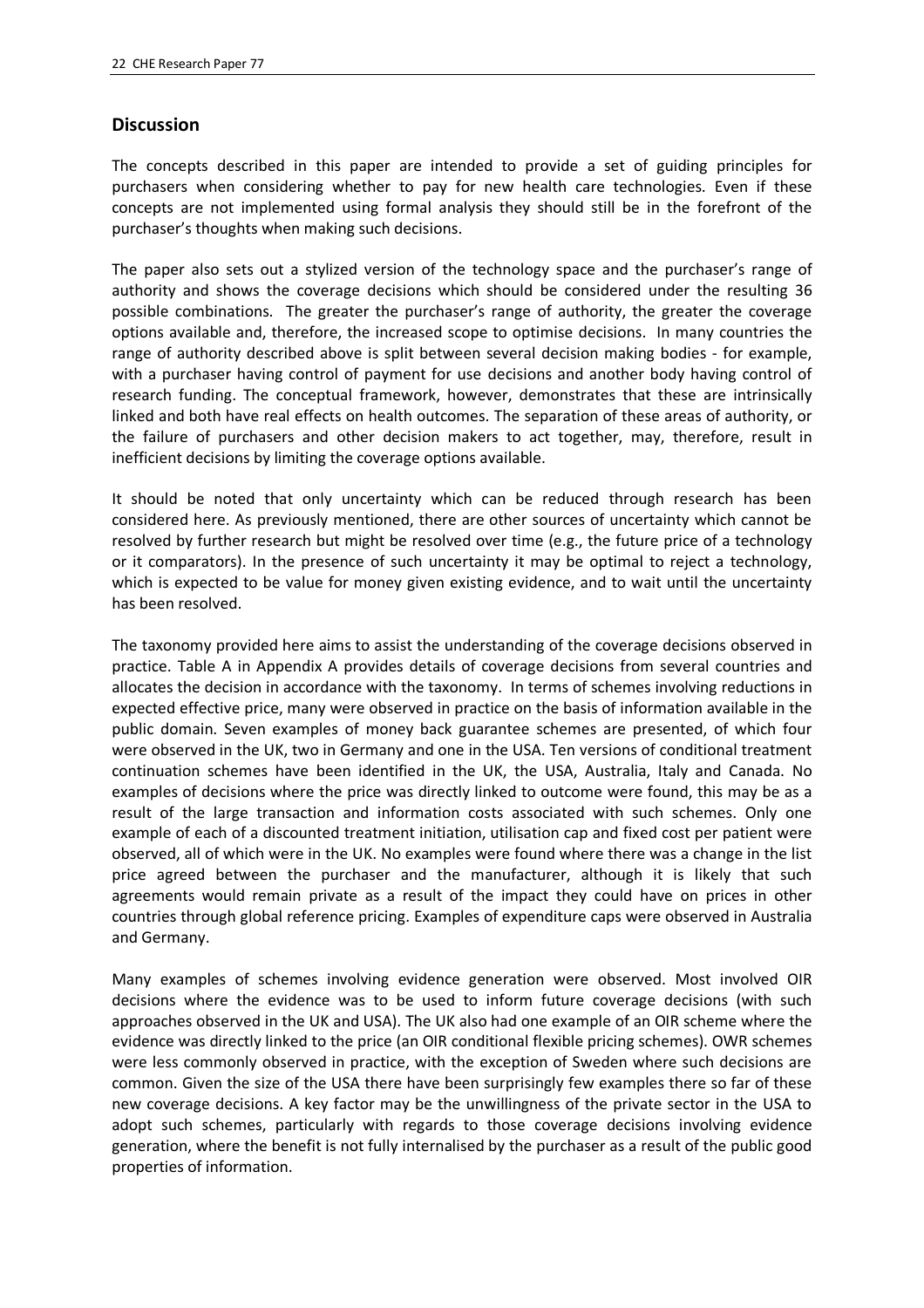Another set of schemes which have emerged but which are not dealt with explicitly in our taxonomy are cost-sharing schemes whereby patients cover some or all of the cost of treatments that are not deemed to meet acceptable value for money standards (Austvoll-Dahlgren et al. 2008; Jackson 2010). These have not been dealt with explicitly here as they involve more complex issues around patient choices and preferences particularly when considered across different types of health systems.

Our conceptual framework was developed around the concept of the expected value of a new technology on the basis of existing evidence. This is described principally in terms of cost effectiveness as defined by organisations such as NICE in the UK - that is, whether a new technology generates more health gain to relevant patients than is forgone to others as a result of services being displaced to fund the new intervention. It is recognised that some jurisdictions do not use formal cost-effectiveness analysis to support coverage decisions, but it can be argued that such systems (e.g. Medicare in the USA and the French health system) conduct an implicit comparison of the magnitude of gain in effectiveness offered by a new technology, against relevant comparators, and its acquisition cost. Any assessment of value for money needs to consider which consequences of new technologies are valued. Our conceptual framework simplifies this to a concern only with aggregate health gain in a population. In reality other factors may be important to purchasers including a range of equity considerations and the need to encourage innovation amongst technology manufacturers. Although these wider considerations complicate the technical implementation of cost effectiveness, the value of the conceptual framework remains in showing the types of assessments purchasers need to make in selecting appropriate coverage options.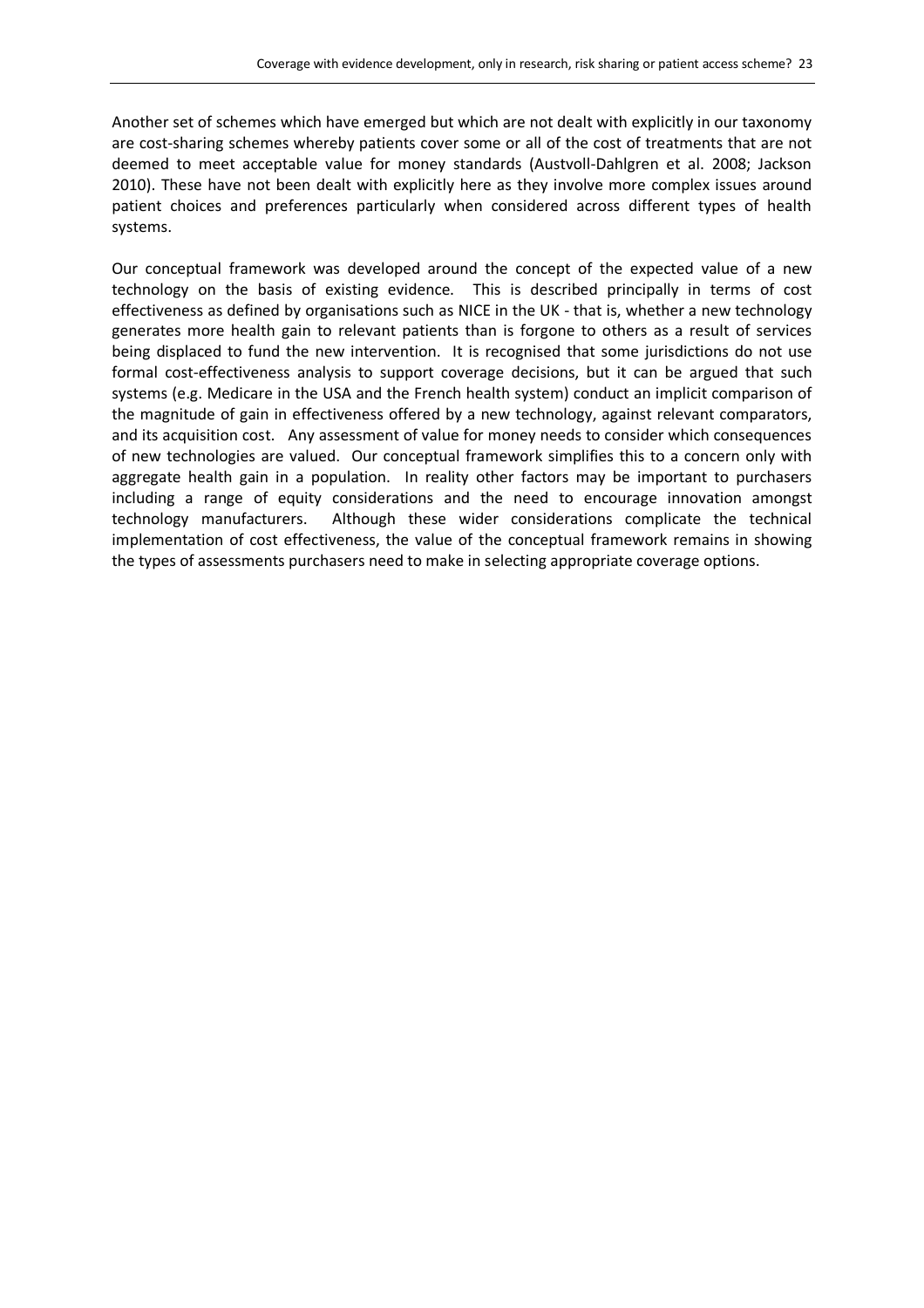## **Conclusions**

Several key policy implications fall out of this paper. Firstly, coverage decisions should no longer be based solely on the expected value given available evidence. Instead the purchaser should weigh the expected value, the value of further evidence, the effect on evidence generation of immediate coverage and the reversal costs for uncertain decisions. Secondly, this paper demonstrates the importance of a purchaser's range of authority: given a certain range of authority, there is a set of coverage decisions potentially available to purchasers. However, in many cases, there is a separation of the areas of authority, for example in many countries a purchaser decides on payment for use decisions whilst another decision making body is in control of research. However, these are intrinsically linked and both have real effects on the health gain produced by health care systems. The separation of these areas of authority, or the failure of purchasers and other decision makers to act together, may result in inefficient decisions.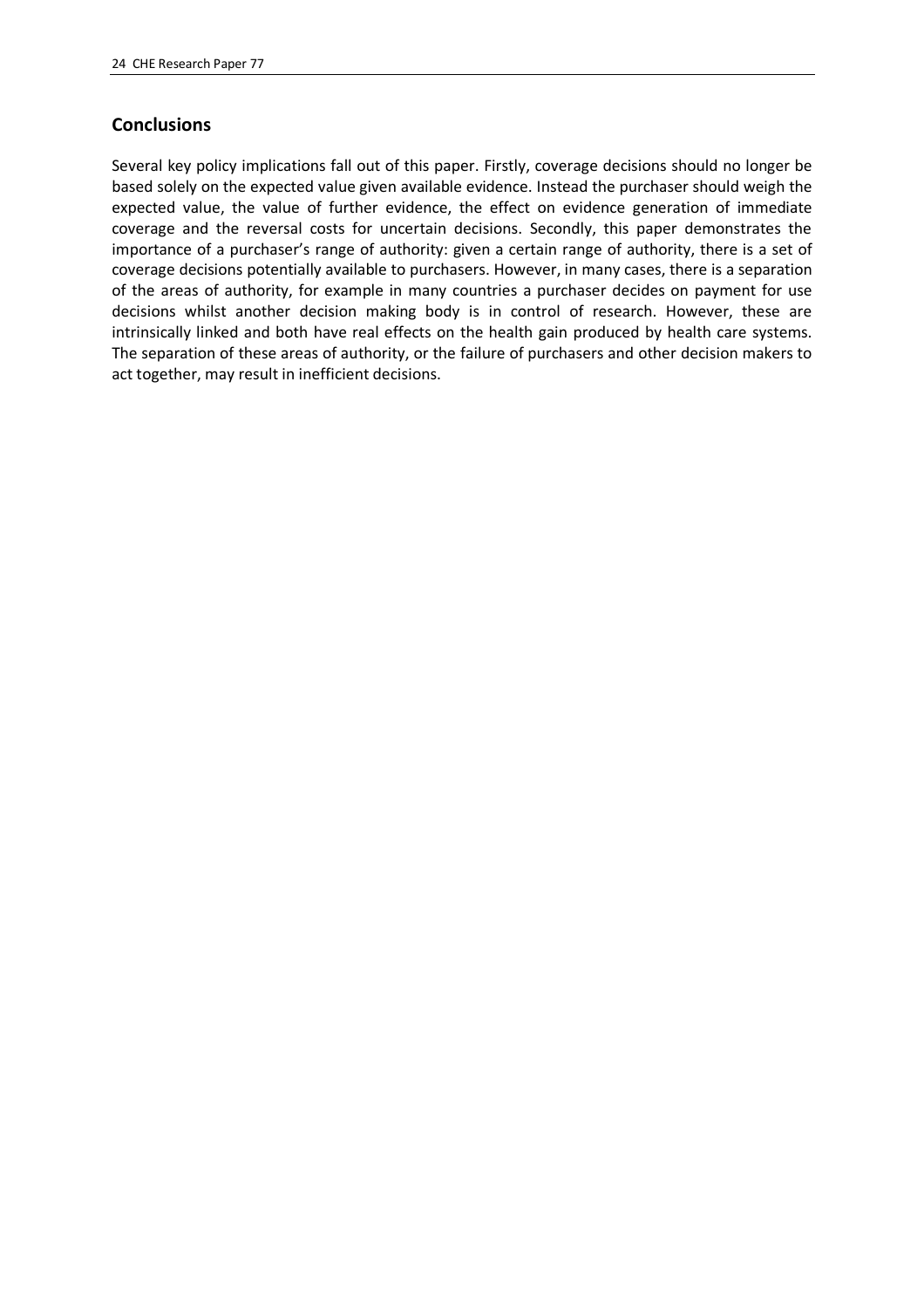#### **References**

Ades A, Claxton K, Sculpher M. 2006. Evidence synthesis, parameter correlation and probablistic sensitivity analysis. *Health Economics* 15:373-82.

Anell A, Persson U. 2005. Reimbursement and clinical guidance for pharmaceuticals in Sweden: Do health-economic evaluations support decision making? *European Journal of Health Economics* 50:274-9.

Austvoll-Dahlgren A, Aaserud M, Vist G, Ramsay C, Oxman A, Sturm H, Kösters J, Vernby Å. 2008. Pharmaceutical policies: effects of cap and co-payment on rational drug use. *Cochrane Database of Systematic Reviews*.

Berns J, Fishbane S, Elezin H, Lynn R, Deoreo P, Tharpe D, Meisels I. 2005. The effect of a change in epoetin alfa reimbursement policy on anemia outcomes in hemodialysis patients. *Hemodialysis Intertnational* 9:255-63.

Boseley S. 2006. *Open up NHS to our drug firms, White House demands*. In *The Guardian*.

Brazier J, Ratcliffe J, Salomon J, Tsuchiya A. 2007. *Measuring and valuing health benefits for economic evaluation* Oxford: OUP.

Carino T, Sheingold S, Tunis S. 2004. Using clinical trials as a condition of coverage: lessons from the National Emphysema Treatment Trial. *Clinical Trials* 1:108-21.

Carino T, Williams II R, Colbert A, Bridger P. 2006. Medicare's coverage of colorectal cancer drugs: A case study in evidence development and policy. *Health Affairs* 25:1231-9.

Carlson J, Sullivan S, Garrison L, Neumann P, Veenstra D. 2010. Linking payment to health outcomes: A taxonomy and examination of performance-based reimbursement schemes between health care payers and manufacturers. *Health Policy* Forthcoming.

Centers for Medicare and Medicaid Services. Coverage with Evidence Development. Available at http://www.cms.hhs.gov/CoverageGenInfo/03\_CED.asp (accessed 16/12/2009.

Chalkidou K. 2006.*"Only in research": a polite "no" or a valuable policy option?* Birmingham: NICE.

Chambers J, Neumann P, Buxton M. 2010. Does medicare have an implicit cost-effectiveness threshold? *Medical Decision Making* 30:E14-E7.

Chapman S, Reeve E, Price D, Rajaratnam G, Neary R. 2004. Outcomes guarantee for lipid-lowering drugs: results from a novel approach to risk sharing in primary care. *The British Journal of Cardiology* 11:205-10.

Chapman S, Reeve E, Rajaratnam G, Neary R. 2003. Setting up an outcomes guarantee for pharmaceuticals: new approach to risk sharing in primary care. *BMJ* 326:707-9.

Claxton K. 1999. The irrelevance of inference: a decision-making approach to the stochastic evaluation of health care technologies. *Journal of Health Economics* 18:342-64.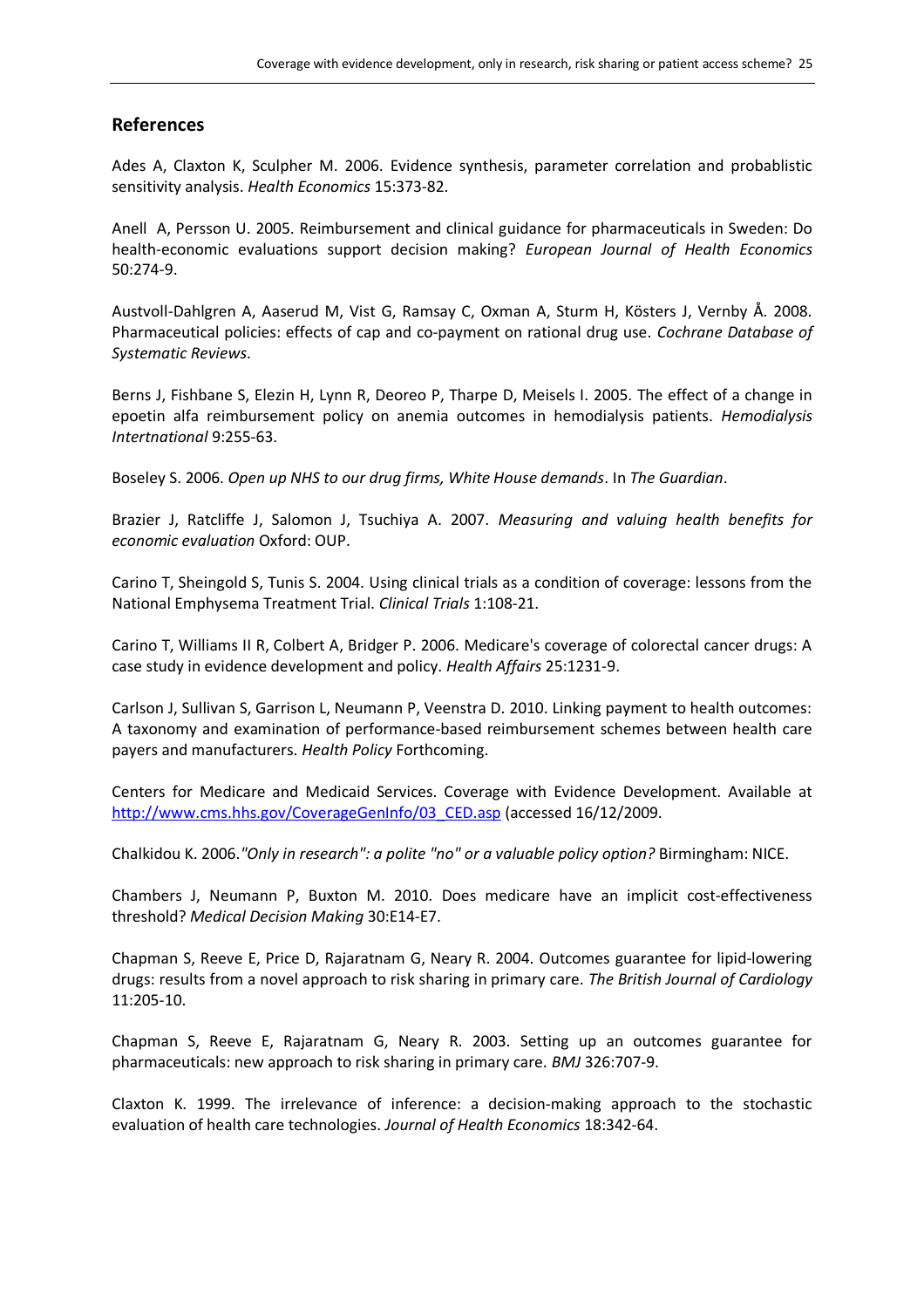Claxton, K, Briggs A, Buxton M, Culyer A, McCabe C, Walker S, Sculpher M. 2008. Value based pricing for NHS drugs: an opportunity not to be missed? *BMJ* 336:251-4.

Claxton K, Cohen J, Neumann P. 2005. When is evidence sufficient? *Health Affairs* 24:93-101.

Claxton K, Sculpher M. 2006. Using value of information analysis to prioritise health research: some lessons from recent UK experience. *Pharmacoeconomics* 24:1055-68.

Conti S, Claxton K. 2009. Dimensions of design space: a decision theoretic approach to optimal research portfolio design. *Medical Decision Making* 29:643-60.

Cooksey D. 2006. *A review of UK health research funding*. London: Stationery Office.

Culyer A, McCabe C, Briggs A, Claxton K, Buxton M, Akehurst R, et al. 2007. Searching for a threshold, not setting one: the role of the National Institute for Health and Clinical Excellence. *Journal of Health Services Research & Policy* 12:56-8.

Department of Health. 2008.*The Pharmaceutical Price Regulation Scheme*. London: Department of Health.

Drummond MF, Sculpher MJ, O'Brien BJ, Stoddart GL, Torrance GW. 2005.*Methods for the economic evaluation of health care programmes*: Oxford Medical Publications.

Eckermann S, Willan A. 2008. The option value of delay in Health Technology Assessment. *Medical Decision Making* 28:300-5.

Economist Intelligence Unit. 2008. The NICE u-turn on Lucentis raises more questions about the UK reimbursement system. *The Economist*.

European Medicines Agency. 2009. European Medicines Agency. Available at http://www.ema.europa.eu/ (accessed 16/12/2009.

Evans R, Boseley S. 2006.*Drug firms' lobby tactics revealed*. In *The Guardian*.

Freemantle N, Hill S. 2004.*Evaluating pharmaceuticals for health policy and reimbursement*. Oxford: Blackwell.

Gajraj E, Chung H, Boysen M, Barnett D, Longson C. 2009. Lenalidomide for the treatment of relapsed multiple myeloma. *Lancet* 10:647-8.

Green C, Bryant J, Takeda A, Cooper K. 2006. *Bortemozib for the treatment of multiple myeloma patients*. In *Southampton Health Technology Assessments Centre*: University of Southampton.

Griffin S, Claxton K, Palmer S, Sculpher M. 2010. Dangerous omissions: the consequences of ignoring decision uncertainty. *Health Economics* DOI:10.1002/hec.1586.

House of Commons Health Committee. 2005.*The influence of the pharmaceutical industry: Fourth Report of Session 2004-2005*. In *Fourth Report of Session 2004-2005*. London: The Stationery Office.

IMS. 2007. Innovative approaches to pricing. *IMS PHARMA PRICING & REIMBURSEMENT* August:224- 7.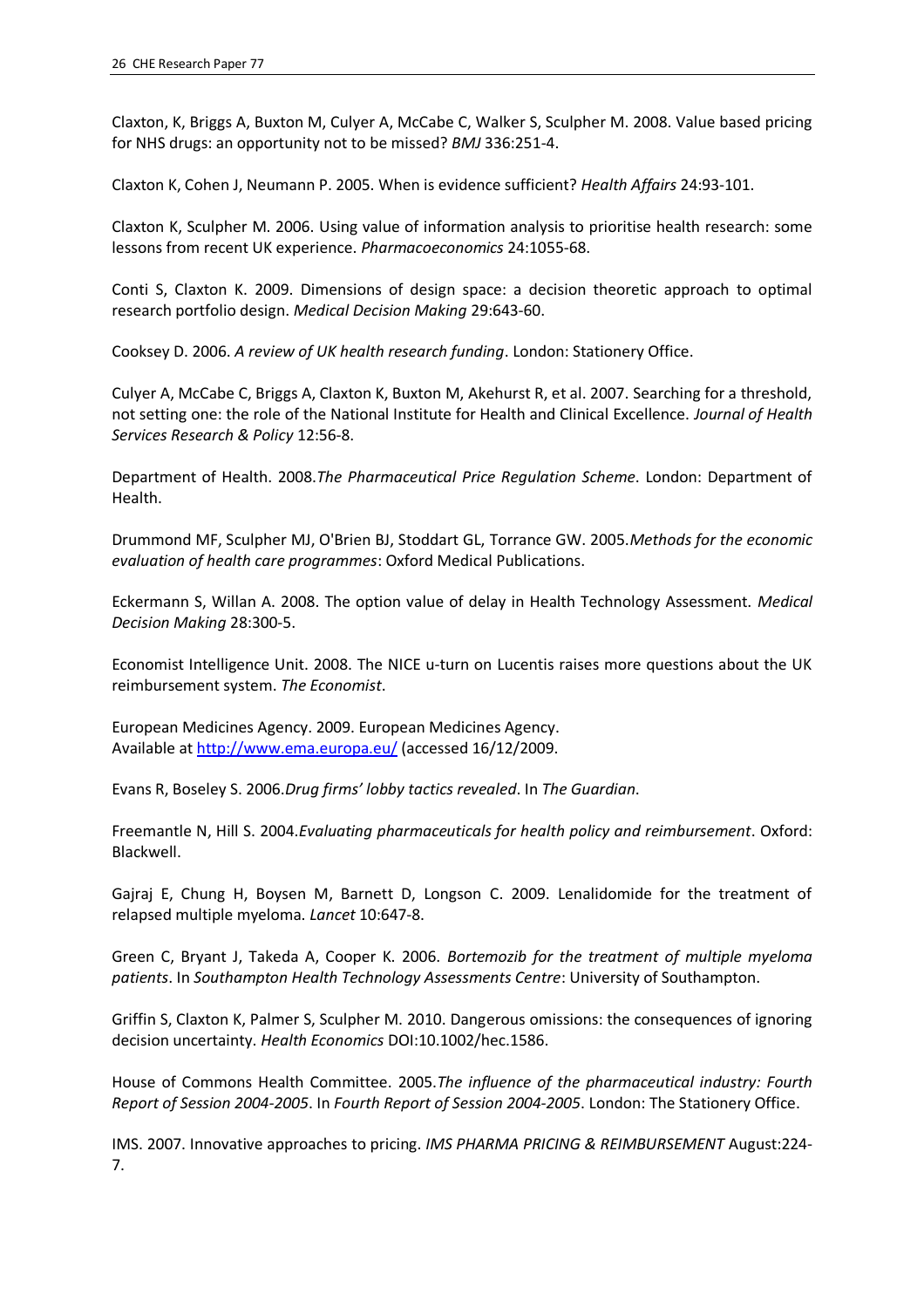Institute of Medicine. 2009. *Initial national priorities for comparative effectiveness research*. Washington, DC:Institute of Medicine.

Jackson E. 2010. Top-up payments for expensive cancer drugs: rationing, fairness and the NHS. *The Modern Law Review* 73:399-427.

Lu C, Williams K, Day R. 2007. The funding and use of high-cost medicines in Australia: the example of anti-rheumatic biological medicines. *Australia and New Zealand Health Policy* 4:2.

Lu C, Williams K, Day R, March L, Sanson L, Bertouch J. 2004. Access to high cost drugs in Australia. *BMJ* 329:415-6.

Martin S, Rice N, Smith P. 2008. Does health care spending improve health outcomes? Evidence from English programme budgeting data. *Journal of Health Economics* 27:826-42.

Moldrup C. 2005. No cure, no pay. *BMJ* 330:1262-4.

National Institute for Health and Clinical Excellence. 2008. *First report of the health committee 2007- 2008*. London:Stationery Office.

National Institute for Health and Clinical Excellence (NICE). 2008. *Guide to the methods of technology appraisal*. London:NICE.

Neumann P, Tunis S. 2010. Medicare and medical technology — the growing demand for relevant outcomes. *NEJM* 362:377-9.

NICE. 2001. *Guidance on the use of temozolomide for the treatment of recurrent malignant glioma (brain cancer)*. London:NICE.

NICE. 2002. *Guidance on the use of imatinib for chronic myeloid leukaemia*. London:NICE.

NICE. 2003a. *Guidance on the use of photodynamic therapy for age-related macular degeneration*. London:NICE.

NICE. 2003b. *Rituximab for aggressive non-Hodgkin's lymphoma*. London: NICE.

NICE. 2004. *Clinical guideline CG 15- Type 1 diabetes diagnosis and management of type 1 diabetes in children and young people*. London:NICE.

NICE. 2005. *Clinical guideline CG24- The diagnosis and treatment of lung cancer*. London:NICE.

NICE. 2009. *Sunitinib for the first-line treatment of advanced and/or metastatic renal cell carcinoma*. London: NICE.

NICE. 2010.*Lung cancer (non-small-cell, first line) - gefitinib: appraisal consultation document*. London:NICE.

Palmer S, Smith P. 2000. Incorporating option values into the economic evaluation of health care technologies. *Journal of Health Economics* 19:755-66.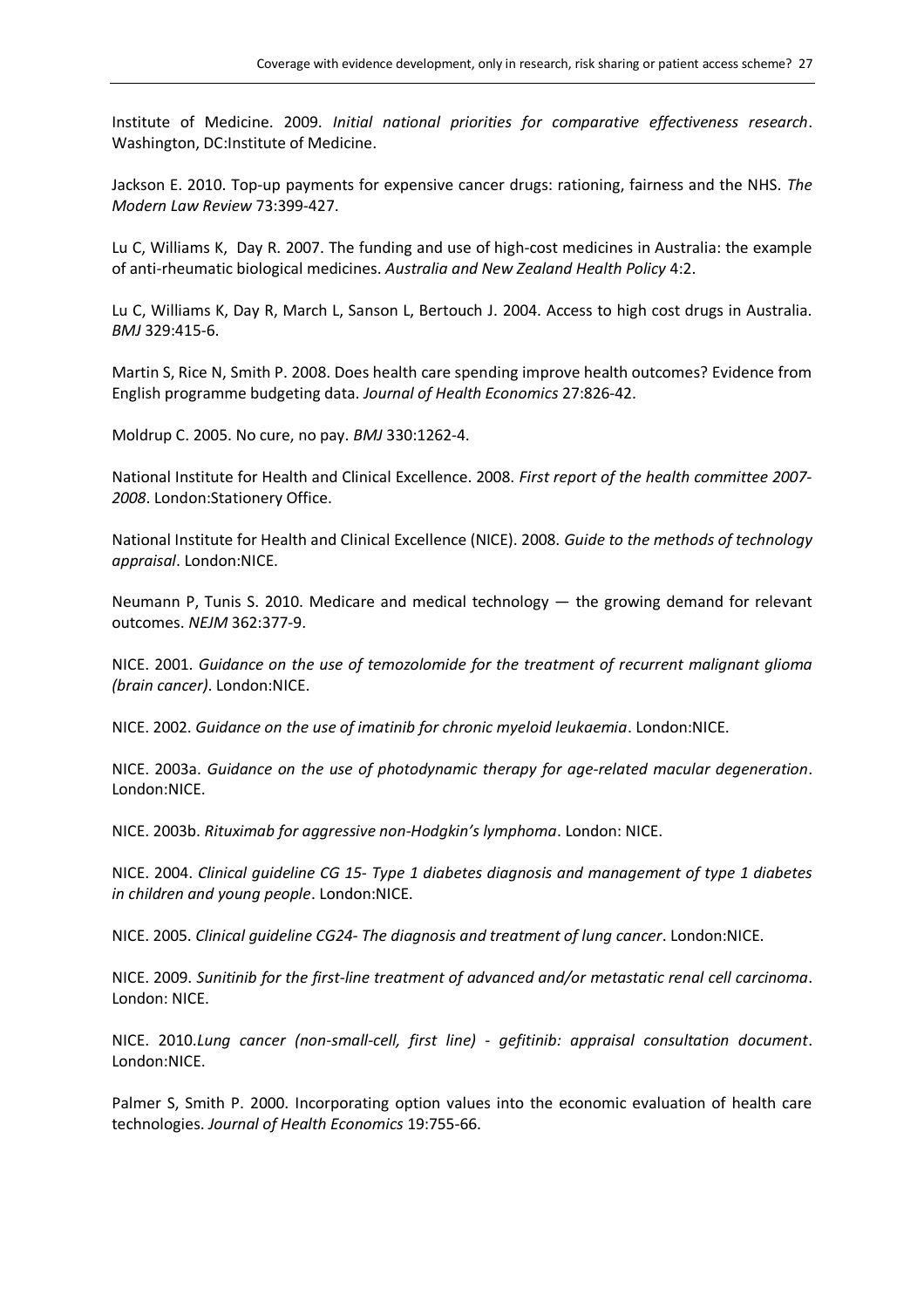Phillips Z, Claxton C, Palmer S. 2008. The half-life of truth? what is the appropriate time horizons for research decisions? *Medical Decision Making* 28:287-99.

Pickin M, Cooper C, Chater T, O'Hagan A, Abrams K, Cooper N, Boggild M, Palace J, Ebers G, Chilcott J, Tappenden P, Nicholl J. 2009. The multiple sclerosis risk sharing scheme monitoring study- early results and lessons for the future. *BMC Neurology* 9.

Pollack A. 2007. *Pricing pills by the results*. In *New York Times*. New York.

Pollack A. 2009. *Drug deals tie prices to how well patients do* In *New York Times*. New York.

Rutten F, Uyl-de Groot C, Vulto A. 2009. Innovative payment systems for medicines in Europe. *EJHP Practice* 15:60-2.

Schluessmann E, Diel P, Aghayev E, Zwieg T, Moulin P, Roder C. 2009. SWISSspine: a nationwide registry for health technology assessment of lumbar disc prostheses. *European Spine Journal* 18:851- 61.

Sparrowhawk K. 2007. NICE shares risk with the drug industry. *World Pharmaceutical News* 3291:6.

Taylor R, Drummond M, Sakeld G, Sullivan S. 2004. Inclusion of cost effectiveness in licensing requirements of new drugs: the fourth hurdle. *BMJ* 329:972-5.

Thomson D. 2008. *Position statement on "risk sharing" schemes in oncology*. British Oncology Pharmacy Association.

Towse A, Garrison L. 2010. Can't get no satisfaction? Will pay for performance help?: Towards an economic framework for understanding performance-based risk-sharing agreements for innovative medical products. *Pharmacoeconomics* 28:93-102.

Tunis S, Whicher D. 2009. The national oncologic PET registry: lessons learned for coverage with evidence development. *Journal of the American College of Radiology* 6:360-5.

U.S. Food and Drug Administration. 2009. U.S. Food and Drug Administration. Available at http://www.fda.gov/ (accessed 16/12/2009).

Wagstaff, A. 2009. Health rationing in Europe: can cancer get a fair hearing? *Cancer World* 30.

Wellpoint National Pharmacy and Therapeutics Committee. 2008. Health technology assessment guidelines. Drug submission guidelines for re-evaluation of products, indications and formulations. Available at https://www.wellpointnextrx.com/shared/noapplication/f1/s0/t0/pw\_ad080614.pdf.

Whalen J. 2007. *Europe's drug insurers try pay-for-performance*. In *Wall Street Journal*.

Wlodarczyk J, Cleland L, AM K, McNeil K, Perl K, Weintraub R, Williams T. 2006. Public funding of bosentan for the treatment of pulmonary artery hypertension in Australia: cost-effectiveness and risk-sharing. *Pharmacoeconomics* 24:903-15.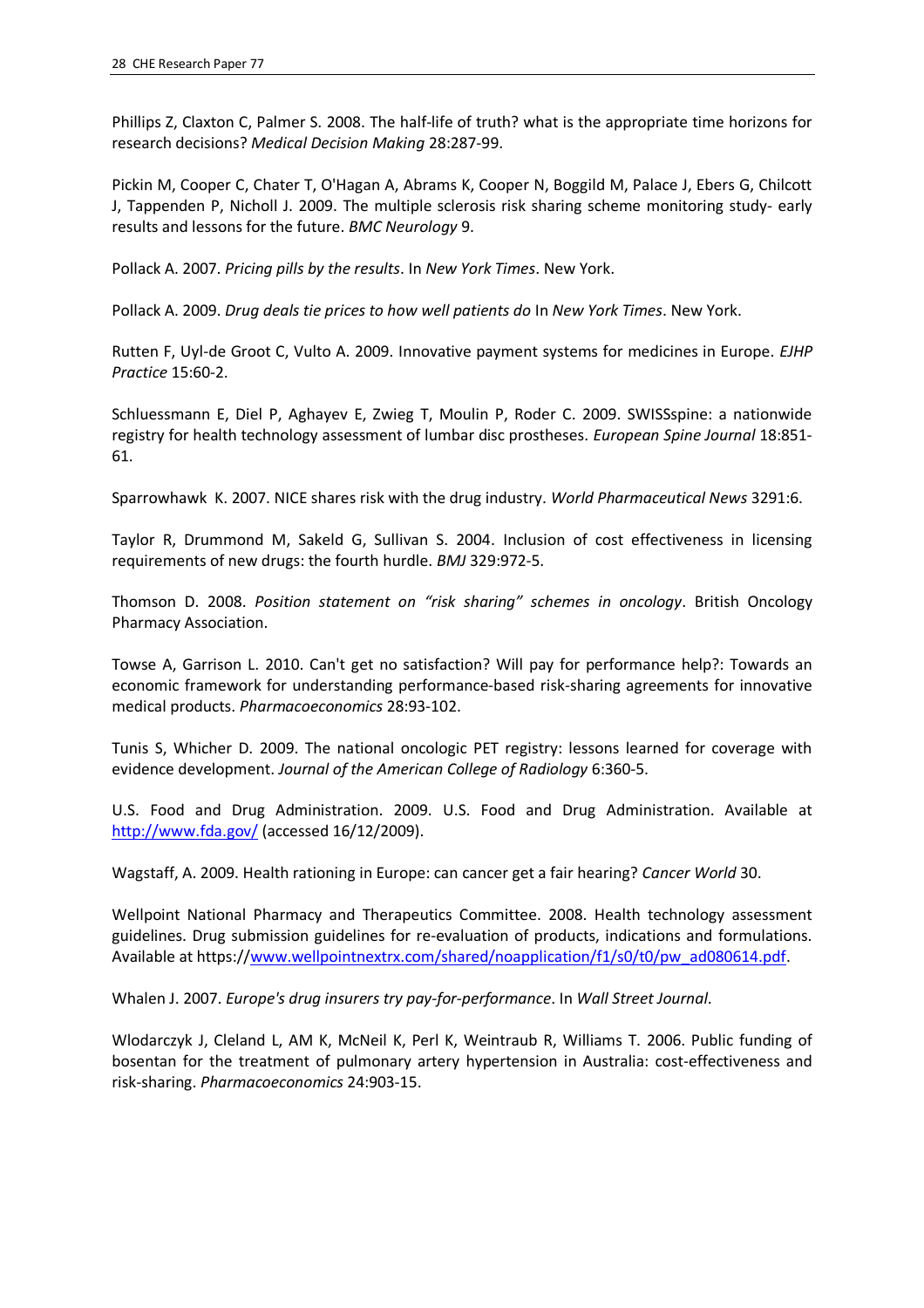## **Appendix A**

| Disease area                             | Product                        | Agreement                                                                                                                                                                                                                                                                                                                                 | Type of scheme                               |
|------------------------------------------|--------------------------------|-------------------------------------------------------------------------------------------------------------------------------------------------------------------------------------------------------------------------------------------------------------------------------------------------------------------------------------------|----------------------------------------------|
| <b>UK</b>                                |                                |                                                                                                                                                                                                                                                                                                                                           |                                              |
| High cholesterol                         | <b>Statins</b>                 | Manufacturer agreed to rebate the North Staffordshire health authority if patients did                                                                                                                                                                                                                                                    | Money back guarantee                         |
|                                          |                                | not achieve a low density lipoprotein cholesterol concentration target of < 3 mmol/l after<br>treatment with statins (Chapman et al. 2004).                                                                                                                                                                                               |                                              |
| Asthma                                   | Omaluzimab                     | Manufacturer offers replacement products for appropriately diagnosed patients who fail<br>to achieve an agreed target clinical response (Sparrowhawk 2007).                                                                                                                                                                               | Money back guarantee                         |
| Colorectal cancer                        | Cetuximab                      | Rebate direct to primary care trust on the cost of any vials of cetuximab used for patients<br>who do not achieve a pre-agreed clinical outcome ('nonresponders') at up to 6 weeks<br>(with a maximum rebate of 3200 milligrams) (Thomson 2008).                                                                                          | Money back guarantee                         |
| Multiple myeloma                         | Lenalidomide                   | The manufacturer has agreed to meet the drug cost of lenalidomide for all patients who<br>have received 2 or more previous therapies and who remain on therapy for more than 26<br>weeks (Gajraj et al. 2009).                                                                                                                            | Money back guarantee                         |
| Multiple myeloma                         | Bortezomib                     | J & J agreed to reimburse the NHS in either cash or product for patients who do not<br>respond after 4 cycles of treatment with bortezomib. Responding patients receive an<br>additional 4 cycles (Green et al. 2006).                                                                                                                    | <b>Conditional treatment</b><br>continuation |
| Renal cell<br>carcinoma                  | sunitinib                      | The first cycle of sunitib for the treatment of renal cell carcinoma is free to all patients<br>(NICE 2009).                                                                                                                                                                                                                              | Discounted treatment<br>initiation           |
| Macular<br>degeneration                  | Ranibizumab                    | The NHS will pay for up to a maximum of 14 injections with any further treatments being<br>reimbursed by the manufacturer (Economist Intelligence Unit 2008).                                                                                                                                                                             | <b>Utilisation cap</b>                       |
| Non-small cell lung<br>cancer            | Gefitinib                      | A fixed cost per patient scheme was agreed for the use of gefitinib for the treatment of<br>non small cell lung cancer (NICE 2010).                                                                                                                                                                                                       | Fixed cost per patient                       |
| Chronic<br>myelogenous<br>leukemia (CML) | Gleevec (Imatinib<br>Mesylate) | If a person has been taking imatinib for CML while in the chronic phase, but still goes on<br>to the accelerated or blast crisis phase, NICE has recommended that imatinib treatment is<br>continued only as part of a research study (NICE 2002).                                                                                        | OIR- Coverage only                           |
| Brain cancer                             | Temozolomide                   | Temozolomide is only recommended as the initial chemotherapy treatment for patients<br>with brain cancer when they are taking part in a clinical trial (NICE 2001).                                                                                                                                                                       | OIR- Coverage only                           |
| Age-related<br>macular<br>degeneration   | Photodynamic therapy<br>(PDT)  | PDT is not recommended for people who have wet ARMD with mostly classic subfoveal<br>CNV (that is, at least half is classic but there is also some occult CNV). The exception is<br>where the person is treated as part of a clinical study designed to provide useful<br>information on the effectiveness of the treatment (NICE 2003a). | OIR- Coverage only                           |
| Breast cancer                            | Taxanes                        | The use of taxanes for adjuvant treatment of early breast cancer should be limited to<br>randomized clinical trials. Docetaxel was eventually recommended for breast cancer<br>whilst paclitaxel was not (Chalkidou 2006).                                                                                                                | OIR- Coverage only                           |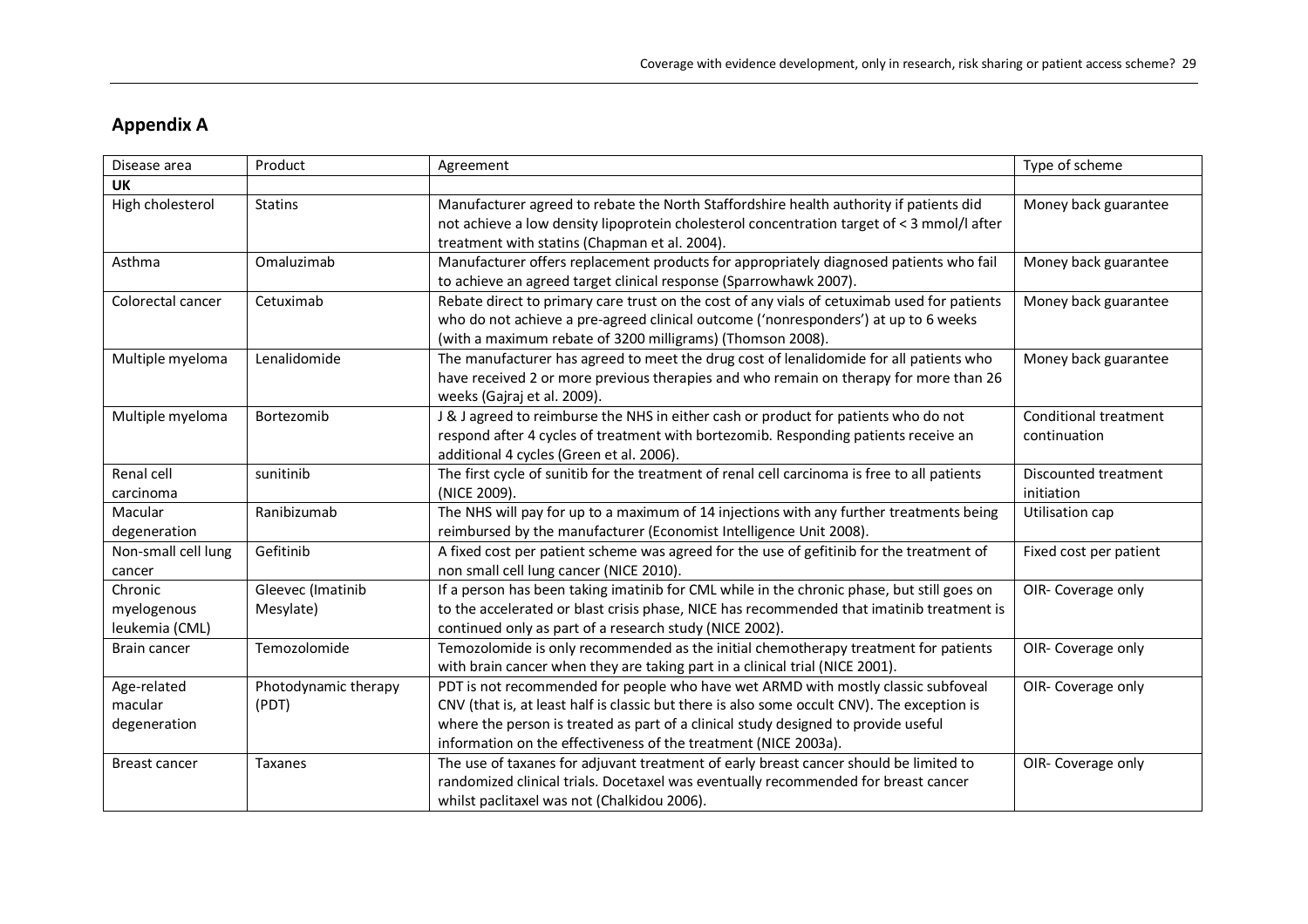| Colorectal cancer         | Laparascopic surgery                       | The use of laparascopic surgery for colorectal cancer should be limited to randomized<br>clinical trials.                                                                                                                                                                                                                                                                                                                                                                                                                                                                                                                                                                      | OIR- Coverage only                                                                                                                                                                                               |
|---------------------------|--------------------------------------------|--------------------------------------------------------------------------------------------------------------------------------------------------------------------------------------------------------------------------------------------------------------------------------------------------------------------------------------------------------------------------------------------------------------------------------------------------------------------------------------------------------------------------------------------------------------------------------------------------------------------------------------------------------------------------------|------------------------------------------------------------------------------------------------------------------------------------------------------------------------------------------------------------------|
|                           |                                            | The treatment was eventually recommended.(Chalkidou 2006)                                                                                                                                                                                                                                                                                                                                                                                                                                                                                                                                                                                                                      |                                                                                                                                                                                                                  |
| Colorectal cancer         | Oxaliplatin and irniotecan                 | Neither treatment was recommended for first line treatment of advanced colorectal<br>cancer except as part of a clinical trial. Both treatments were eventually recommended<br>(Chalkidou 2006).                                                                                                                                                                                                                                                                                                                                                                                                                                                                               | OIR- Coverage only                                                                                                                                                                                               |
| Alzheimer's disease       | Memantine                                  | Memantine is not recommended as a treatment option for patients with moderately<br>severe to severe Alzheimer's disease except as part of well designed clinical studies<br>(Chalkidou 2006).                                                                                                                                                                                                                                                                                                                                                                                                                                                                                  | OIR- Coverage only                                                                                                                                                                                               |
| Non-Hodgkin's<br>lymphoma | Rituximab                                  | NICE has said that rituximab should only be used in people with diffuse large-B-cell<br>lymphoma in stage 1 if they are being treated as part of a clinical study (NICE 2003b).                                                                                                                                                                                                                                                                                                                                                                                                                                                                                                | OIR- Coverage only                                                                                                                                                                                               |
| <b>Diabetes</b>           | Metformin                                  | Metformin in combination with insulin should only be used within research studies<br>because the effectiveness of this combined treatment in improving glycaemic control is<br>uncertain (NICE 2004).                                                                                                                                                                                                                                                                                                                                                                                                                                                                          | OIR- Coverage only                                                                                                                                                                                               |
| Lung cancer               | Post-operative<br>chemoradiotherapy        | Patients who are pathologically staged as II and III non-small cell lung cancer following<br>resection should not receive post-operative chemoradiotherapy unless it is within a<br>clinical trial (NICE 2005).                                                                                                                                                                                                                                                                                                                                                                                                                                                                | OIR- Coverage only                                                                                                                                                                                               |
| Multiple Sclerosis        | Interferon beta's or<br>glatiramer acetate | Drugs were funded on the condition that their effect on disease progression in a cohort of<br>patients was monitored for 10 years. Potential adjustments in price would be made every<br>2 years to ensure an agreed cost per QALY of no more than £36,000 (Pickin et al. 2009).                                                                                                                                                                                                                                                                                                                                                                                               | <b>OIR- Conditional flexible</b><br>pricing agreement                                                                                                                                                            |
|                           |                                            | PPRS- Financially based patient access schemes- the company does not alter list price but<br>offers effective discounts or rebates linked to, for example:<br>Number of patients treated (price/volume agreement)<br>i)<br>Number of doses required<br>ii)<br>Response of patients treated (Department of Health 2008).<br>iii)                                                                                                                                                                                                                                                                                                                                                | i) Price volume<br>ii) Utilisation cap<br>iii) Money back guarantee<br>/ Price linked to outcome                                                                                                                 |
|                           |                                            | PPRS- Outcome based patient access schemes- 3 types:<br>Proven value price increase- company seeks agreement for later increases<br>i)<br>in price subject to a re-review of the drug in light of additional evidence<br>collected<br>ii)<br>Expected value rebate- Company seeks agreement for a price subject to the<br>collection of additional evidence. The drug will be subject to a rebated and a<br>subsequent reduction in list price in the event of the additional evidence not<br>supporting the original price<br>Risk sharing- outcomes are measured and prices adjusted &/or cash<br>iii)<br>transferred in one or both directions (Department of Health 2008). | i) OWR- Conditional<br>flexible pricing agreement<br>ii) OWR- Conditional<br>flexible pricing agreement<br>& Refund and coverage<br>iii) OWR- Conditional<br>flexible pricing agreement<br>& Refund and coverage |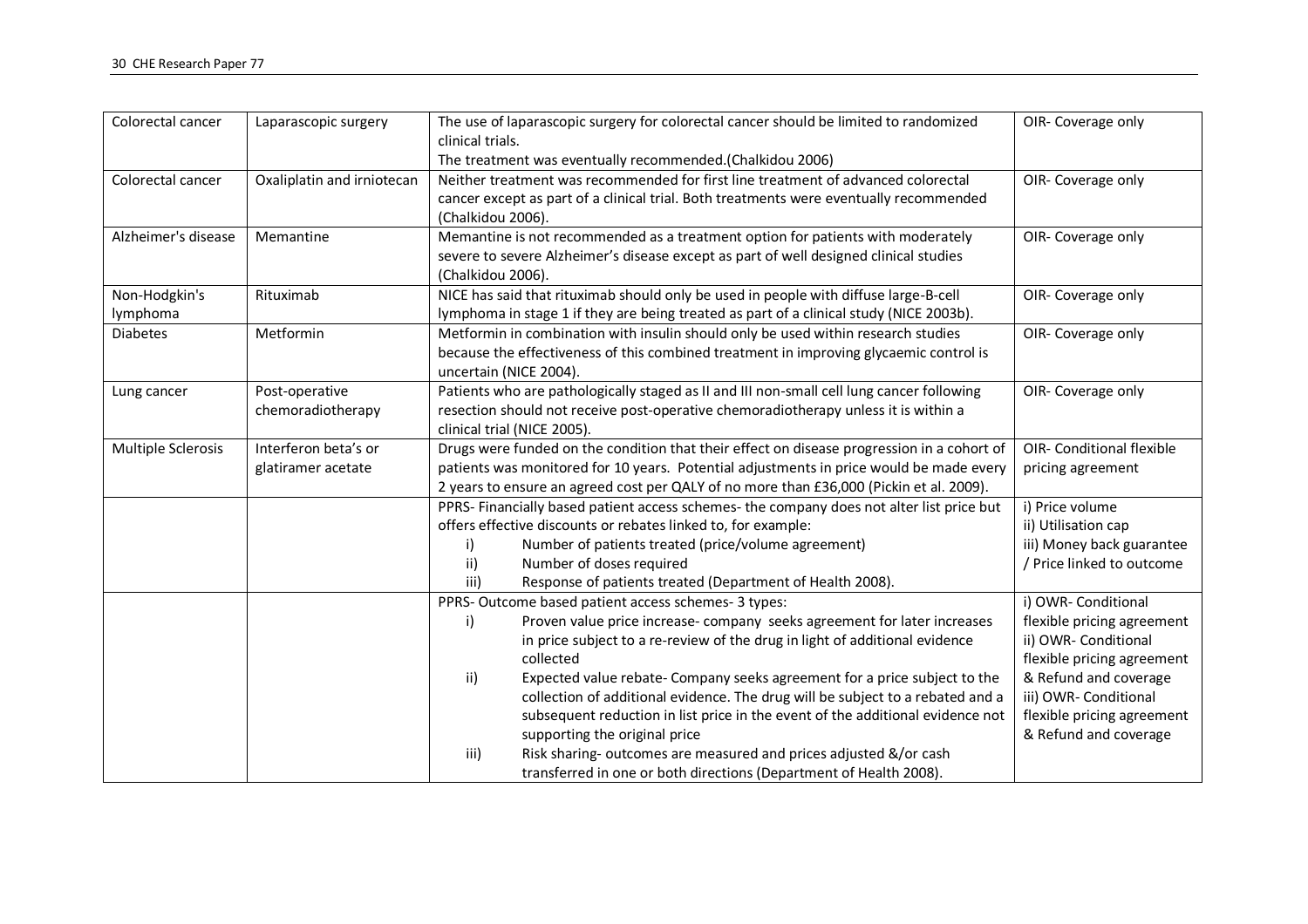| <b>USA</b>                 |                                                    |                                                                                                                                                                                                                                                                                                                                                              |                                       |
|----------------------------|----------------------------------------------------|--------------------------------------------------------------------------------------------------------------------------------------------------------------------------------------------------------------------------------------------------------------------------------------------------------------------------------------------------------------|---------------------------------------|
| High cholesterol           | Simvastatin                                        | Merck promised to refund up to six months of prescription costs if simvastatin plus diet<br>did not help lower LDL cholesterol to target concentrations identified by their doctors<br>(Moldrup 2005).                                                                                                                                                       | Money back guarantee                  |
| Hemodialysis               | Erythropoiesis-stimulating<br>agents               | CMS will reimburse erythropoiesis-stimulating agents until the patient achieves a<br>hemoglobin level of 10g per dl (Berns et al. 2005).                                                                                                                                                                                                                     | Conditional treatment<br>continuation |
| Type 2 diabetes            | Sitagliptin                                        | Manufacturer has agreed to link the price paid for sitagliptin (and sitagliptin plus<br>metformin) to how well patients are able to control their blood sugar (Pollack 2009).                                                                                                                                                                                |                                       |
| Osteoporosis               | Risedronate sodium                                 | Manufacturers have agreed to reimburse insurer for the costs of treating related<br>fractures (Pollack 2009).                                                                                                                                                                                                                                                |                                       |
| Cognitive<br>impairment    | FDG-Positron emission<br>tomography (PET) scan     | An FDG-PET scan is covered in patients with mild cognitive impairment or early dementia<br>in the context of a clinical trial (Centers for Medicare and Medicaid Services).                                                                                                                                                                                  | OIR- Coverage only                    |
| <b>Hearing loss</b>        | Cochlear implant                                   | CMS may cover cochlear implantation for treatment of hearing loss in the context of an<br>approved clinical trial (Centers for Medicare and Medicaid Services).                                                                                                                                                                                              | OIR- Coverage only                    |
| Oncology                   | FDG-PET scan                                       | An FDG-PET scan is covered in patients with brain, ovarian, pancreatic, small cell lung,<br>testicular cancers, and certain indications for cervical cancer in the context of an<br>approved clinical registry (Centers for Medicare and Medicaid Services).                                                                                                 | OIR- Coverage only                    |
| Tachyarrhythmia's          | Implantable Cardioverter<br>Defibrillator          | Implantable Cardioverter Defibrillators are covered in the context of an approved clinical<br>trial or registry (Centers for Medicare and Medicaid Services).                                                                                                                                                                                                | OIR- Coverage only                    |
| Chronic hypoxemia          | Home use of oxygen                                 | The home use of oxygen is covered for those beneficiaries with arterial oxygen partial<br>pressure measurements from 56 to 65 mmHg or oxygen saturation at or above 89% who<br>are enrolled subjects in clinical trials approved by CMS and sponsored by the National<br>Heart, Lung & Blood Institute (NHLBI) (Centers for Medicare and Medicaid Services). | OIR- Coverage only                    |
| Atherosclerotic<br>disease | Angioplasty and Stenting                           | CMS covers Percutaneous Transluminal Angioplasty and Stenting of intracranial arteries<br>for the treatment of cerebral artery stenosis ≥50% in patients with intracranial<br>atherosclerotic disease when furnished in an approved clinical trial (Carlson et al. 2010).                                                                                    | OIR- Coverage only                    |
| Colorectal cancer          | Oxaliplatin, irinotecan,<br>cetuximab, bevacizumab | Oxaliplatin, irinotecan, cetuximab, or bevacizumab for the treatment of colorectal cancer<br>are covered in the context of an approved clinical trial sponsored by the National Cancer<br>Institute (Carino et al. 2006; Centers for Medicare and Medicaid Services).                                                                                        | OIR- Coverage only                    |
| Emphysema                  | Lung volume reduction<br>surgery                   | Medicare would fund the treatment only as part of a clinical trial (Carino, Sheingold, and<br>Tunis 2004).                                                                                                                                                                                                                                                   | OIR- Coverage only                    |
| <b>Breast Cancer</b>       | OncotypeDx                                         | United Healthcare agreed to reimburse the OncotypeDx test for 18 months while it and<br>Genomic Health monitor the results. If the number of women receiving chemotherapy<br>exceeds an agreed upon threshold, even if the test suggests they do not need it, the<br>insurer will negotiate a lower price (Pollack 2007).                                    | OWR-                                  |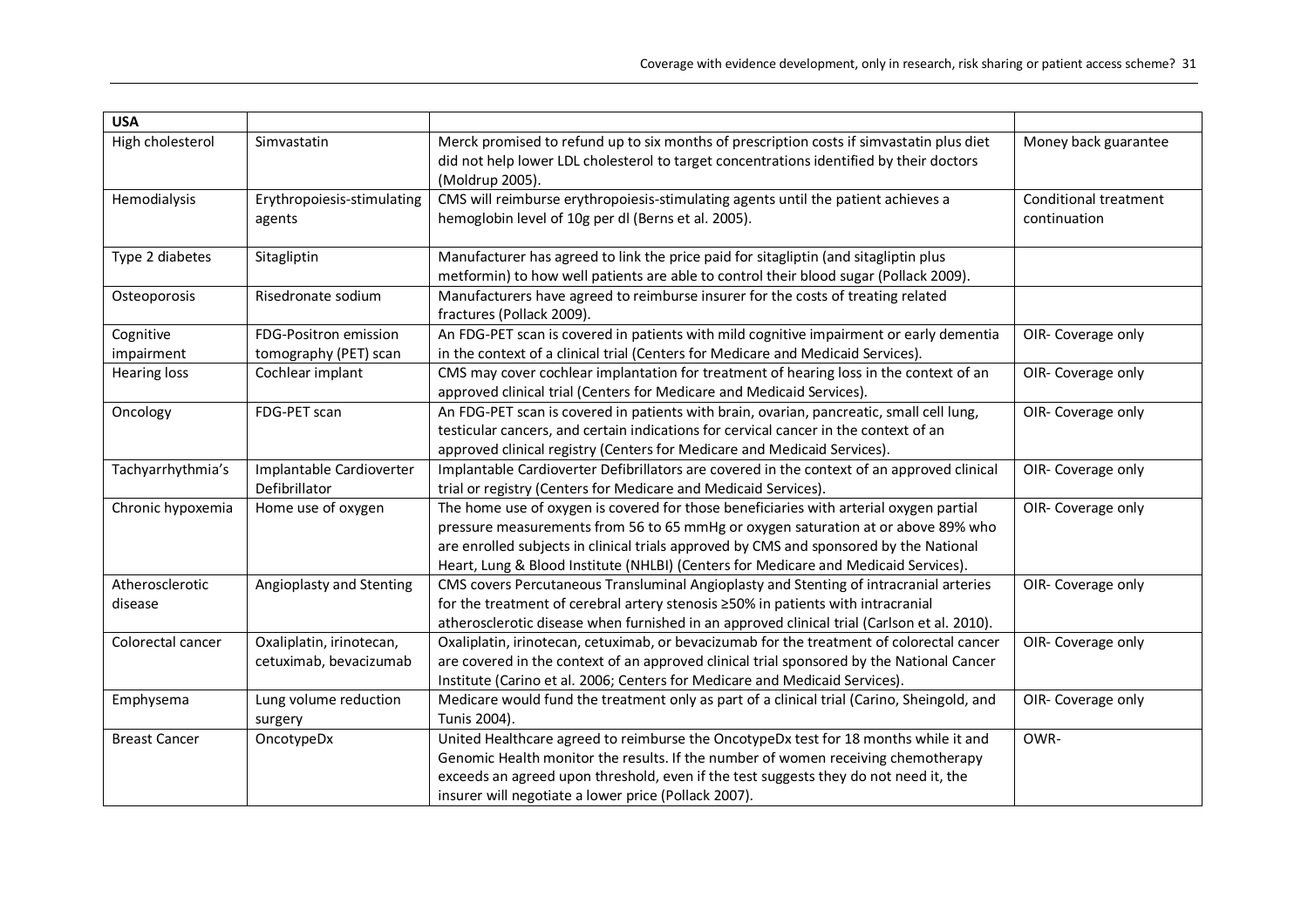| Sweden                         |                                      |                                                                                                                                                                                                                          |                    |
|--------------------------------|--------------------------------------|--------------------------------------------------------------------------------------------------------------------------------------------------------------------------------------------------------------------------|--------------------|
| High cholesterol               | Rosuvastatin and<br>ezetimibe        | The companies had to provide additional data on the use of the drug in clinical practice<br>and the long-terms effect of the drug on morbidity and mortality (Anell and Persson<br>$2005$ ).                             | OWR-Coverage only  |
| Diabetes Mellitus              | Insulin detemir                      | The company must provide additional data on the frequency of hypoglycaemic events<br>(Anell and Persson 2005).                                                                                                           | OWR-Coverage only  |
| Diabetes Mellitus              | Insulin glargine                     | The company had to provide additional data on cost-effectiveness for use among patients<br>with type 2 diabetes (Anell and Persson 2005).                                                                                | OWR- Coverage only |
| Diabetes Mellitus              | Inhalable insulin                    | The company shall provide additional data to support the economic value of inhalable<br>insulin in a Swedish clinical day-to-day setting (Carlson et al. 2010).                                                          | OWR-Coverage only  |
| Obesity                        | Orlistat and sibutramine             | The companies had to provide data of actual use in the Swedish health care system (Anell<br>and Persson 2005).                                                                                                           | OWR-Coverage only  |
| Testosterone<br>therapy        | Testogel                             | The company had to provide data of actual use in the Swedish health care system (Anell<br>and Persson 2005).                                                                                                             | OWR-Coverage only  |
| Eczema.                        | Pimecrolimus                         | The company shall provide additional data on the effect of pimecrolimus for patients who<br>are resistant to steroid-treatment and its use in the Swedish clinical day-to-day setting<br>(Carlson et al. 2010).          | OWR- Coverage only |
| Type 2 diabetes and<br>Obesity | Rimonabant                           | The company shall provide additional data on the long-term effects of rimonabant and its<br>economic value in a Swedish clinical day-to-day setting (Carlson et al. 2010).                                               | OWR- Coverage only |
| Parkinson's disease            | Rasagiline                           | The company shall provide additional data on the cost-effectiveness of rasagiline versus<br>entakapon and selegilin (Carlson et al. 2010).                                                                               | OWR- Coverage only |
| Smoking cessation              | Varenicline                          | The company shall provide additional data on the long-term effects of varenicline<br>(Carlson et al. 2010).                                                                                                              | OWR-Coverage only  |
| Cervical cancer                | Human papillomavirus<br>quadrivalent | The company shall provide additional data on ongoing and planned studies in order to<br>determine the cost-effectiveness from a long-term perspective (Carlson et al. 2010).                                             | OWR-Coverage only  |
| Grass pollen allergy           | Lyophilisate                         | The company shall provide additional data on the long-term effects of lyophilisate and a<br>new health-economic evaluation based on costs and medical effects of the drug in clinical<br>practice (Carlson et al. 2010). | OWR- Coverage only |
| Parkinson's disease            | Rotigotine                           | The company shall provide additional data the effect of rotigotine in the Swedish clinical<br>day-to-day setting (Carlson et al. 2010).                                                                                  | OWR-Coverage only  |
| Psoriasis                      | Efalizumab                           | The company shall provide additional data on quality of life and effectiveness from use in<br>real clinical treatment (Anell and Persson 2005).                                                                          | OWR- Coverage only |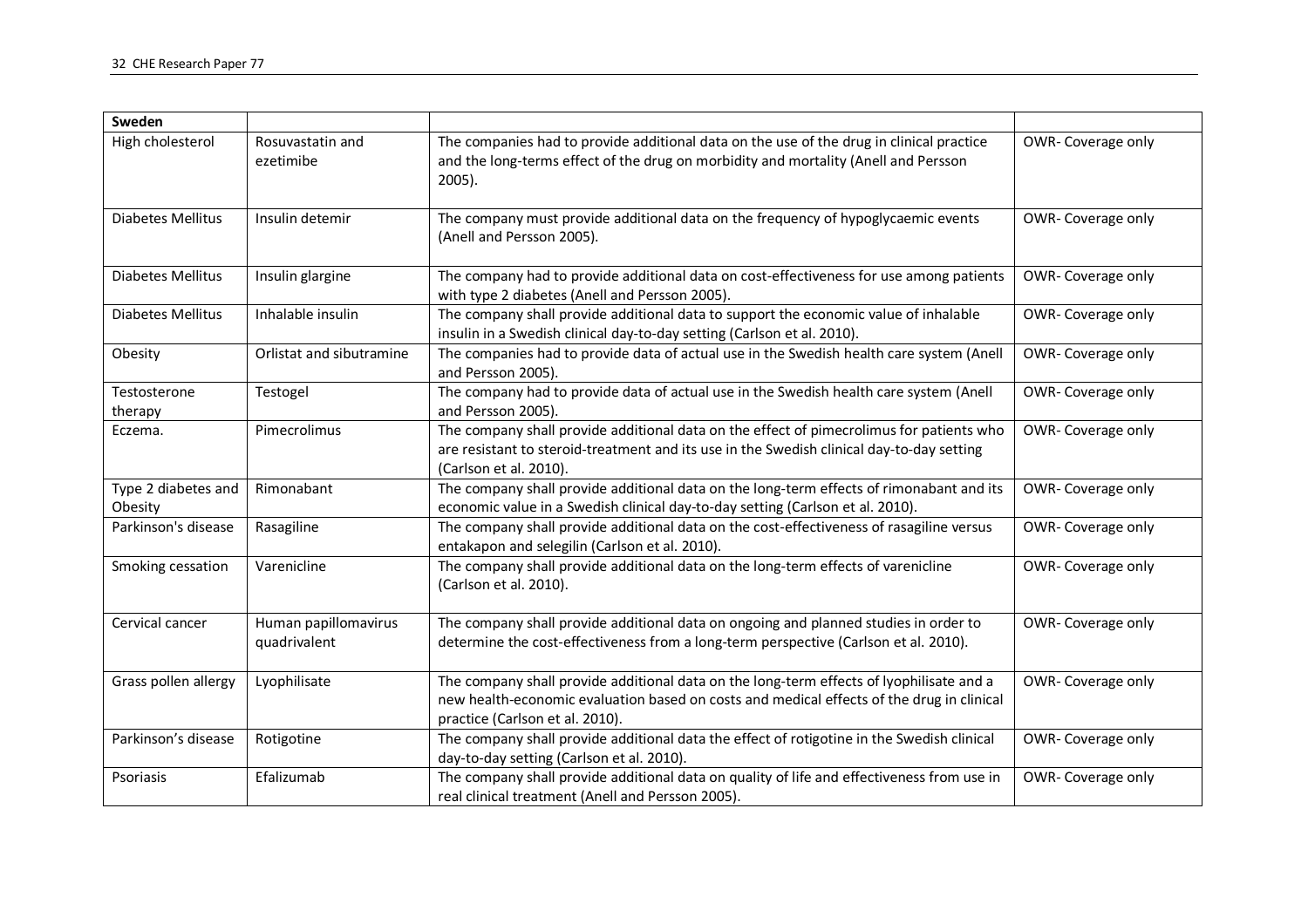| Schizophrenia                       | Risperidone                                        | The company shall provide data on hospitalisation and quality of life from use in real<br>clinical treatment (Anell and Persson 2005).                                                                                                                                                                                               | OWR-Coverage only                                     |
|-------------------------------------|----------------------------------------------------|--------------------------------------------------------------------------------------------------------------------------------------------------------------------------------------------------------------------------------------------------------------------------------------------------------------------------------------|-------------------------------------------------------|
| <b>France</b>                       |                                                    |                                                                                                                                                                                                                                                                                                                                      |                                                       |
| Schizophrenia                       | Risperidone                                        | France's health care authority agreed to cover risperidone at list price if the manufacturer<br>performed further studies to evaluate whether treatment helps patients stay on their<br>medications. If the studies show otherwise, the manufacturer will partially reimburse<br>France for spending on the treatment (Whalen 2007). | OWR-Refund and<br>Coverage                            |
| <b>Australia</b>                    |                                                    |                                                                                                                                                                                                                                                                                                                                      |                                                       |
| Rheumatoid<br>arthritis             | Etanercept, infliximab,<br>adalimumab and anakinra | Australian health authority will condition coverage of these biological on an assessment<br>of effectiveness at 12 weeks. Coverage will continue for patients in whom it is effective<br>(Lu, Williams, and Day 2007).                                                                                                               | Conditional treatment<br>continuation                 |
| Ankylosing<br>spondylitis           | Infliximab and etanercept                          | Coverage for infliximab and etanercept for ankylosing spondylitis is conditioned on an<br>assessment of short-term effectiveness. Coverage will continue for patients in whom it is<br>effective (Carlson et al. 2010).                                                                                                              | <b>Conditional treatment</b><br>continuation          |
| Chronic<br>myelogenous<br>leukaemia | Imatinib mesylate                                  | Coverage is conditioned on an assessment of short-term effectiveness evaluated at 18<br>months. Coverage will continue only for those patients in whom it is effective (Carlson et<br>al. 2010).                                                                                                                                     | <b>Conditional treatment</b><br>continuation          |
| Rheumatoid<br>arthritis             | Etanercept (enbrel)                                | The manufacturer will cover all expenditure over \$100 million (Lu et al. 2004).                                                                                                                                                                                                                                                     | Expenditure cap                                       |
| Pulmonary arterial<br>hypertension  | Bosentan                                           | The price of bosentan for pulmonary arterial hypertension is linked to the survival of<br>patients followed in an observational study (Wlodarczyk et al. 2006).                                                                                                                                                                      | <b>OWR- Conditional flexible</b><br>pricing agreement |
| Italy                               |                                                    |                                                                                                                                                                                                                                                                                                                                      |                                                       |
| Renal cell<br>carcinoma             | Sunitinib and sorafenib                            | A hospital discount of 50% applies to the first 2/3 months of treatment with sorafenib<br>and sunitinib. For responding patients, the treatment is then reimbursed and the discount<br>dropped (Carlson et al. 2010; IMS 2007).                                                                                                      | <b>Conditional treatment</b><br>continuation          |
| Alzheimer's disease                 | Alzheimer's disease drugs                          | During first 3 months, patients starting Alzheimer's disease drugs are assessed for<br>short-term effectiveness with the drug provided free by manufacturer during this period.<br>If treatment goals are met after 3 months, treatment is continued for a max of 2 years<br>(Sparrowhawk 2007).                                     | <b>Conditional treatment</b><br>continuation          |
| Small cell lung<br>cancer           | Erlotinib                                          | Price is only 50% for first 2 months on the basis that 50% of patients are expected to<br>progress in this period (Rutten, Uyl-de Groot, and Vulto 2009).                                                                                                                                                                            | <b>Conditional treatment</b><br>continuation          |
| Chronic<br>myelogenous<br>leukemia  | Nilotinib                                          | Cost of treatment will be refunded for all patients who do not achieve an agreed<br>response after one month (Wagstaff 2009).                                                                                                                                                                                                        | Conditional treatment<br>continuation                 |